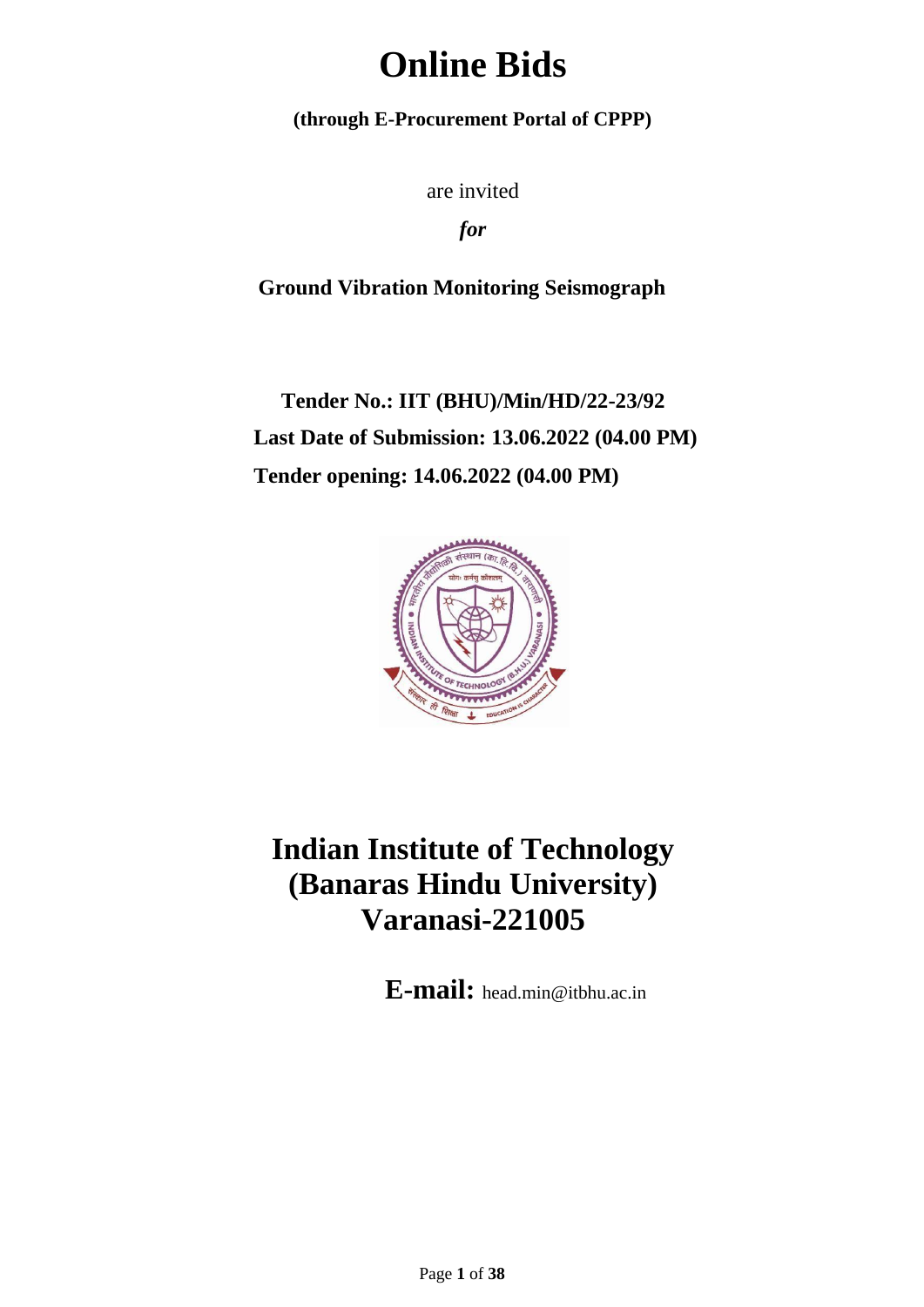# **INDIAN INSTITUTE OF TECHNOLOGY (BANARAS HINDU UNIVERSITY) VARANASI –221005**

#### **DEPARTMENT/SCHOOL/CENTRE: MINING ENGINEERING**

#### **Advertised Tender Enquiry Documents**

#### **(NOTICE INVITING TENDER)**

IIT (BHU) Varanasi invites online tender from manufacturers (or their "authorized" dealers that they have been authorized to quote in response to this NIT) of the following items are invited:

| SI.<br>No. | <b>Tender No. and</b><br><b>Last Date</b>            | Specifications & Quantity of the item                   | <b>Earnest</b><br><b>Money</b><br>Deposit to be<br>submitted     |
|------------|------------------------------------------------------|---------------------------------------------------------|------------------------------------------------------------------|
|            | IIT(BHU)/Min/HD/<br>$22 - 23/92$<br>Date: 13.06.2022 | Ground vibration monitoring Seismograph<br>Quantity: 02 | <b>BID SECURING</b><br><b>DECLARATION</b> as<br>per Annexure "A" |

Tender Documents may be downloaded from Central Public Procurement Portal [http://eprocure.gov.in/eprocure/app.T](http://eprocure.gov.in/eprocure/app)enderers can access tender documents on the CPP Portal. Select the appropriate tender and fill them with all relevant information and submit the completed tender document online on the website [http://eprocure.gov.in/eprocure/app as](http://eprocure.gov.in/eprocure/app) per the schedule given in the next page.

Aspiring Bidders who have not enrolled / registered in e-procurement should enroll / register before participating through the website [http://eprocure.gov.in/eprocure/app .T](http://eprocure.gov.in/eprocure/app)he portal enrolment is free of cost. Bidders are advised to go through instructions provided at "Instructions for online Bid Submission'.

**No manual bids will be accepted. All quotation (both Technical and Financial should be submitted in the E- procurement portal).**

The Tender should be addressed to **The Head, Department of Mining Engineering, Indian Institute of Technology (Banaras Hindu University), Varanasi – 221005, U.P.**, and should be submitted online on or before the date and time of Bid opening date as mentioned in critical datesheet.

*The Institute shall not be responsible for any delay in submitting online Bids. The Institute reserves the right to accept or reject any bid, cancel the Tender without assigning any reason thereof. No correspondence in this regard will be entertained.*

> **The Head, Department of Mining Engineering, Indian Institute of Technology (Banaras Hindu University), Varanasi –221005**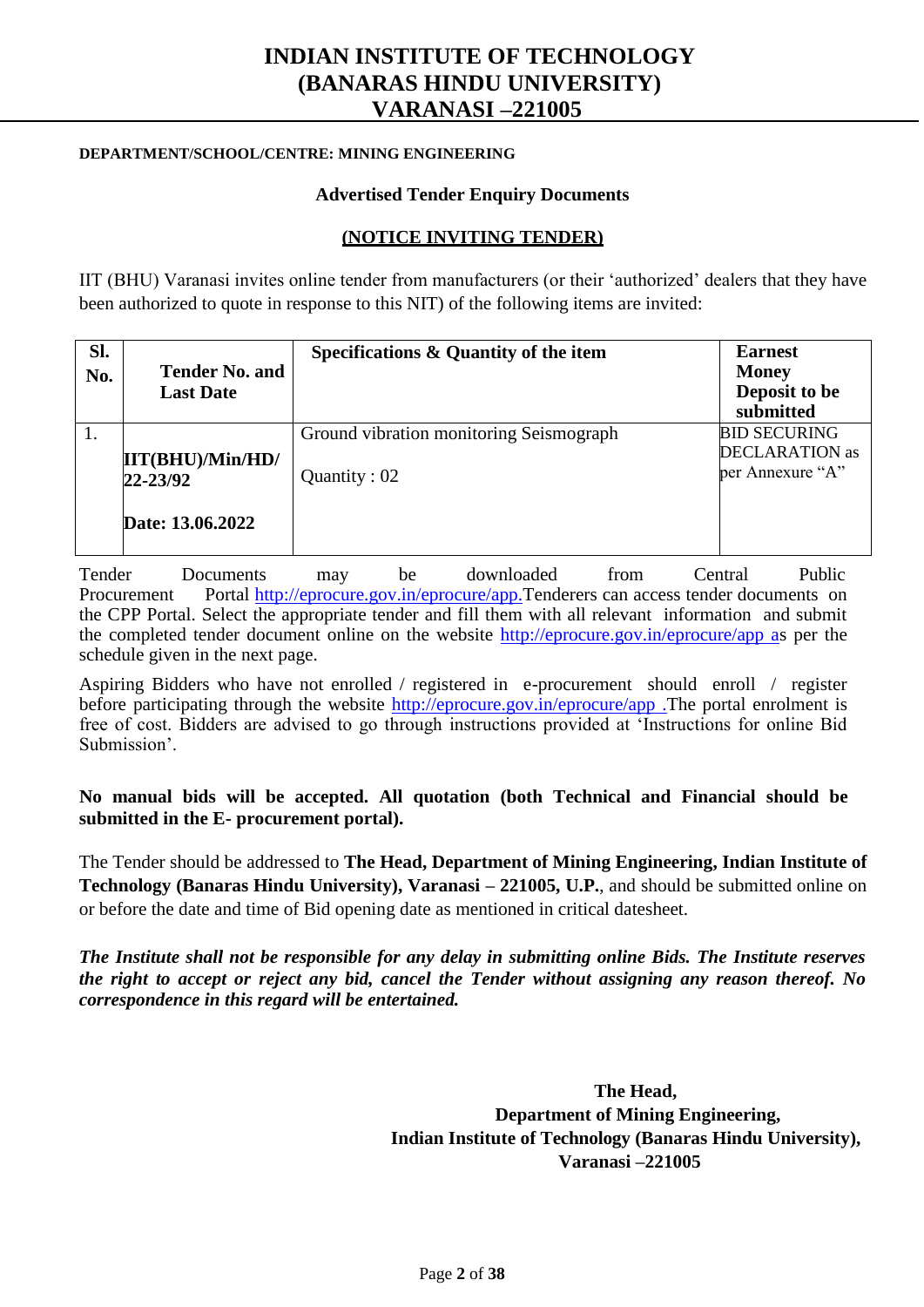# **INDIAN INSTITUTE OF TECHNOLOGY (BANARAS HINDU UNIVERSITY) VARANASI –221005**

#### **DEPARTMENT/SCHOOL/CENTRE:**

# **TENDER DOCUMENT FOR Ground Vibration Monitoring Seismograph**

#### **CRITICAL DATA SHEET**

| Name of Organization                                                                                                                                                | Indian Institute of Technology (Banaras Hindu<br>University)                                                                                                                                                                                                                                                                                                      |
|---------------------------------------------------------------------------------------------------------------------------------------------------------------------|-------------------------------------------------------------------------------------------------------------------------------------------------------------------------------------------------------------------------------------------------------------------------------------------------------------------------------------------------------------------|
| Tender                                                                                                                                                              | Open                                                                                                                                                                                                                                                                                                                                                              |
| Type/Form of Contract (Work/Supply/<br>Auction/ Service/ Buy/ Empanelment/ Sell)                                                                                    | <b>SUPPLY</b>                                                                                                                                                                                                                                                                                                                                                     |
| Date of Issue/Publishing Original Tender                                                                                                                            | 23/05/2022 (05:00 PM)                                                                                                                                                                                                                                                                                                                                             |
| Document Download Start Date                                                                                                                                        | 23/05/2022 (05:00 PM)                                                                                                                                                                                                                                                                                                                                             |
| Document Download End Date                                                                                                                                          | 13/06/2022 (04:00 PM)                                                                                                                                                                                                                                                                                                                                             |
| Pre Bid Meeting Date*<br>*Queries, if any, to be discussed, MUST be<br>emailed to head.min@itbhu.ac.in, before<br>the date of Pre Bid meeting for<br>consideration. | NA                                                                                                                                                                                                                                                                                                                                                                |
| Corrigendum, if any                                                                                                                                                 | --                                                                                                                                                                                                                                                                                                                                                                |
| Last Date and Time for Uploading of Bids                                                                                                                            | 13/06/2022 (04:00 PM)                                                                                                                                                                                                                                                                                                                                             |
| Date and Time of Opening of Technical Bids                                                                                                                          | 14/06/2022 (04:00 PM)                                                                                                                                                                                                                                                                                                                                             |
| Tender Processing Fee (including GST as<br>applicable)                                                                                                              | Rs. 2360/- (For Tender Processing Fee)<br>(To be paid through RTGS/NEFT) as per the following<br>details:<br>Name of Account - Registrar, IIT(BHU)<br>Name of the Bank - State Bank of India<br>Name of Branch - IT, BHU, Varanasi<br>Account No. - 32778803937<br>IFSC Code - SBIN0011445<br>The proof of payment must be enclosed with<br><b>Technical Bid.</b> |
| <b>EMD</b>                                                                                                                                                          | BID SECURING DECLARATION as per Annexure "A"                                                                                                                                                                                                                                                                                                                      |
| No. of Covers $(1/2/3/4)$                                                                                                                                           | 02                                                                                                                                                                                                                                                                                                                                                                |
| <b>Bid Validity days</b>                                                                                                                                            | 180 days (From last date of opening of tender)                                                                                                                                                                                                                                                                                                                    |
| <b>Address for Communication</b>                                                                                                                                    | The Head, Department of Mining Engineering, Indian<br>Institute of Technology (Banaras Hindu University), Varanasi-<br>221005, U.P.                                                                                                                                                                                                                               |
| Contact No. & E-mail Address                                                                                                                                        | 9452071076, head.min@itbhu.ac.in                                                                                                                                                                                                                                                                                                                                  |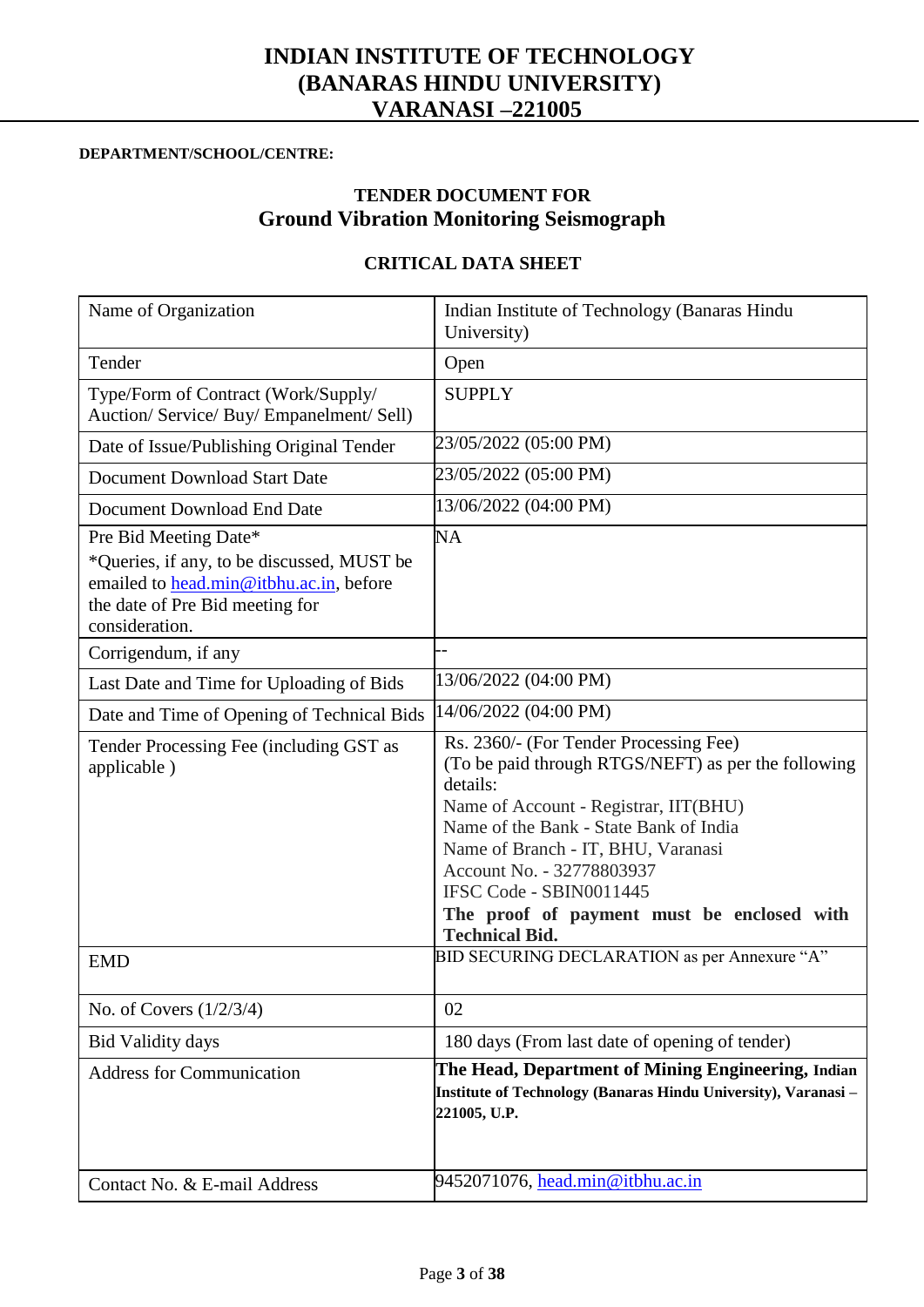- 1. Interested eligible Bidders may obtain further information from IIT (BHU) website[:www.iitbhu.ac.in/iitnotifications/purchase\\_enquiries/](http://www.iitbhu.ac.in/iitnotifications/purchase_enquiries/) or from Central Public Procurement Portal (CPPP[\)https://eprocure.gov.in/eprocure/app.](https://eprocure.gov.in/eprocure/app)
- 2. Intending bidders are advised to visit IIT (BHU) website [www.iitbhu.ac.in/iitnotifications/purchase\\_enquiries](http://www.iitbhu.ac.in/iitnotifications/purchase_enquiries/) and CPPP website [https://eprocure.gov.in/eprocure/appr](https://eprocure.gov.in/eprocure/app)egularly till closing date of BID submission of tender for any corrigendum / addendum/amendment.
- 3. Tender Processing Fee is to be deposited electronically by RTGS/NEFT in the account of Registrar, IIT (BHU) in the Bank details mentioned above. Bidders are required to submit the scan copy of payment receipt details of Tender processing fees payment at the time of Bid Preparation.
- 4. This Tender Document contains the following:
	- **A.** Instructions for Online Bid Submission
	- **B.** Instruction to Bidders
	- **C.** General conditions of contract(GCC)
	- **D.** Special Condition of Contracts
	- **E.** Check-list for Bid/Tender submission
	- **F.** Declaration Certificate
	- **G.** Technical specifications for the complete project (Annexure1)
	- **H.** Compliance Sheet

# **SECTION 1: INSTRUCTION FOR ONLINE BID SUBMISSION**

As per the directives of Department of Expenditure, this tender document has been published on the Central Public Procurement Portal [\(URL:http://eprocure.gov.in/eprocure/app\). T](http://eprocure.gov.in/eprocure/app)he bidders are required to submit soft copies of their bids electronically on the CPP Portal, using valid Digital Signature Certificates. The instructions given below are meant to assist the bidders in registering on the CPP Portal, prepare their bids in accordance with the requirements and submitting their bids online on the CPP Portal.

More information useful for submitting online bids on the CPP Portal may be obtained at: [http://eprocure.gov.in/eprocure/app.](http://eprocure.gov.in/eprocure/app)

# **1. Registration**

- 1. Bidders are required to enroll on the e-Procurement module of the Central Public Procurement Portal (URL[:http://eprocure.gov.in/eprocure/app\)b](http://eprocure.gov.in/eprocure/app)y clicking on the link "Click here to Enroll". Enrolment on the CPP Portal is free of charge.
- 2. As part of the enrolment process, the bidders will be required to choose a unique username and assign a password for their accounts.
- 3. Bidders are advised to register their valid email address and mobile numbers as part of the registrationprocess.ThesewouldbeusedforanycommunicationfromtheCPPPortal.
- 4. Upon enrolment, the bidders will be required to register their valid Digital Signature Certificate (Class II or Class III Certificates with signing key usage) issued by any Certifying Authority recognizedbyCCAIndia(e.g.Sify/TCS/nCode/eMudhraetc.),withtheirprofile.
- 5. Only one valid DSC should be registered by a bidder. Please note that the bidders are responsible to ensure that they do not lend their DSCs to others which may lead to misuse.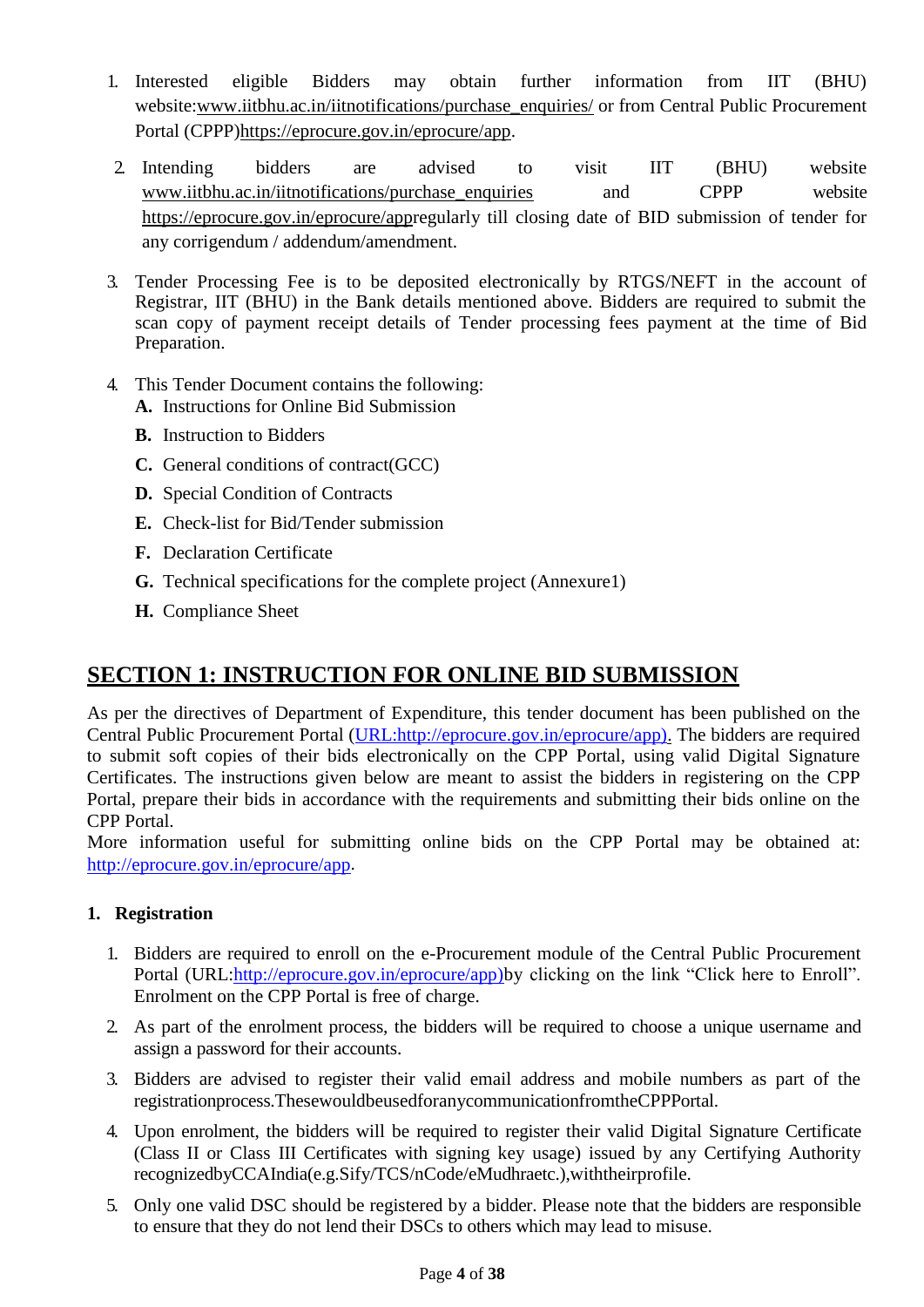6. Bidder then logs in to the site through the secured log-in by entering their user ID / password and the password of the DSC /eToken.

### **2. Searching for TenderDocuments**

- 1. There are various search options built in the CPP Portal, to facilitate bidders to search active tenders by several parameters. These parameters could include Tender ID, organization name, location, date, value, etc. There is also an option of advanced search for tenders, wherein the bidders may combine a number of search parameters such as organization name, form of contract, location, date, other keywords etc. to search for a tender published on the CPPPortal.
- 2. Once the bidders have selected the tenders they are interested in, they may download the required documents / tender schedules. These tenders can be moved to the respective "My Tenders" folder. This would enable the CPP Portal to intimate the bidders through SMS / e-mail in case there is any corrigendum issued to the tenderdocument.
- 3. The bidder should make a note of the unique Tender ID assigned to each tender, in case they want to obtain any clarification / help from theHelpdesk.

#### **3. Preparation ofBids**

- 1. Bidder should take into account any corrigendum published on the tender document before submitting theirbids.
- 2. Please go through the tender advertisement and the tender document carefully to understand the documents required to be submitted as part of the bid. Please note the number of covers in which the bid documents have to be submitted, the number of documents - including the names and content of each of the document that need to be submitted. Any deviations from these may lead to rejection of the bid.
- 3. Bidder, in advance, should get ready the bid documents to be submitted as indicated in the tender document / schedule and generally, they can be in PDF / XLS / RAR / DWF formats. Bid documents may be scanned with 100 dpi with black and white option.
- 4. To avoid the time and effort required in uploading the same set of standard documents which are required to be submitted as a part of every bid, a provision of uploading such standard documents (e.g. PAN card copy, annual reports, auditor certificates etc.) has been provided to the bidders. Bidders can use "My Space" area available to them to upload such documents. These documents may be directly submitted from the "My Space" area while submitting a bid, and need not be uploaded again and again. This will lead to a reduction in the time required for bid submission process.

# **5. Submission ofBids**

- 1. Bidder should log into the site well in advance for bid submission so that he/she upload the bid in time i.e. on or before the bid submission time. Bidder will be responsible for any delay due to other issues.
- 2. The bidder has to digitally sign and upload the required bid documents one by one as indicated in the tender document.
- 3. Bidder has to select the payment option as "on-line" to pay the tender processing fee as applicable and enter details of the instrument. Whenever, Tender processing fees is sought, bidders need to pay the tender processing fee on-line through RTGS.
- 4. A standard BoQ format has been provided with the tender document to be filled by all the bidders.

Bidders are requested to note that they should necessarily submit their financial bids in the format provided and no other format is acceptable. Bidders are required to download the BoQ file, open it and complete the white coloured (unprotected) cells with their respective financial quotes and other details (such as name of the bidder). No other cells should be changed. Once the details have been completed, the bidder should save it and submit it online, without changing the filename. If the BoQ file is found to be modified by the bidder, the bid will be rejected.

- 5. The server time (which is displayed on the bidders" dashboard) will be considered as the standard time for referencing the deadlines for submission of the bids by the bidders, opening of bids etc. The bidders should follow this time during bid submission.
- 6. All the documents being submitted by the bidders would be encrypted using PKI encryption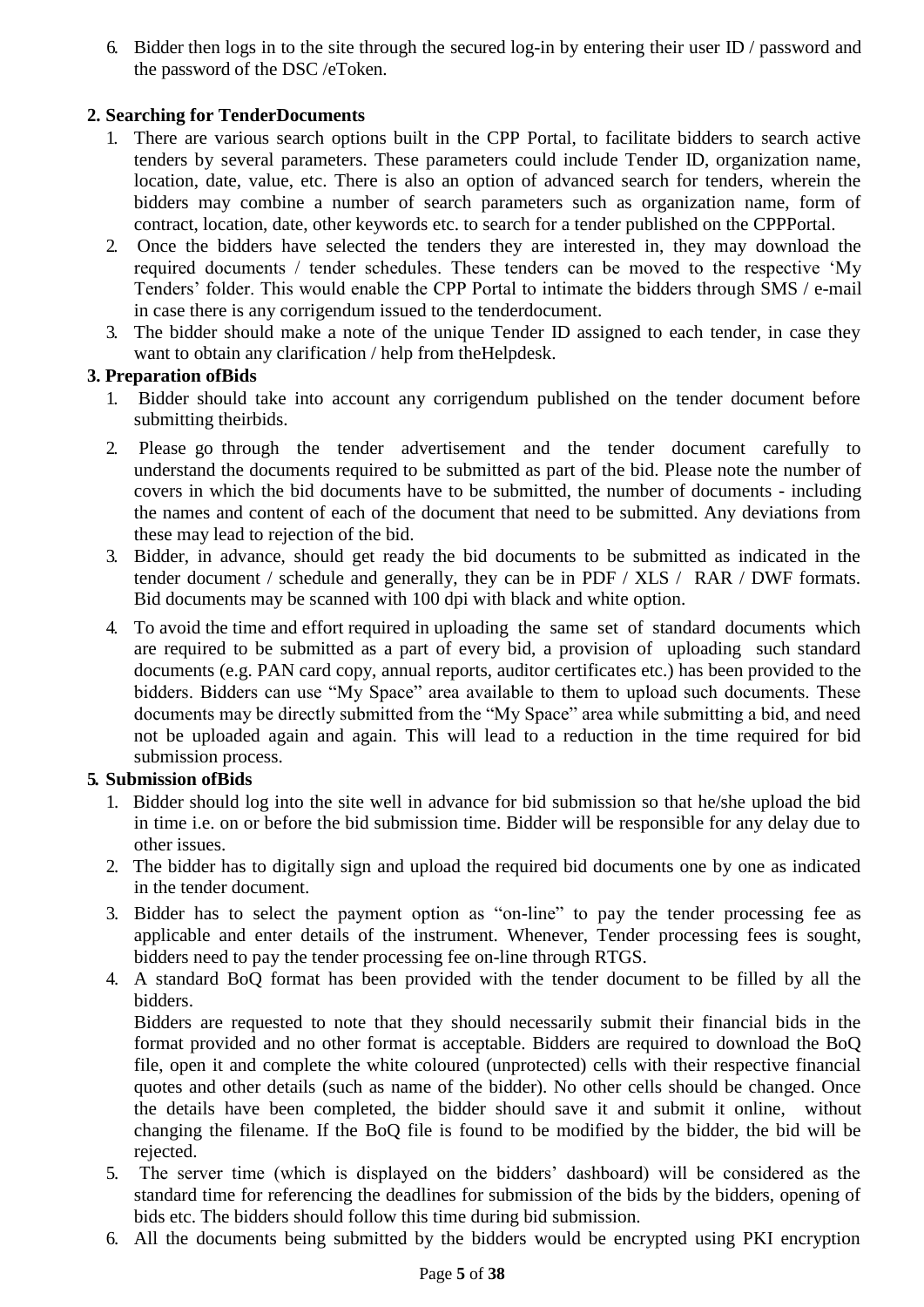techniques to ensure the secrecy of the data. The data entered cannot be viewed by unauthorized persons until the time of bid opening. The confidentiality of the bids is maintained using the secured Socket Layer 128 bit encryption technology. Data storage encryption of sensitive fields is done.

- 7. The uploaded tender documents become readable only after the tender opening by the authorized bid openers.
- 8. Upon the successful and timely submission of bids, the portal will give a successful bid submission message  $\&$  a bid summary will be displayed with the bid no. and the date  $\&$  time of submission of the bid with all other relevant details.
- 9. Kindly add scanned PDF of all relevant documents in a single PDF file of compliance sheet.

#### **5. Assistance toBidders**

- 1. Any queries relating to the tender document and the terms and conditions contained therein should be addressed to the Tender Inviting Authority for a tender or the relevant contact person indicated in thetender.
- 2. Any queries relating to the process of online bid submission or queries relating to CPP Portal in general may be directed to the 24x7 CPP Portal Help desk.

#### **6. General Instructions to the Bidders**

- 1. The tenders will be received online through porta[lhttp://eprocure.gov.in/eprocure/app .I](http://eprocure.gov.in/eprocure/app)n the Technical Bids, the bidders are required to upload all the documents in **.pdfformat**.
- 2. Possession of a Valid Class II/III Digital Signature Certificate (DSC) in the form of smart card/etoken in the company's name is a prerequisite for registration and participating in the bid submission activities through https://eprocure.gov.in/eprocure/app. Digital Signature Certificates can be obtained from the authorized certifying agencies, details of which are available in the web site https://eprocure.gov.in/eprocure/app under the link "Information about DSC".
- 3. Tenderer are advised to follow the instructions provided in the "Instructions to the Tenderer for the e-submission of the bids online through the Central Public Procurement Portal for e Procurement [athttps://eprocure.gov.in/eprocure/app.](https://eprocure.gov.in/eprocure/app)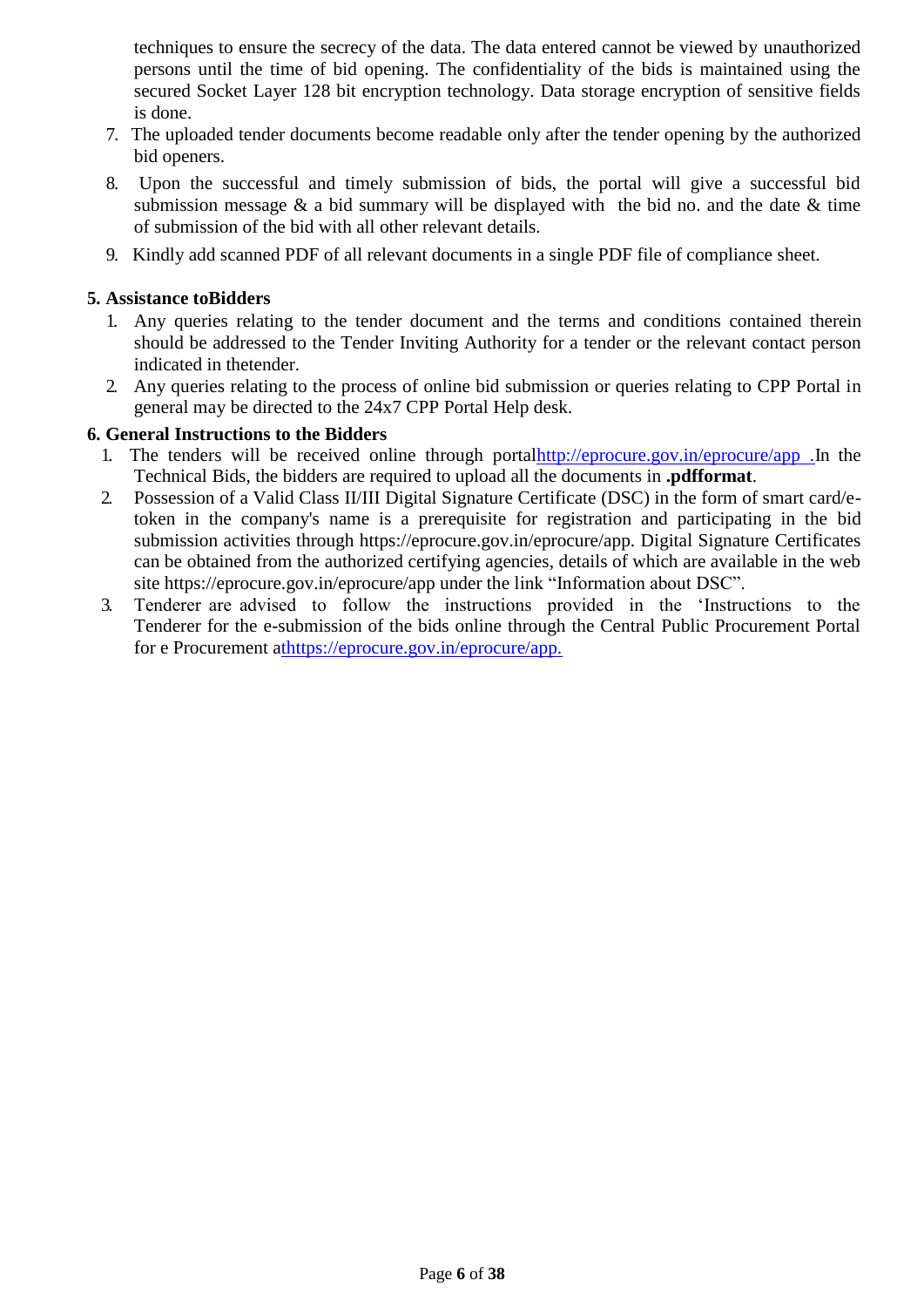# **A. Introduction**

#### **1. Scope of Work**

IIT-BHU invites online bids from the manufacturers/suppliers on behalf of The Director, IIT-BHU for supply of Equipment as per the technical specifications given in Annexure- 1 and as per terms and conditions of this tender document. Supplier should assure complete commissioning of the system including installation and application training for efficient utilization of **Ground Vibration Monitoring Seismograph.**

. This equipment will be installed at the opencast mine"s slope of Northern Coalfields Limited therefore field based support is desirable.

#### Cost of Bidding

The Bidder shall bear all costs associated with the preparation and submission of its bid, and "the Purchaser", will in no case be responsible or liable for these costs, regardless of the conduct or outcome of the bidding process.

#### **B. The Bidding Documents**

#### **3. Tender Processing Fees**

The Tender Processing fees (Rs. 2360/-) should be submitted ONLINE as per the details mentioned above. Further, the proof of payment must be uploaded with Technical Bid. The exemption will be applicable as per Govt. of India norms.

#### **4. Content of Bidding Documents**

- **4.1** The goods required, bidding procedures and contract terms are prescribed in the bidding documents. In addition to Invitation of Bids, the bidding documents include:
	- **(a)** Instructions for Online Bid Submission
	- **(b)** Instruction to Bidders (ITB);
	- **(c)** General Conditions of Contract(GCC);
	- **(d)** Special Conditions of Contract(SCC)
	- (d) Schedule of requirements;
	- (e) Tender form (technical bid).
	- (f) Tender form (financial bid)
- **4.2** The Bidder is expected to examine all instructions, forms, terms, and specifications in the bidding documents. Failure to furnish all information required by the bidding documents or submission of a bid not substantially responsive to the bidding documents in every respect will be at the Bidder's risk and may result in rejection of its bid.

#### **5. Amendment of Bidding Documents**

- **5.1** At any time prior to the deadline for submission of bids, the Purchaser may, for any reason, whether at its own initiative or in response to a clarification requested by a prospective bidder, modify the bidding documents by amendment.
- **5.2** All prospective bidders who have received the bidding documents will be notified of the amendment in writing, which will be binding on them.
- **5.3** In order to allow prospective bidders reasonable time within which to take the amendment into account in preparing their bids, the Purchaser, at its discretion, may extend the deadline for the submission of bids.

# **C. Preparation of Bids**

# **6. Language ofBid**

The bid prepared by the Bidder, as well as all correspondence and documents relating to the bid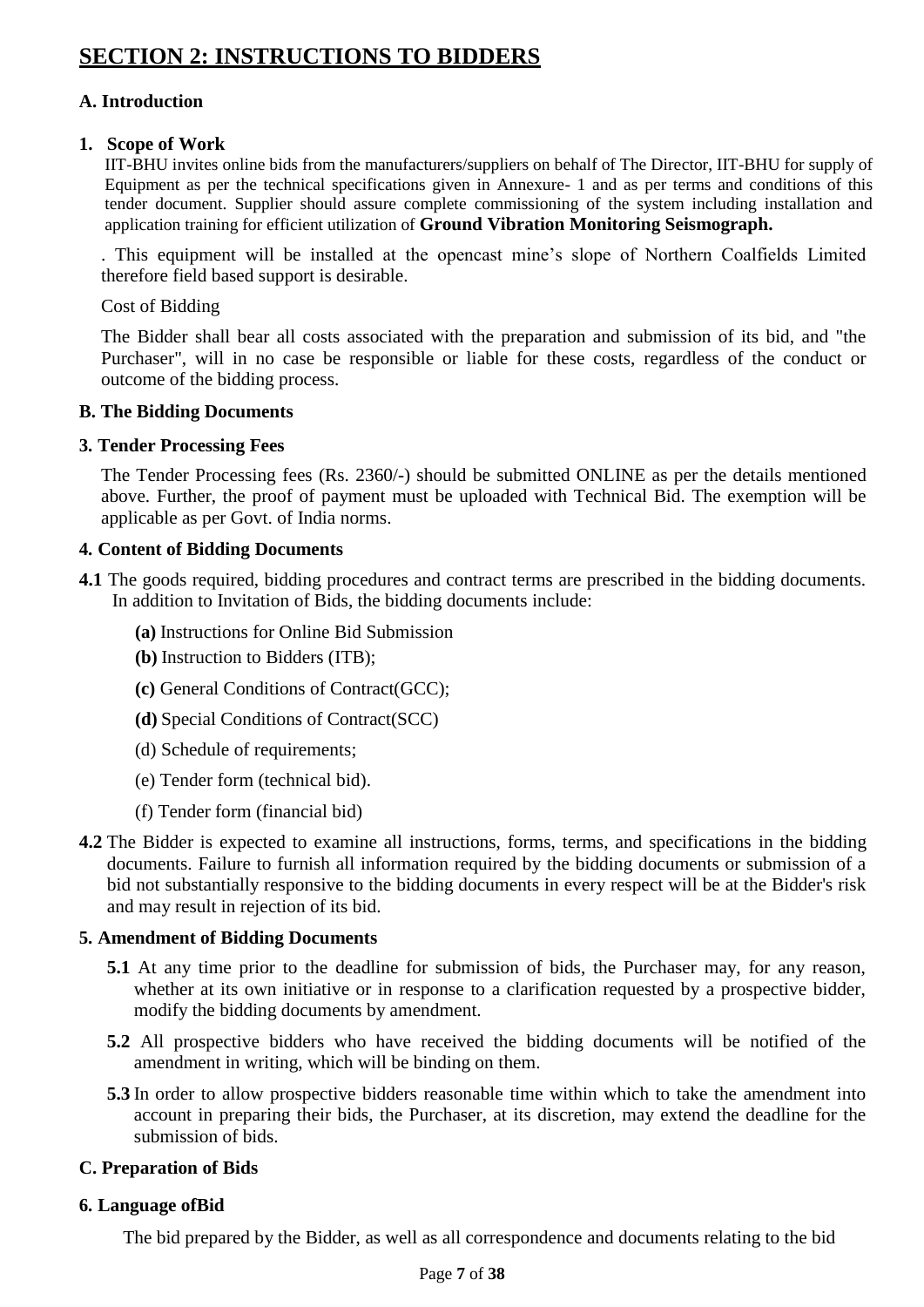exchanged by the Bidder and the Purchaser shall be written in English language.

### **7. Documents Comprising the Bid**

- **7.1 Techno commercial un-priced bid and priced Bids:** The bids are to be submitted in two parts i.e. Techno commercial un-priced bid and priced Bids.
	- **(a)** Techno commercial un-priced bid along with Tender Processing Fee (submitted ONLINE in the aforementioned bank account of Institute) as shown in invitation to bids shall be submitted through CPP Portal. If the proof of Bid Securing Declaration Form as EMD is not received along with the technical bid, such bid will not be considered. The samples (if required) of all the items shown in the schedule of requirements of each tender should also accompany the techno commercial un- priced bid in a separate sealed envelope.
	- **(b)** Priced bid.
- **7.2 Techno commercial un-priced bid:** The Techno commercial un-priced bid prepared by the bidder shall be provided in the following Model Response format:

#### **Model Response format**

- **(a)** Standing of each Bidder Manufacturer/Dealer and past experience in supply of the material (certificates to be enclosed), proof of manufacturing Unit/Dealership alongwith all the documents required for proving the credentials regarding the fulfilment of essential pre-bid criteria.
- **(b)** List of other Govt. Departments, Public Sector units and Central Autonomous Bodies for which the bidder is supplying material or having the similar type of contracts and a certificate regarding the satisfactory performance of the contract (In the Annexure IIIformat).
- **(c)** Copy of the audited balance sheet of the vendor for the previous financial year indicating the turnover in supply of the relevant materials/service.
- **(d)** Details of Permanent Account Number and latest income tax clearance certificate.
- **(e)** Details of GST No. along with a copy of certificate to be attached.
- **(f)** Submission of samples if required, for all items indicated in the schedule of requirements. The make of items proposed to be supplied should be indicated in the format of the schedule of requirements and submitted along with the techno commercial un-priced bid without indicating the pricing components.
- **(g)** Willingness to execute all orders which are placed to meet emergency requirement on priority basis. The Bidder shall note that standards for workmanship, material and equipment, and references to brand names designated by the Purchaser in the schedule of requirements are intended to be descriptive only and not restrictive. The Bidder may substitute alternative standards, brand names and/or catalogue numbers in his bid, provided that it demonstrates to the Purchaser's satisfaction that the substitutions ensure substantial equivalence to those designated in the Technical Specifications.

#### **7.3 Price Bid**

The price bid shall comprise the techno commercial bid along with the price component indicating the Unit prices for each and every item indicated in the schedule of requirements (Annexure 1).

- **(a)** The prices quoted must be net per unit as shown in the Schedule and must include all charges for delivery at the designated stores i.e. F.O.R. IIT (BHU), Varanasi and should be mentioned clearly.
- **(b)** The rate must be stated for each item separately both in words and figures. If there is a discrepancy between the price quoted in word and figures the higher price quoted will be treated as final.
- **(c)** Quoted prices should be firm and inclusive of taxes/duties, freight and forwarding charges, handling charges, loading and unloading charges, and insurance charges etc. However, the prices must be reflected clearly in BoQ format by mentioning basic rate, GST, Freight charges,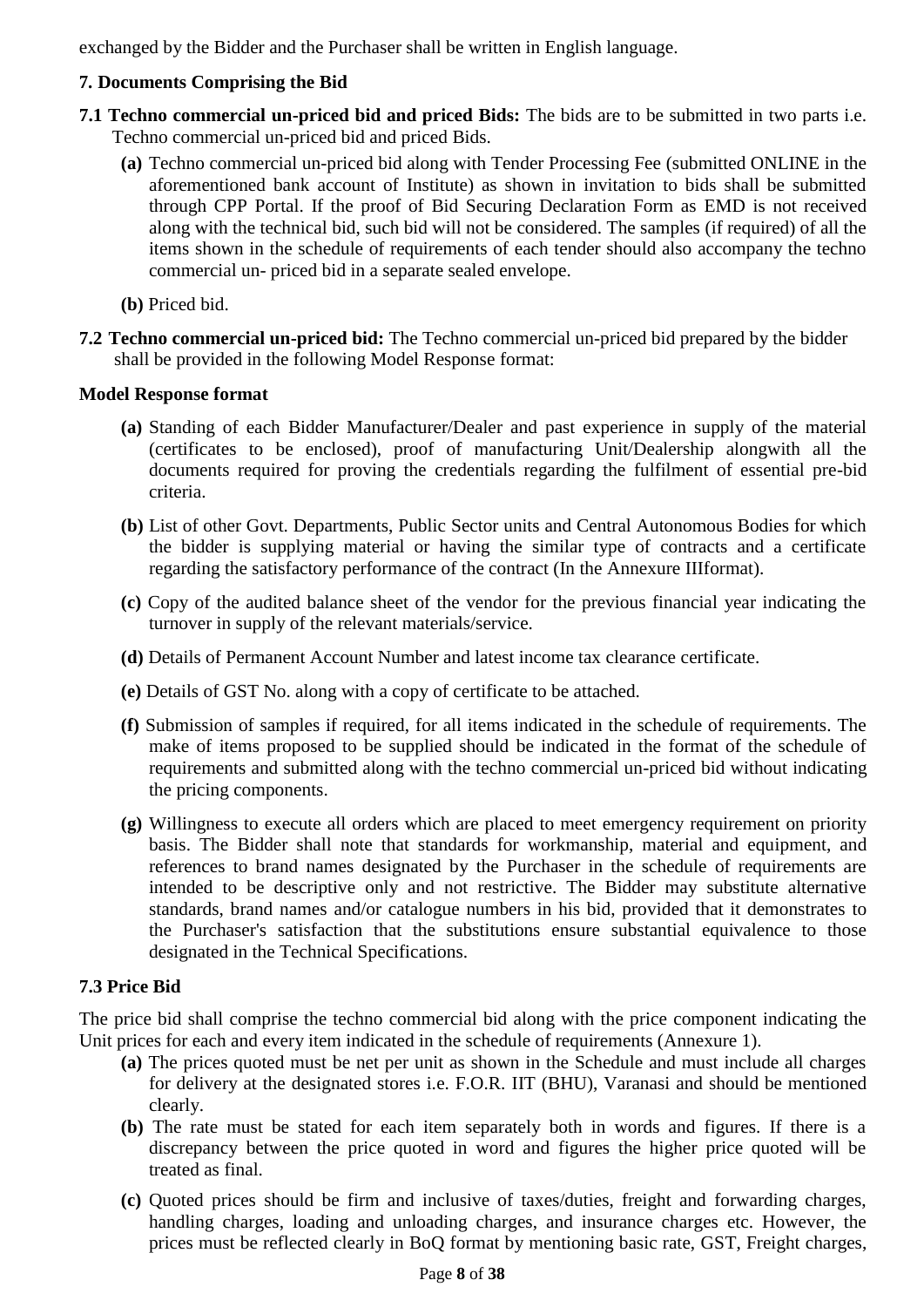Any other Taxes/Duties/Levies and exemptions thereon as applicable to IITs.

**(d)** The prices once accepted by the Institute shall remain valid till the successful execution of the order and till supplies is fully effected and accepted or **12 months** from the date of acceptance of tender whichever is later. The Institute shall not entertain any increase in the rates during the period.However,intheeventthereisareductionorincreaseinGovernmentlevy/duties/taxesduring the period of execution of the order, the rates shall be suitably adjusted with effect from the date notifying the said reduction or increase in the Government levy/taxes/duty, if any.

#### **8. Bid Prices**

- **8.1** The Bidder shall indicate on the Schedule of requirements (BoQ), the unit prices of the goods it proposes to supply under the Contract and enclose it with the priced bid.
- **8.2** Prices indicated on the Price Schedule shall be entered separately in the following manner:
	- (i) The prices quoted must be net per unit as shown in the schedule of requirements and must include all charges for delivery at the designatedstores.
	- (ii) Any Indian duties, GST and other taxes which will be payable on the goods, if this Contract is awarded;
- **8.3** Prices quoted by the Bidder shall be fixed during the Bidder's performance of the Contract and not subject to variation on any account.

#### **9. Bid Currencies**

Prices shall be quoted in Indian Rupees only.

#### **10. Period of Validity of Bids**

- **10.1** Bids shall remain valid for **180** days after the date of bid opening prescribed by the Purchaser. A bid valid for a shorter period shall be rejected by the Purchaser as non- responsive.
- **10.2** In exceptional circumstances, the Purchaser may solicit the Bidder's consent to an extension of the period of validity. The request and the responses thereto shall be made in writing. A Bidder granting the request will not be required nor permitted to modify thebid.
- **10.3** Bid evaluation will be based on the bid prices without taking into consideration the above modifications.

#### **D. Submission of Bids**

**11.** The tender has to be submitted ONLINE before the due date. The offers received after the due date and time will not be considered. **No manual bids will be considered**.

#### **12. Deadline for Submission of Bids**

- **12.1** Bids must be received by the Purchaser ONLINE not later than the time and date specified in the Invitation for Bids.
- **12.2** The Purchaser may, at his discretion, extend this deadline for submission of bids by amending the bid documents in which case all rights and obligations of the Purchaser and Bidders previously subject to the deadline will thereafter be subject to the deadline as extended.

#### **13. Late/Delayed Bids**

The offers received after the due date and time will not be considered.

#### **14. Modifications and Withdrawal of Bids**

- **14.1**The Bidder may modify or withdraw its bid after the ONLINE bid's submission, as per the provision of CPP Portal.
- **14.2**No bid may be modified subsequent to the deadline for submission of bids. No documents will be accepted in support of essential pre-bid criteria after the last date of submission of bids.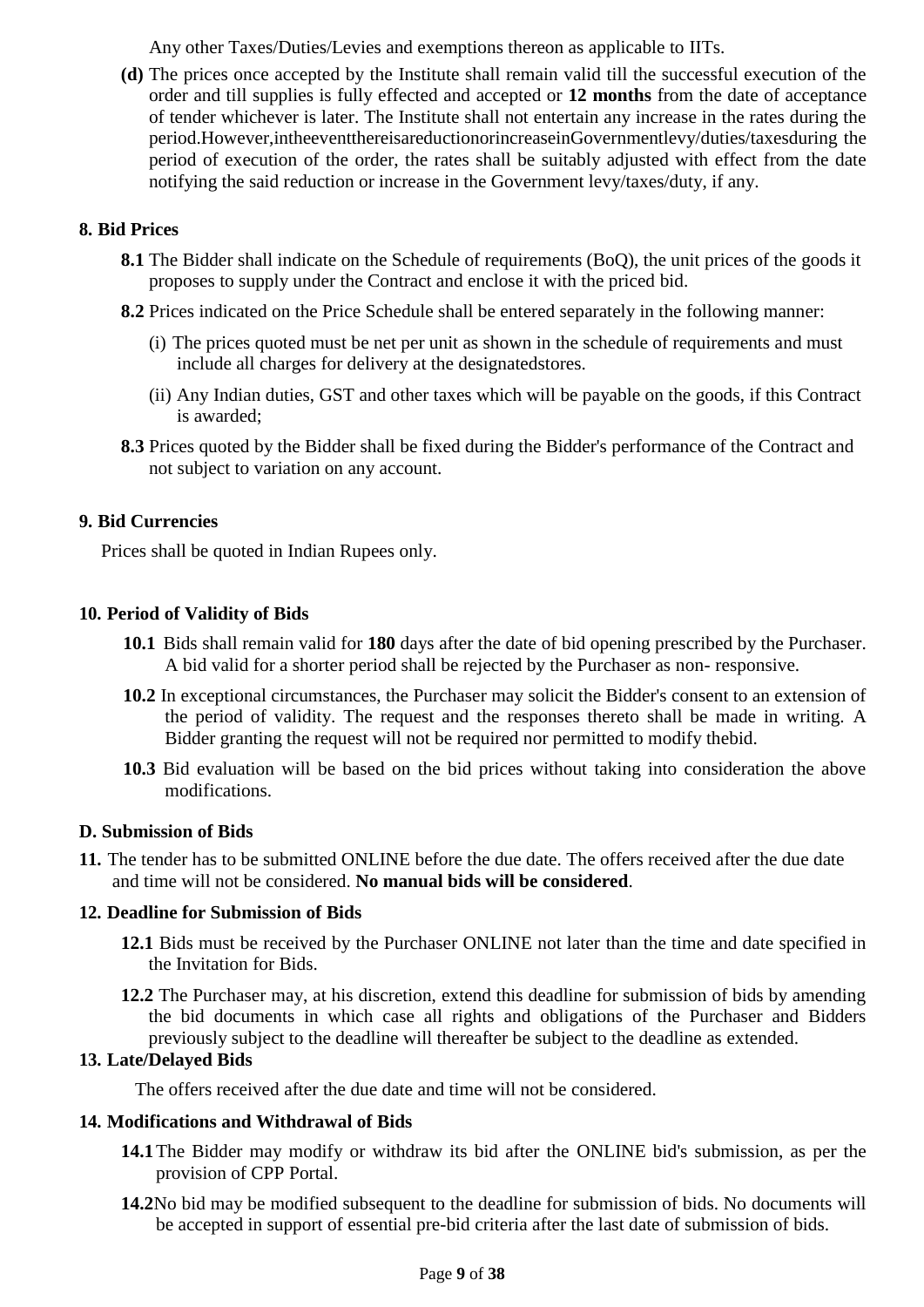**14.3**No bid may be withdrawn in the interval between the deadline for submission of bids and the expiry of the period of bid validity specified by the Bidder on the bid form.

#### **E. Bid Opening and Evaluation of Bids**

#### **15. Opening of Techno commercial un-priced Bids**

The purchaser will open all techno commercial un-priced bids in the first instance.

#### **16. Clarification of Bids**

- **16.1**During evaluation of the bids, the purchaser may, at its discretion, ask the Bidder for clarification of its bid. The request for clarification and the response shall be in writing and no change in price or substance of the bid shall be sought, offered or permitted.
- **16.2**No Bidder shall contact the purchaser on any matter relating to its bid from the time of the bid opening to the time the contract is awarded. If the Bidder wishes to bring additional information to the notice of the Institute it should be done in writing.
- **16.3**Any effort by a Bidder to influence the purchaser in its decisions on bid evaluation, bid comparison or contract award decisions may result in rejection of the Bidder"s bid.

# **17. Evaluation of Techno commercial un-priced Bid**

- **17.1** Prior to the detailed technical evaluation, the purchaser will determine the substantial responsiveness of each bid. A substantially responsive bid is one, which conforms to all the terms and conditions of the Bidding Documents without material deviations and meets all the essential pre-bid criteria. If any bidder does not meet the essential pre-bid criteria as laid down in the Instruction to Bidders, then his bid will be summarily rejected. No documents will be accepted in support of essential pre-bid criteria after the last date of submission of bids.
- **17.2** The purchaser will reject a bid determined as not substantially responsive.
- **17.3**The bidders may be called for discussion and may be allowed to modify their technical bids to suit the organization's requirement. The idea is to arrive at a threshold level of acceptability above which all the bidders shall be treated on par. Those whose technical specifications do not reach the threshold level of acceptability shall be rejected as technically unsuitable. The price bids of the bidders who finally emerge as technically acceptable shall be opened, evaluated and the contract awarded to the lowest evaluated bidder.
- **17.4**The bidders short-listed by the purchaser based on meeting the essential pre-bid criteria and detailed evaluation regarding satisfying the technical criteria laid down in this tender document may be called for detailed discussions with a team selected for the purpose, at a specified date, time and venue, if needed.

### **18. Opening of Priced Bids**

- **18.1**The Purchaser will open the Priced Bids of only those bidders who meet the essential pre-bid criteria and whose techno commercial un-priced bids have been found to be substantially responsive.
- **18.2** The priced Bids of the technically qualified bidders shall be opened by the tendercommittee.

#### **19. Evaluation and Comparison of pricedBids**

- **19.1** Arithmetical errors will be rectified on the following basis: If there is a discrepancy between words and figures, whichever is the higher of the two shall be taken as bid price. If the Vendor does not accept the correction of errors, its bid will berejected
- **19.2** Bidders shall state their bid price for the payment schedule outlined in the Clause 14 of General Conditions of Contract. Bids will be evaluated on the basis of this base price**.** Bidders are, however, permitted to state an alternative payment schedule and indicate the reduction in bid price they wish to offer for such alternative payment schedule. The purchaser may consider the alternative payment schedule offered by the selected Bidder but it may not be binding on the purchaser**.**
- **19.3** The purchaser, at its option may ask some more bidders to match the rates of the lowest bidder for creating parallel suppliers.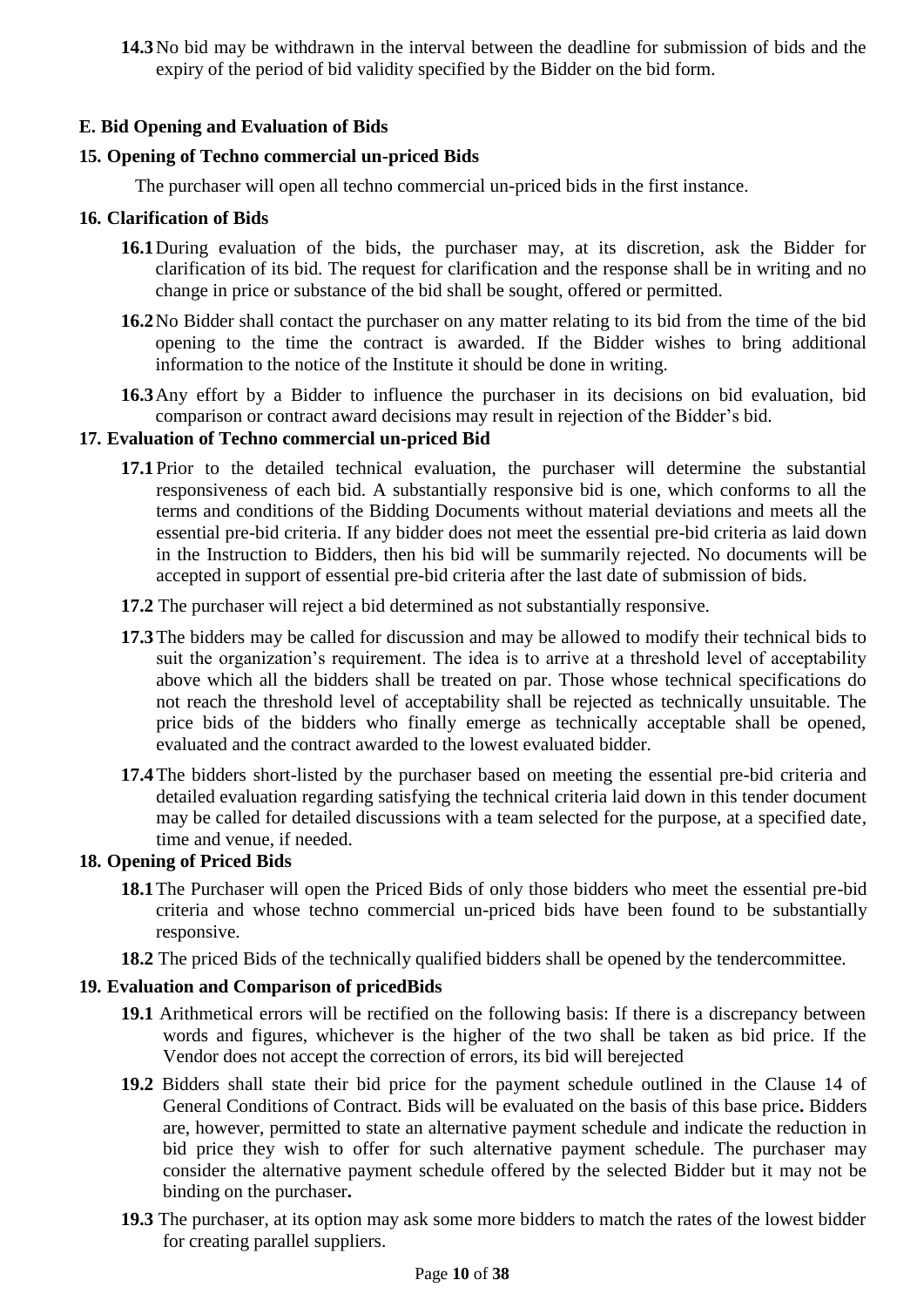- **19.4** The currency that shall be used for bid evaluation and comparison purposes to convert all bid prices expressed in various currencies into a single currency is: **Indian Rupees**
- **19.5** The source of exchange rate shall be: **Reserve Bank of India/Any other authentic source.**
- **19.6** The date for the exchange rate shall be: **Last day for submission of Bids**.

#### **20. Purchasers right to accept any bid and to reject any bid or allbids**

The Purchaser reserves the right to accept or reject any bid, and to annul the bidding process and reject all bids at any time prior to award of Contract, without thereby incurring any liability to the affected Bidder or bidders or any obligation to inform the affected Bidder or bidders of the grounds for the Purchaser's action.

#### **21. AwardCriteria**

- i. IIT (BHU) shall award the contract to the technically qualified eligible BIDDER whose bid has been determined as the lowest evaluated commercialbid.
- ii. If more than one BIDDER happens to quote the same lowest price, IIT (BHU) reserves the right to award the contract to more than one BIDDER or anyBIDDER.

#### **22. Notification of Award**

Prior to the expiration of the period validity, the purchaser will notify the successful Bidder in writing by letter or by fax, to be confirmed in writing by speed post or hand delivered letter, that its bid has been accepted.

#### **23. Factors Affecting the Award of Supply**

- 23.1 The bidder should have its own Contract support facilities. The support facilities should be fully owned and managed by the bidder.
- **23.2** Conformity with the Request for Bid/Tender required and conditions.
- **23.3** The assessment based on the response to Model Response Outline.
- **23.4** The assessment of the capability of the bidder to meet the terms and conditions.
- **23.5** The bidders must have executed similar orders, for which the bidder is quoting, as indicated in clause 1 for Govt./Semi-Govt./Autonomous Organizations.
- **23.6** The cost and the discount offered, ifany.

#### **24. Fallclause**

- **24.1**The price quoted by the supplier should not be higher than the maximum retail price, if any, for the stores and the same shall not be higher than the price usually charged by the supplier for stores of the same nature, class or description to any otherpurchaser.
- **24.2**The price charged for the stores supplied under the contract by the supplier shall in no event exceed the lowest price at which the supplier sells the stores of identical description to any other person during the period till performance of all supply orders placed during the currency of the contract is completed. If at any time during the period the supplier reduces the sale price of such stores or sells such stores to any other person including his dealers at a price lower than the price chargeable under the contract, he shall forthwith notify such reduction or sale to the purchaser and the price payable under the contract for these items of stores supplied after the date of coming into force of such reduction or sale shall stand correspondinglyreduced.
- **24.3** If it is discovered that the supplier has contravened the above conditions, then without prejudice to any other action which might be taken against him, it shall be lawful for the purchaser to (a) revise the price at any stage so as to bring it in conformity with sub-clause(i) above, or (b) to terminate the contract and purchase the items of stores at the risk and cost of the supplier and in that event the provisions of Clause 28 of General Conditions of Contract shall, as far as possible, be applicable or recover theloss.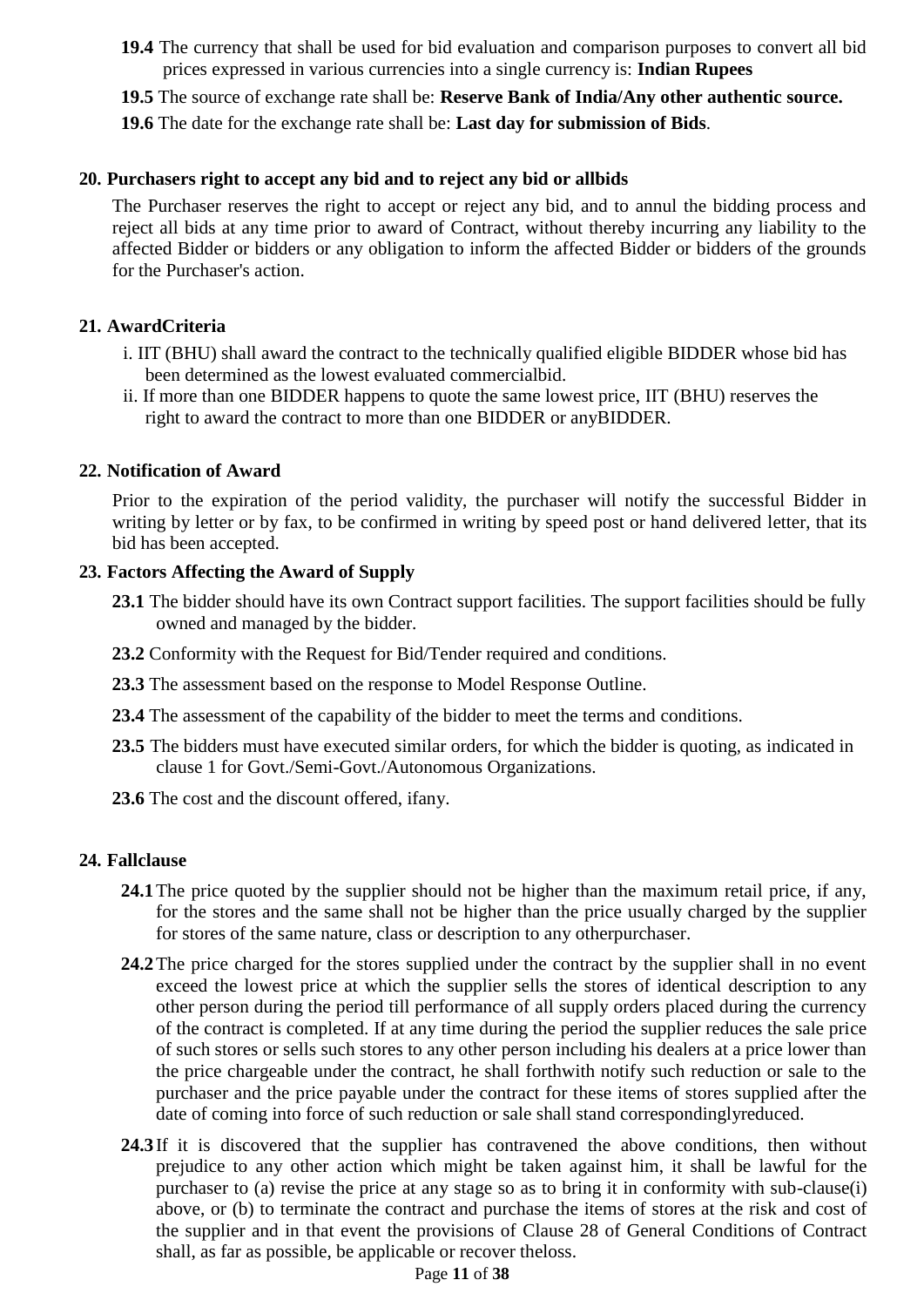# **SECTION 3 : GENERAL CONDITION OF CONTRACTS**

#### **1. Definitions**

In this Contract, the following terms shall be interpreted as indicated:

- **(a)** "The order" means the agreement entered into between the Purchaser and the Supplier including all the attachments and appendices and all documents incorporated as per notification ofaward.
- **(b)**"The Contract Price" means the price payable to the Supplier under the Contract for the full and proper performance of its contractual obligations;
- **(c)** "The Goods" means all the items, which the Supplier is required to supply to the Purchaser under theContract;
- **(d)**"Services" means services ancillary to the supply of the Goods, such as transportation and insurance, and any other incidental services training and other obligations of the Supplier covered under theContract;
- **(e)** "GCC" means the General Conditions of Contract contained in thissection.
- **(f)** "The Purchaser" means the organization purchasing the Goods i.e. IIT (BHU),VARANASI.
- **(g)** "The Purchaser"s country" isIndia.
- **(h)**"The Supplier" means the individual or firm supplying the Goods and Services under this Contract.
- **(i)** "Day" means calendarday.

#### **2. Application**

These General Conditions shall apply to the extent that they are not superseded by provisions in other parts of the Contract.

#### **3. Standards**

The Goods supplied under this Contract shall conform to the standards mentioned in the Technical Specifications, and, when no applicable standard is mentioned, to the authoritative standard appropriate to the Goods' country of origin and such standards shall be the latest issued by the concerned Institution.

#### **4. Use of Contract Documents andInformation**

- **4.1** The Supplier shall not, without the Purchaser's prior written consent, disclose the Contract, or any provision thereof, or any specification, plan, drawing, pattern, sample or information furnished by or on behalf of the Purchaser in connection therewith, to any person other than a person employed by the Supplier in performance of the Contract. Disclosure to any such employed person shall be made in confidence and shall extend only so far as may be necessary for purposes of such performance.
- **4.2** The Supplier shall not, without the Purchaser's prior written consent, make use of any document or information except for purposes of performing the Contract.
- **4.3** Any document, other than the Contract itself, shall remain the property of the Purchaser and shall be returned (in all copies) to the Purchaser on completion of the Supplier's performance under the Contract if so required by the Purchaser.

#### **5. Patent Rights**

The Supplier shall indemnify the Purchaser against all third-party claims of infringement of patent, trademark or industrial design rights arising from use of the Goods or any part thereof in India.

#### **6. Submission of the bids.**

**6.1** All bids complete in all respect must be submitted online on or before the Bid Closing date and time as mentioned on Critical Data Sheet. Tenders received without Bid Securing Declaration Form as EMD shall berejected.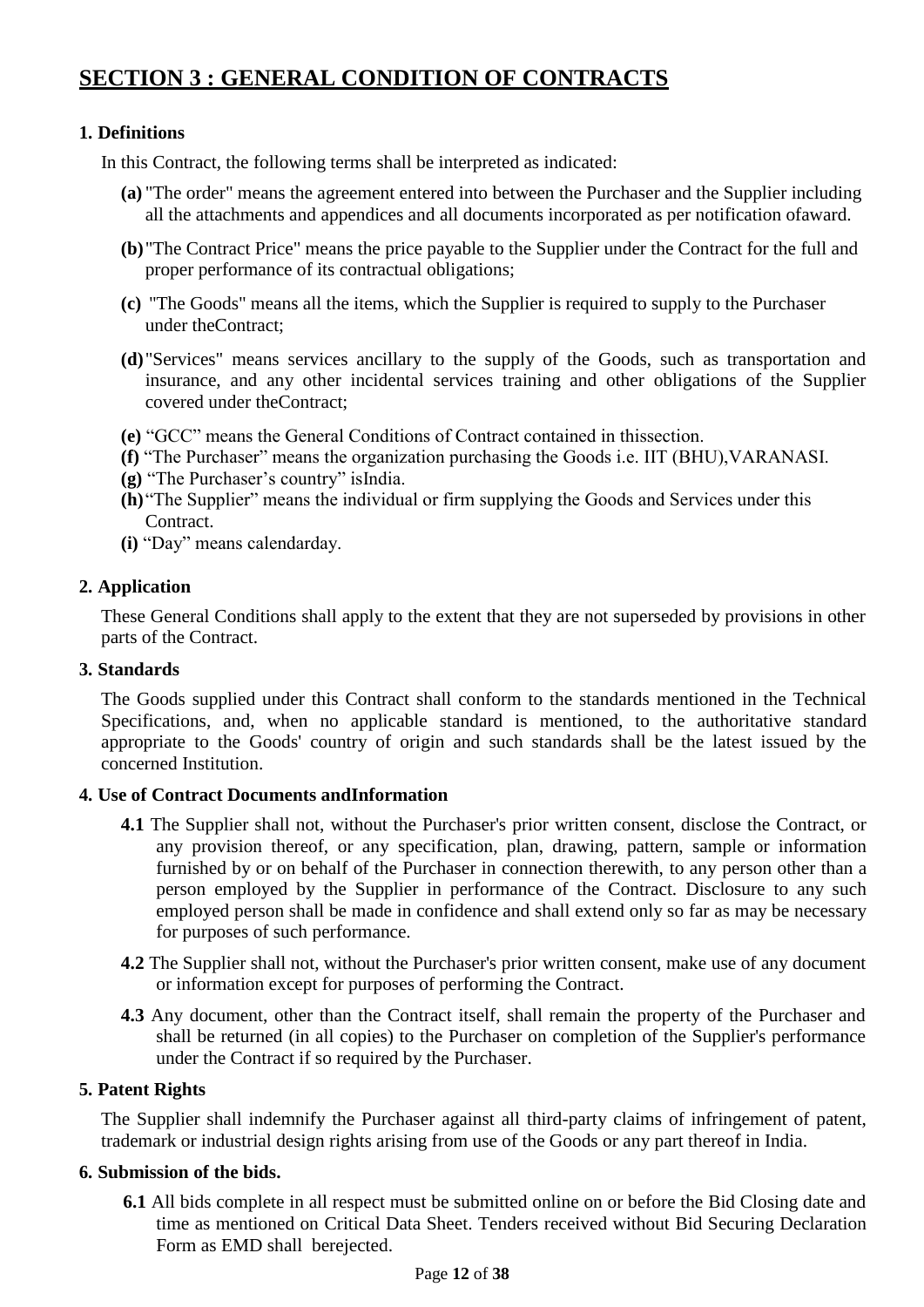- **6.2** Tender documents are available on IIT (BHU) website[:www.iitbhu.ac.in/iitnotifications/purchase\\_enquiries/o](http://www.iitbhu.ac.in/iitnotifications/purchase_enquiries/)r from Central Public Procurement Portal (CPPP[\)https://eprocure.gov.in/eprocure/app.](https://eprocure.gov.in/eprocure/app)
- **6.3** Interested bidders may submit their bid through Central Public Procurement Portal (CPPP[\)https://eprocure.gov.in/eprocure/app.](https://eprocure.gov.in/eprocure/app)

#### **7. Inspections and Tests**

- **7.1** The Purchaser or its representative shall have the right to inspect and/or to test the Goods to confirm their conformity to the Contract specifications at no extra cost to thePurchaser.
- **7.2** The inspections and tests may be conducted on the premises of the Supplier or its subcontractor(s), at point of delivery and/or at the Goods final destination. If conducted on the premises of the Supplier or its subcontractor(s), all reasonable facilities and assistance, including access to drawings and production data shall be furnished to the inspectors at no charge to the Purchaser.
- **7.3** Should any inspected or tested Goods fail to conform to the specifications, the Purchaser may reject the goods and the Supplier shall either replace the rejected Goods or make alterations necessary to meet specification requirements free of cost to the Purchaser.
- **7.4** The Purchaser's right to inspect, test and, where necessary, reject the Goods after the Goods' arrival at Project Site shall in no way be limited or waived by reason of the Goods having previously been inspected, tested and passed by the Purchaser or its representative prior to the Goods shipment.
- **7.5** Nothing in GCC Clause 7 shall in any way release the Supplier from any warranty or other obligations under thisContract.

#### **8. Consequences of rejection**

If in the event the stores are rejected by the purchaser at the destination and the supplier fails to make satisfactory supplies within the stipulated period of delivery, the purchaser will be at liberty to:

- **(a)** Allow the supplier to resubmit the stores in replacement of those rejected, within a specified time without any extra cost to the purchaseror
- **(b)** Reject the material, which shall be final and binding on thecontractor.
- **(c)** Procure the rejected materials of comparable quality from the open market/Govt. stores and the supplier shall be liable to pay the difference in price over the RC prices or get the amount adjusted from the outstanding bills of the supplier, if any.

#### **9. Packing**

- **9.1** The Supplier shall provide such packing of the Goods as is required to prevent their damage or deterioration during transit to their final destination as indicated in the Contract. The packing shall be sufficient to withstand, without limitation, rough handling during transit and exposure to extreme temperatures, salt and precipitation during transit and open storage. Packing case size and weights shall take into consideration, where appropriate, the remoteness of the Goods' final destination and the absence of heavy handling facilities at all points intransit.
- **9.2** The packing, marking and documentation within and outside the packages shall comply strictly with such special requirements as shall be provided for in the Contract including additional requirements, in any subsequent instructions ordered by thePurchaser.

#### **10. Delivery andDocuments**

- **10.1** The Supplier shall make delivery of the Goods within **60 days** from the placement of purchase order in pursuance of the notification of award. The purchase order would be placed after assessing the requirements on quarterly basis. However, the supplier shall also arrange to execute all orders on priority basis which would be placed to meet any emergentrequirements.
- **10.2** In case the purchaser decides to conclude parallel rate contracts, then the requirements would be split on different firms on equitable basis as per the discretion of thepurchaser.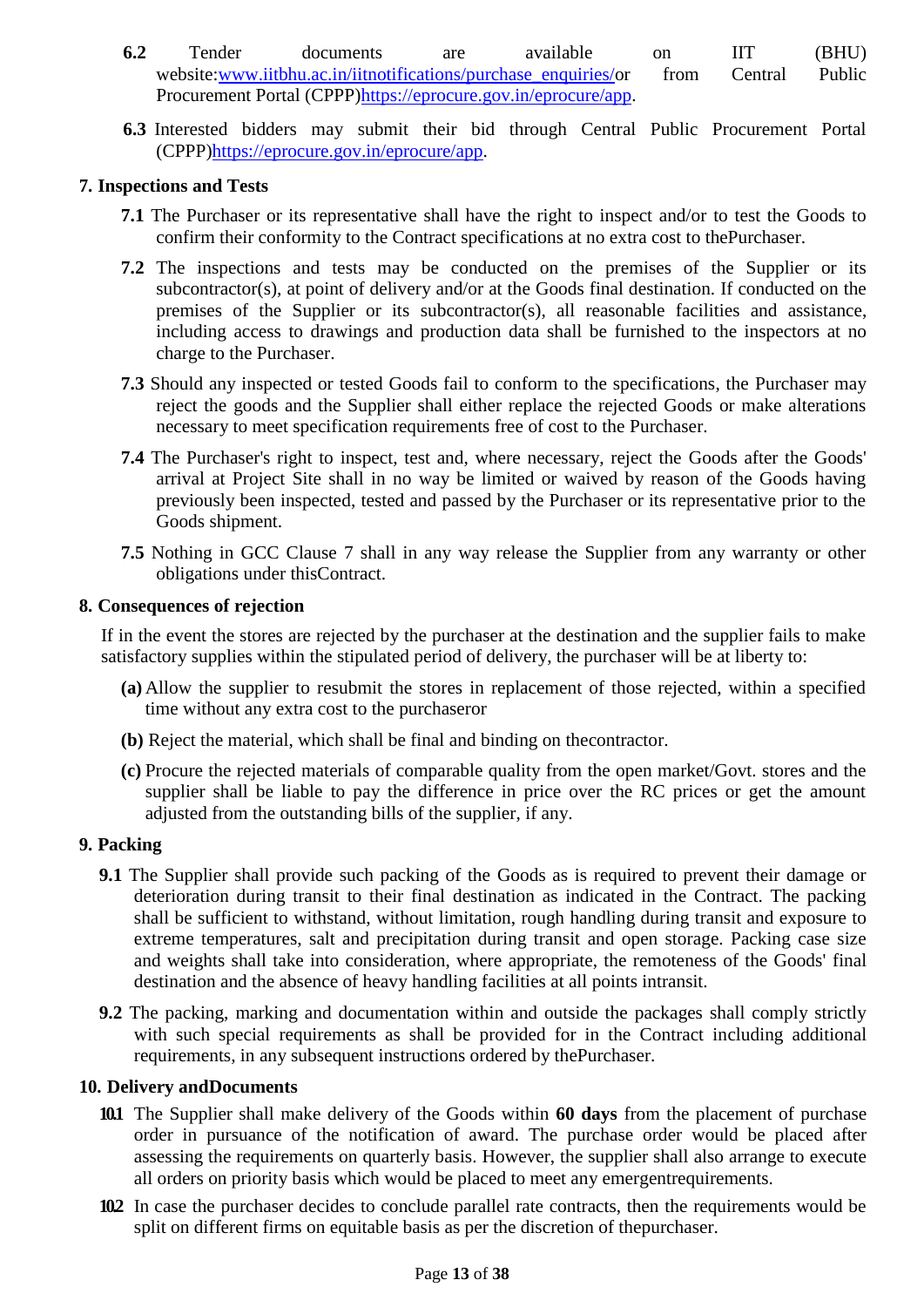**10.3** The delivery of Stores shall be affected at the premises of the Institute free of all delivery charges and within the stipulated time and as may be elucidated in the confirmed order, accompanied by a delivery challan. No extension of time for delivery of Stores shall normally beaccorded.

The supplier shall mail the following documents to the purchaser with a copy to the insurance company:

- 1. 3 Copies of the Supplier invoice showing contract number, goods' description, quantity unit price, totalamount;
- 2. InstallationCertificate
- 3. Insurance Certificate ifapplicable;
- 4. Manufacturer's/Supplier's warrantycertificate;
- 5. InspectionCertificateissuedbythenominatedinspection agency,ifany
- 6. Supplier"s factory inspection report;and
- 7. CertificateofOrigin(ifpossiblebythebeneficiary);
- 8. The above documents should be received by the Purchaser before arrival of the Goods (except where the Goods have been delivered directly to the Consignee with all documents) and,ifnotreceived,theSupplierwillberesponsibleforanyconsequent expenses.

**Time and date of delivery – the essence of the contract:** The time for and the date of delivery of the stores stipulated shall be deemed to be of the essence of the contract and delivery must be completed not later than the date(s) specified.

#### **11. Insurance**

The Goods supplied under the Contract shall be fully insured in Indian Rupees against loss or damage incidental to manufacture or acquisition, transportation, storage and delivery. The insurance shall be obtained by the suppliers in an amount equal to 110% of the value of the goods from "warehouse to warehouse" (final destinations) on "all risks" basis including war risks andstrikes.

#### **12. Transportation**

Where the Supplier is required under the Contract to transport the Goods within India defined as Project site, transport to such place of destination in India including insurance, as shall be specified in the Contract, shall be arranged by the Supplier, and the related cost shall be included in the contractPrice.

#### **13. Warranty**

- **13.1** The Supplier warrants that the Goods supplied under this Contract are new, unused, of the most recent or current models and that they incorporate all recent improvements in design and materials unless provided otherwise in the Contract. The Supplier further warrants that all Goods supplied under this Contract shall have no defect arising from design, materials or workmanship or from any act or omission of the Supplier that may develop under normal use of the supplied Goods in the conditions prevailing inIndia.
- **13.2** This warranty shall remain valid for at least **12 months** (or as specified) after the Goods or any portion thereof as the case may be, have been delivered to and accepted at the final destination indicated in the Contract, unless specifiedotherwise.
- **13.3** The Purchaser shall promptly notify the Supplier in writing of any claims arising under this warranty.
- **13.4** Upon receipt of such notice, the Supplier shall with all reasonable speed, repair or replace the defective Goods or parts thereof, without any extra cost to thePurchaser.
- **13.5** If the Supplier, having been notified, fails to remedy the defect(s) within a reasonable period, the Purchaser may proceed to take such remedial action as may be necessary, at the Supplier's risk and expense and without prejudice to any other rights which the Purchaser may have against the Supplier under theContract.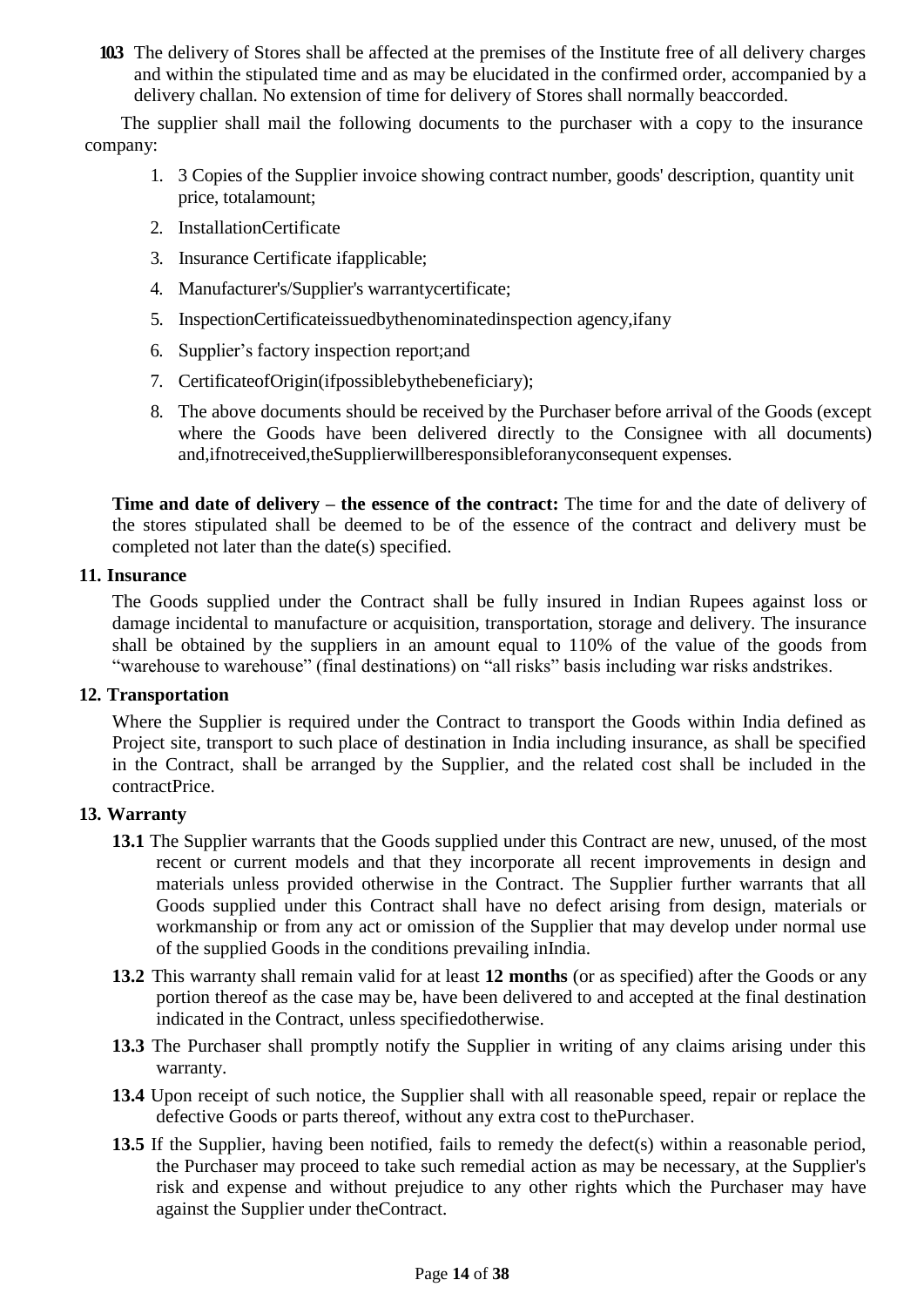### **14. Payment**

- **14.1** The payment shall be made **100% payment against Supply, Installation and Commissioning and submission of satisfactory PBG.**
- **14.2** The Supplier's request(s) for payment shall be made to the Purchaser in writing, accompanied by an invoice describing, as appropriate, the Goods delivered and the Services performed, and by documents, submitted pursuant to GCC Clause 10, and upon fulfilment of other obligations stipulated in the contract.

#### **15. Prices**

Prices charged by the Supplier for Goods delivered and Services performed under the Contract shall not vary from the prices quoted by the Supplier in his bid. The bidder must mention the applicable taxes/duty and exemptions thereon, if any, as per the Government of India norms. The Institute will provide requisite certificate, if any, required by the bidder as per the applicable Govt. of India norms.

#### **16. Change Orders**

- **16.1** The Purchaser may at any time, by written order given to the Supplier, make changes within the general scope of the Contract in any one or more of the following:
	- (a) Drawings, designs, or specifications, where Goods to be furnished under the Contract are to be specifically manufactured for the Purchaser;
	- (b) The method of shipping or packing;
	- (c) The place of delivery; and/or
	- (d) The services to be provided by the Supplier.
- **16.2** If any such change causes an increase or decrease in the cost of, or the time required for, the Supplier's performance of any provisions under the Contract, an equitable adjustment shall be made in the Contract Price or delivery schedule, or both, and the Contract shall accordingly be amended. Any claims by the Supplier for adjustment under this clause must be asserted within thirty (30) days from the date of the Supplier's receipt of the Purchaser's changeorder.

#### **17. Contract Amendments**

Subject to GCC Clause 16, no variation in or modification of the terms of the Contract shall be made except by written amendment signed by the parties.

#### **18. Assignment**

The Supplier shall not assign, in whole or in part, its obligations to perform under the Contract, except with the Purchaser's prior written consent.

#### **19. Subcontracts**

The Supplier shall notify the Purchaser in writing of all subcontracts awarded under this Contract if not already specified in the bid. Such notification, in his original bid or later, shall not relieve the Supplier from any liability or obligation under the Contract.

#### **20. Delays in the Supplier's Performance**

- 20.1 Delivery of the Goods and performance of the Services shall be made by the Supplier in accordance with the time schedule specified by the Purchaser as per GCC clause10.
- **20.2** If at any time during performance of the Contract, the Supplier or its sub-contractor(s) should encounter conditions impeding timely delivery of the Goods and performance of Services, the Supplier shall promptly notify the Purchaser in writing of the fact of the delay, its likely duration and its cause(s). As soon as practicable after receipt of the Supplier's notice, the Purchaser shall evaluate the situation and may, at its discretion, extend the Supplier"s time for performance with or without liquidated damages, in which case the extension shall be ratified by the parties by amendment of the Contract.
- **20.3** Except as provided under GCC Clause 23, a delay by the Supplier in the performance of its delivery obligations shall render the Supplier liable to the imposition of penalty pursuant to GCC Clause 21, unless an extension of time is agreed upon pursuant to GCC Clause 20.2 without the application of liquidated damages.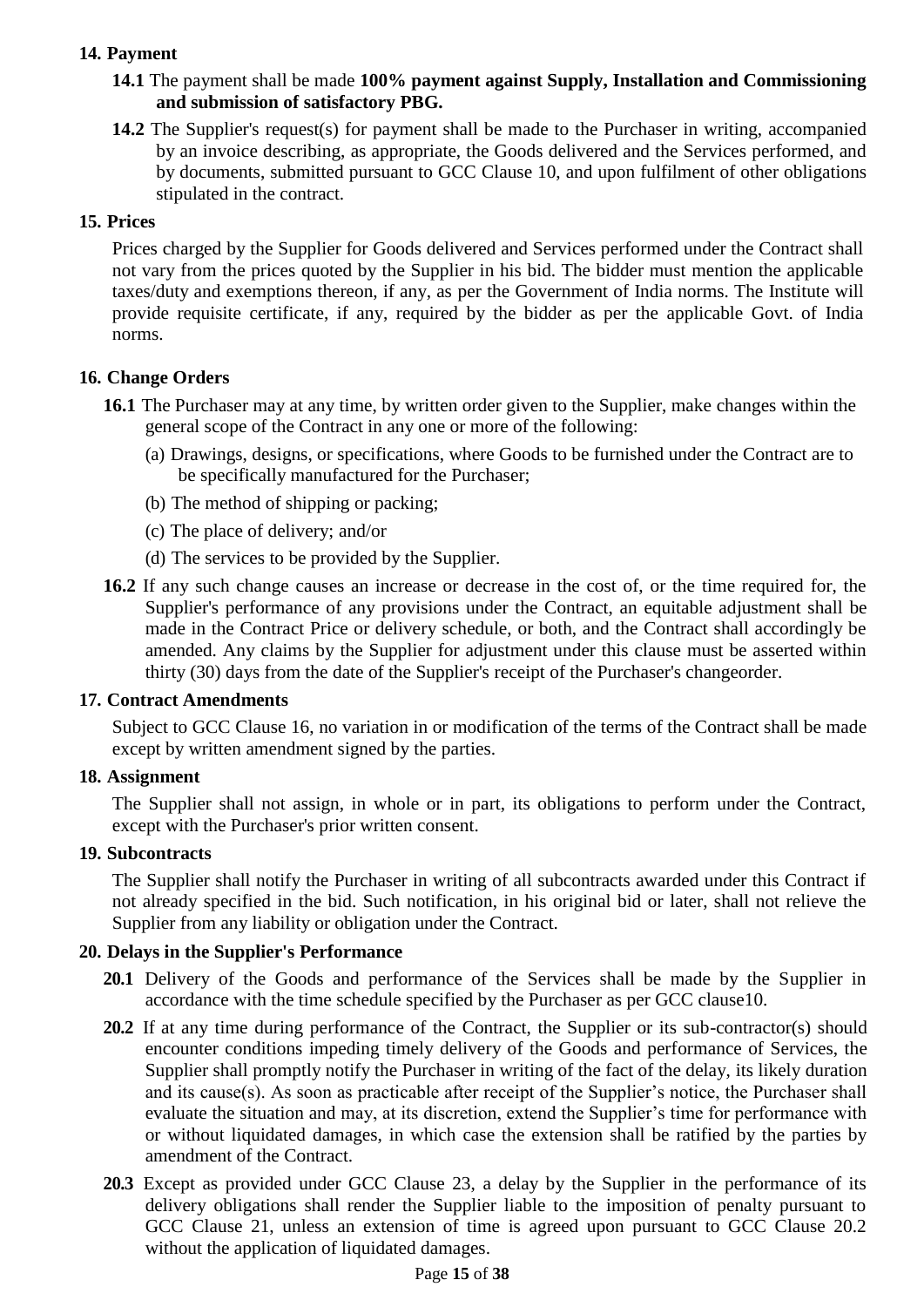## **21. Penalty**

Subject to GCC Clause 23, if the Supplier fails to deliver any or all of the Goods or to perform the Services within the period(s) specified in the Contract, the Purchaser shall, without prejudice to its other remedies under the Contract, deduct from the Contract Price, as penalty, a sum equivalent to1% per week and the maximum deduction is 10% of the contract price of the delivered price of the delayed Goods or unperformed Services for each week or part thereof of delay until actual delivery or performance. Once the maximum is reached, the Purchaser may consider termination of the Contract pursuant to GCC Clause22.

#### **22. Termination forDefault**

- **22.1** The Purchaser may, without prejudice to any other remedy for breach of contract, by written notice of default sent to the Supplier, terminate the Contract in whole orpart:
	- (a)If the Supplier fails to deliver any or all of the Goods within the period(s) specified in the purchase order, or within any extension thereof granted by the Purchaser pursuant to GCC Clause 20;or
	- (b) If the Supplier fails to perform any other obligation(s) under theContract.
	- (c)If the Supplier, in the judgment of the Purchaser has engaged in corrupt or fraudulent practices in competing for or in executing theContract.

"For the purpose of this Clause:

"Corrupt practice" means the offering, giving, receiving or soliciting of anything of value to influence the action of a public official in the procurement process or in contract execution.

"Fraudulent practice: a misrepresentation of facts in order to influence a procurement process or the execution of a contract to the detriment of the Borrower, and includes collusive practice among Bidders (prior to or after bid submission) designed to establish bid prices at artificial noncompetitive levels and to deprive the Borrower of the benefits of free and open competition;"

**22.2** In the event the Purchaser terminates the Contract in whole or in part, pursuant to GCC Clause 22.1, the Purchaser may procure, upon such terms and in such manner as it deems appropriate, Goods or Services similar to those undelivered, and the Supplier shall be liable to the Purchaser for any excess costs for such similar Goods or Services. However, the Supplier shall continue the performance of the Contract to the extent notterminated.

#### **23. Force Majeure**

- 23.1 Notwithstanding the provisions of GCC Clauses 20 & 21, the Supplier shall not be liable for imposition of liquidated damages or termination for default, if and to the extent that, its delay in performance or other failure to perform its obligations under the Contract is the result of an event of ForceMajeure.
- **23.2** For purposes of this Clause, "Force Majeure" means an event beyond the control of the Supplier and not involving the Supplier's fault or negligence and not foreseeable. Such events may include, but are not limited to, acts of the Purchaser either in its sovereign or contractual capacity, wars or revolutions, fires, floods, epidemics, quarantine restrictions and freight embargoes.
- **23.3** If a Force Majeure situation arises, the Supplier shall promptly notify the Purchaser in writing of such conditions and the cause thereof. Unless otherwise directed by the Purchaser in writing, the Supplier shall continue to perform its obligations under the Contract as far as is reasonably practical, and shall seek all reasonable alternative means for performance not prevented by the Force Majeure event.

#### **24. Termination for Insolvency**

The Purchaser may at any time terminate the Contract by giving written notice to the Supplier, if the Supplier becomes bankrupt or otherwise insolvent. In this event, termination will be without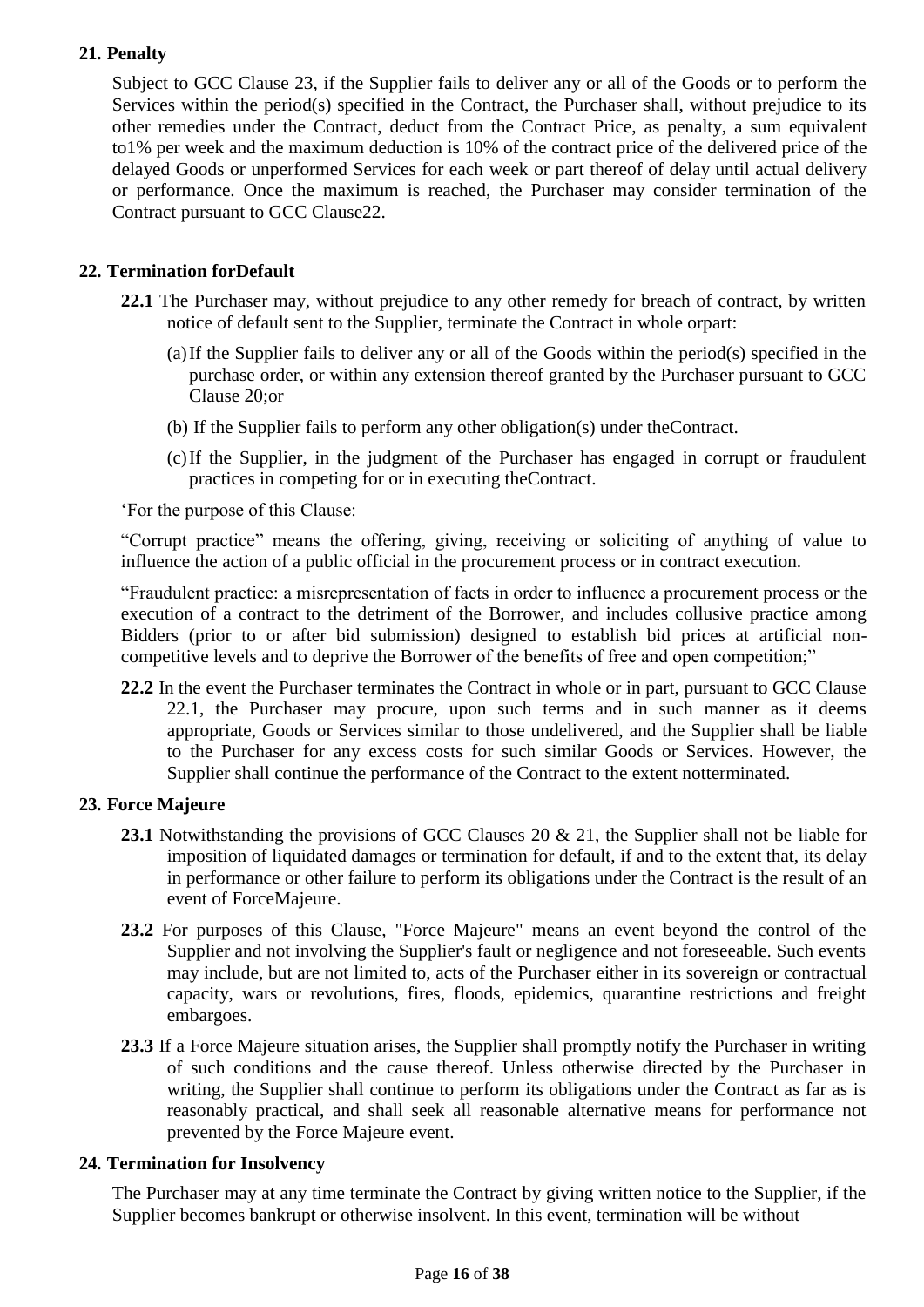Compensation to the Supplier provided that such termination will not prejudice or affect any right of action or remedy, which has accrued or will accrue thereafter to the Purchaser.

#### **25. Termination for Convenience**

- **25.1** The Purchaser, by written notice sent to the Supplier, may terminate the Contract, in whole or in part, at any time for its convenience. The notice of termination shall specify that termination is for the Purchaser's convenience, the extent to which performance of the Supplier under the Contract is terminated, and the date upon which such termination becomes effective.
- **25.2** The Goods that are complete and ready for shipment within 30 days after the Supplier's receipt of notice of termination shall be accepted by the Purchaser at the Contract terms and prices.

#### **26. Resolution of Disputes**

- **26.1** The Purchaser and the supplier shall make every effort to resolve amicably by direct informal negotiation any disagreement or dispute arising between them under or in connection with the Contract.
- **26.2** If, after thirty (30) days from the commencement of such informal negotiations, the Purchaser and the Supplier have been unable to resolve amicably a Contract dispute, either party may require that the dispute be referred for resolution to the formal mechanisms as specified below. These mechanisms may include, but are not limited to, conciliation mediated by a third party, adjudication in an agreed national or international forum, and national or internationalarbitration.
- **26.3** In case of Dispute or difference arising between the Purchaser and a supplier relating to any matter arising out of or connected with this agreement, such disputes or difference shall be settled in accordance with the Arbitration and Conciliation Act, 1996 as amended from time to time.

#### **27. Governing Language**

The contract shall be written in English language. Subject to GCC Clause 28, English language version of the Contract shall govern its interpretation. All correspondence and other documents pertaining to the Contract which are exchanged by the parties shall be written in the same language.

#### **28. Applicable Law**

- **28.1** The contract shall be governed by the Law of Contract for the time being inforce.
- **28.2** Irrespective of the place of delivery, the place of performance or place of payment under the contract, the contract shall be deemed to have been made at the place from which the acceptance of tender has been issued.
- **28.3** Jurisdiction of Courts: The courts of the place from where the acceptance of tender has been issued shall alone have jurisdiction to decide any dispute arising out of or in respect of this contract.
- **28.4** One month notice will be given by either party for termination of Contract during the tenure of Contract for breach of Clause or otherwise.

#### **29. Taxes and Duties**

Suppliers shall be entirely responsible for all taxes, duties, license fees, road permits, etc., incurred until delivery of the contracted Goods to the Purchaser.

#### **30. Performance Security:**

Successful bidder have to furnish **03%**of the order value as a performance security in the shape of Fixed Deposit Receipt / Bank Guarantee in favour of the Registrar, Indian Institute of Technology (BHU) valid for a period of 60 days beyond the end of all warranty period / obligations (i.e. must valid for 18 months). Fixed Deposit Receipt / Bank Guarantee should be issued from a schedule bank in India.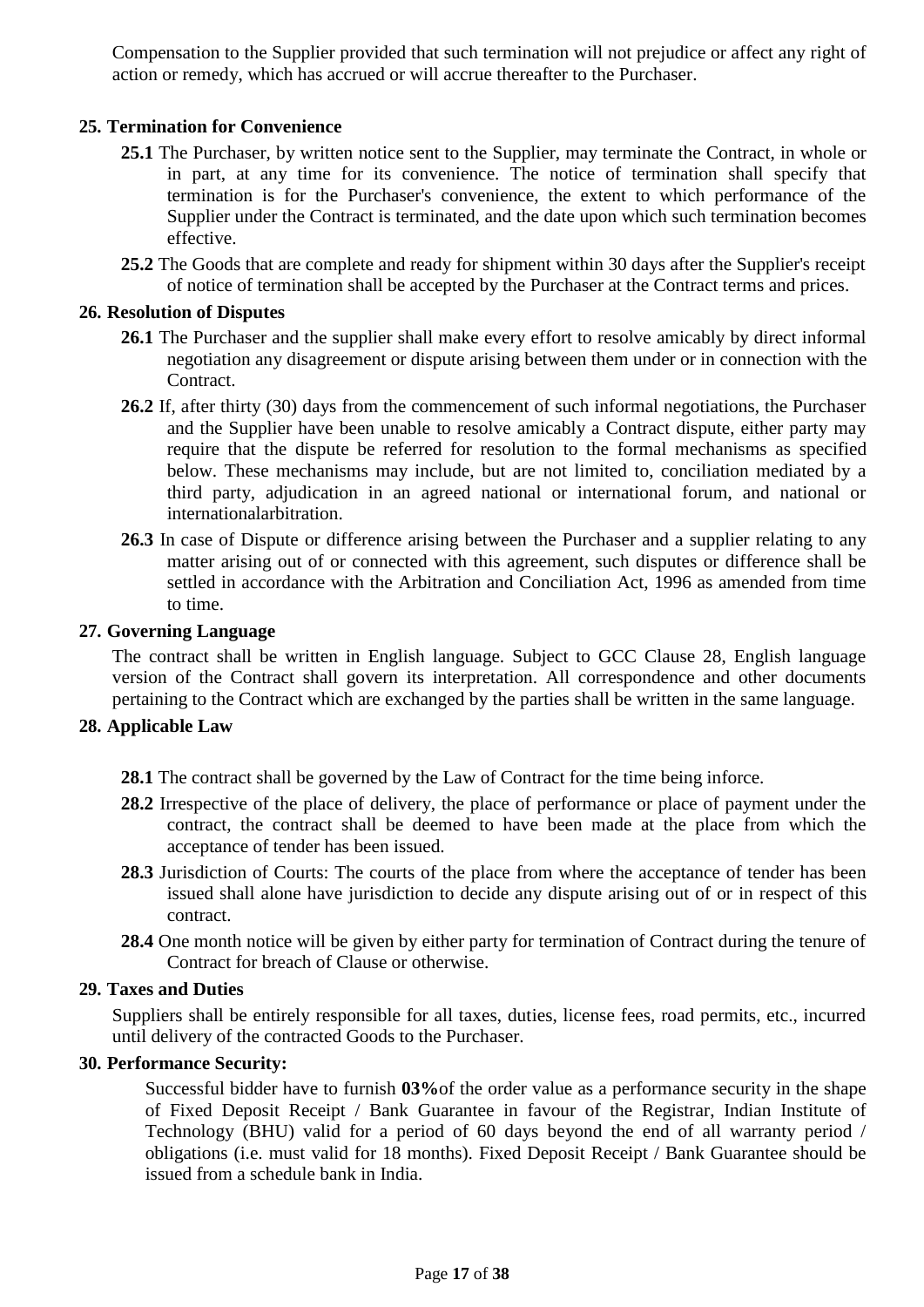#### **31. Supplier Integrity**

The Supplier is responsible for and obliged to conduct all contracted activities in accordance with the Contract using state of the art methods and economic principles and exercising all means available to achieve the performance specified in the contract.

#### **The Institute Reserves The Right To:**

- **14.** Increase or decrease the quantity of the item(s) as per requirement subject to variation of maximum of 50% only, however, provided within the ceiling of the category in which the original order was placed i.e., if it is within 2.5 Lakh category than should not exceed the 2.5 lakh limit and so on.
- **15.** Reject the quotation in absence of not furnishing the documentary evidence in respect of Trade Tax Registration (G.S.T), Income Tax and Trade Tax clearance certificates together with the performance of supplies in variousbranches/institutions.
- **16.** Reject the quotation in the event of non-furnishing the authentic documentary evidence in respect of Testing reports / Performance report of the concerned Govt. Organization / Institutions about the products being manufactured and marketed. The performance test of the product can be conducted at Institute level also for which charge will have to be borne by thesuppliers.
- **17.** Reject the supplies already made, if not found up to the mark. Thorough checking may be adopted to test the correctness of the supply. In such an event further action may call to conform or discard thesupply.
- **18.** To reject any addition/alteration in respect of local dealerships intimated by the Principals after consideration of the case by the committee appointed by the Institute for thepurpose.
- **19.** Cancel this Tender at any point of time without assigning any reasonthereof.
- **20.** The Institute also reserves the right to reject the bid of any participatedbidder
- **21.** The Purchaser may, without prejudice to any other remedy for breach of contract, by written notice of default sent to the Supplier, terminate the Contract in whole orpart:
	- (d) If the Supplier fails to deliver any or all of the Goods within the period(s) specified in the purchase order, or within any extension thereof granted by thePurchaser.
	- (e) If the Supplier fails to perform any other obligation(s) under theContract.
	- (f) If the Supplier, in the judgment of the Purchaser has engaged in corrupt or fraudulent practices in competing for or in executing theContract.
- **22.** To reject any or all the offers without assigning any reasonsthereof.
- **23.** All disputes are subject to *"Varanasi Jurisdiction"*only.
- **24.** The decisions of the Institute in all respect shall be final and binding onall.
- **25.** The Institute reserves the right to ask the successful bidder to produce all the original documents submitted along with the bids for verification at any point of time. During the verification of the document, if it is found that the bidder has concealed/falsified/fabricated any information, the bid and/or purchase order will be cancelled and action including blacklisting will be taken against the bidder as per norms of theInstitute.
- **26.** Please ensure that your offer is complete in all respect as no further clarifications shall be sought from you and reaches us within the last date mentioned above. **The Institute shall not be responsible for any delay etc.**

*The Head Department of Mining Engineering Indian Institute of Technology, (Banaras Hindu University)*

NOTE: 1- *While arranging the Tender Documents, check list should be placed on TOP.*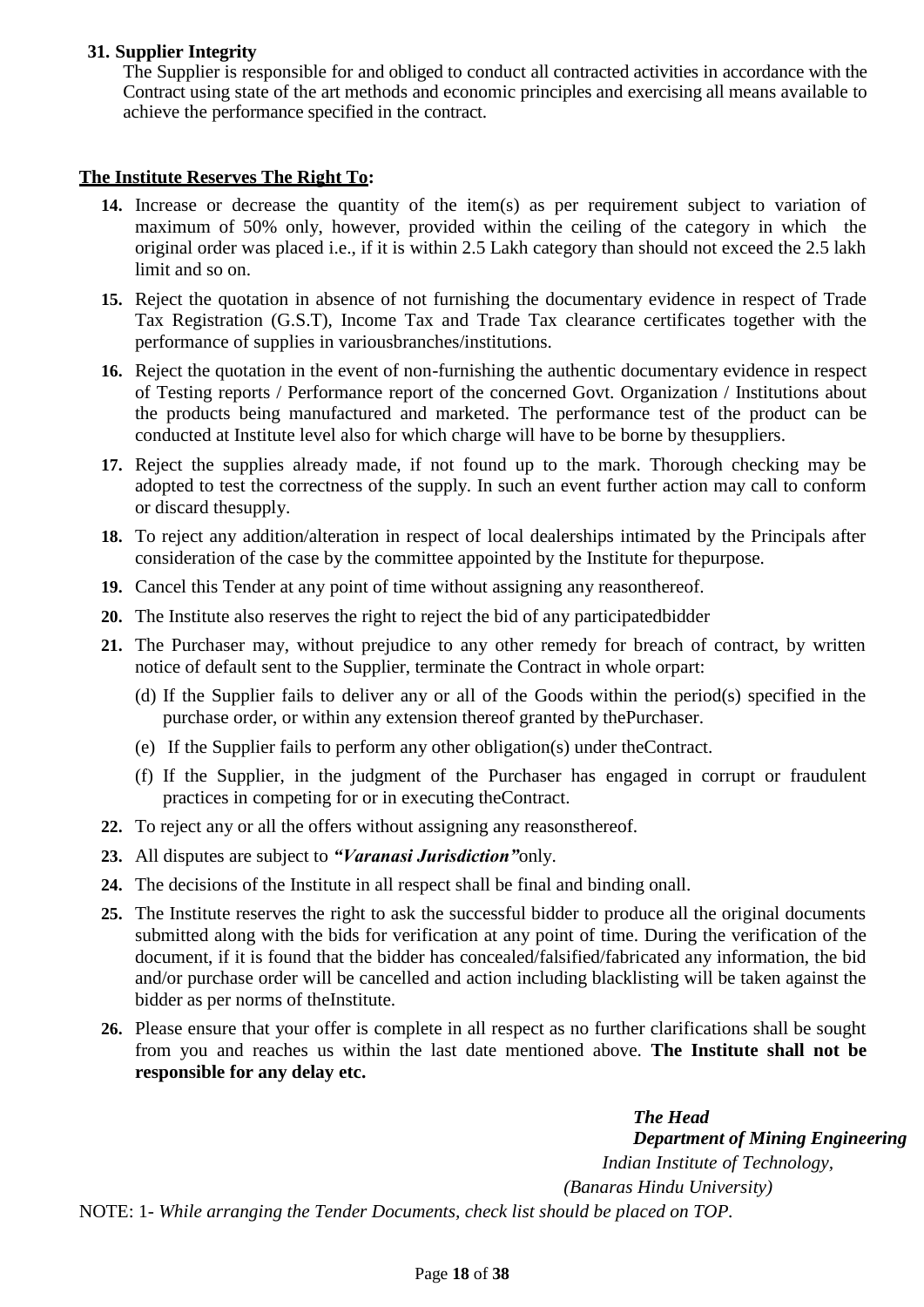# **SECTION 4 : SPECIAL CONDITIONS OF CONTRACT**

*(to be defined by the Purchaser as per the requirement)*

#### **1. Essential Pre Bid Criteria, if any**

**I. The bidder must have executed same nature of works in the last 3 years in any IITs/NITs/Govt. office/PSU/University/Autonomous Body.** 

**II. User List:** Provide users for last 2 years with contact person name, address, phone, and email IDs.

**III.** The Tender should be enclosed with proper certification like Manufacturer's Authorization Certificate and Proprietary Certificate in case of Proprietary items.

**IV.** Per-installation site preparation/inspection requirement to be indicated and specified along with the bid.

**V.** Warranty period to be clearly mentioned and should begin from the date of Installation and its acceptance by purchaser. Annual Maintenance Contract Charges should be Cleary mentioned after One year warranty.

#### **NOTE: THE BID OF THOSE BIDDERS WHO FAILS TO COMPLY THE ABOVE ESSENTIAL CRITERIA WILL NOT BE CONSIDERED FOR TECHNICAL EVALUATION.**

#### **2. Documents Comprising the Bid**

The tender/Bid shall be submitted online in two part, viz., Technical Bid and Commercial Bid.

#### **I. Technical Bid**

The following documents are to be scanned and uploaded as part of the Technical Bid as per the tender document:

- (a) Scanned copy of Tender Forms (Techno Commercial Un-Priced Bid), Declaration, Bidder"s Information Form, and Tender AcceptanceLetter;
- (b) Scanned copy of proof for submission of Tender Document Fee/ Earnest Money Deposit/Exemption Certificate, if anyetc.;
- (c) Scanned copy of written confirmation authorizing the signatory of the Bid to commit the Bidder;
- (d) Scanned copy of quoted productbrochure
- (e) Scanned copy of completely filled Annexure III with supportingdocuments
- (f) Scanned copy of Technical Bid and essential Pre-bid Details, if any.
	- i. Scanned copy of documentary evidence establishing the Bidder"s qualifications to perform the contract if its bid is accepted and the Bidder"s eligibility tobid;
	- ii. Scanned copy of documentary evidence, that the Goods and Related Services to be supplied by the Bidder are of eligible origin and conform to the Bidding Documents,and
- (g) Scanned copy of Checklist, compliance of Essential pre-bid criteria and Technical Compliance Sheet (Annexure II) and any other document required as per thetender;

#### **II. Commercial Bid**

The commercial bid comprises of :

- (i) Scanned copy of Tender Form (PriceBid)
- (ii) Price bid in the form of **.xls format** and to be uploaded in .xls & signed .pdfformat.

The Price bid format is provided as .xls format along with this Tender Document at [http://eprocure.gov.in/eprocure/app.](http://eprocure.gov.in/eprocure/app) Bidders are advised to download this .xls format and quote their offer/rates in the prescribedcolumn.

In addition to the above requirements, bids submitted by a Joint Venture, shall include a copy of the Joint Venture Agreement entered into by all members. Alternatively, a letter of intent to execute a Joint Venture Agreement in the event of a successful bid shall be signed by all members and submitted with the bid, together with a copy of the proposed Agreement, there to.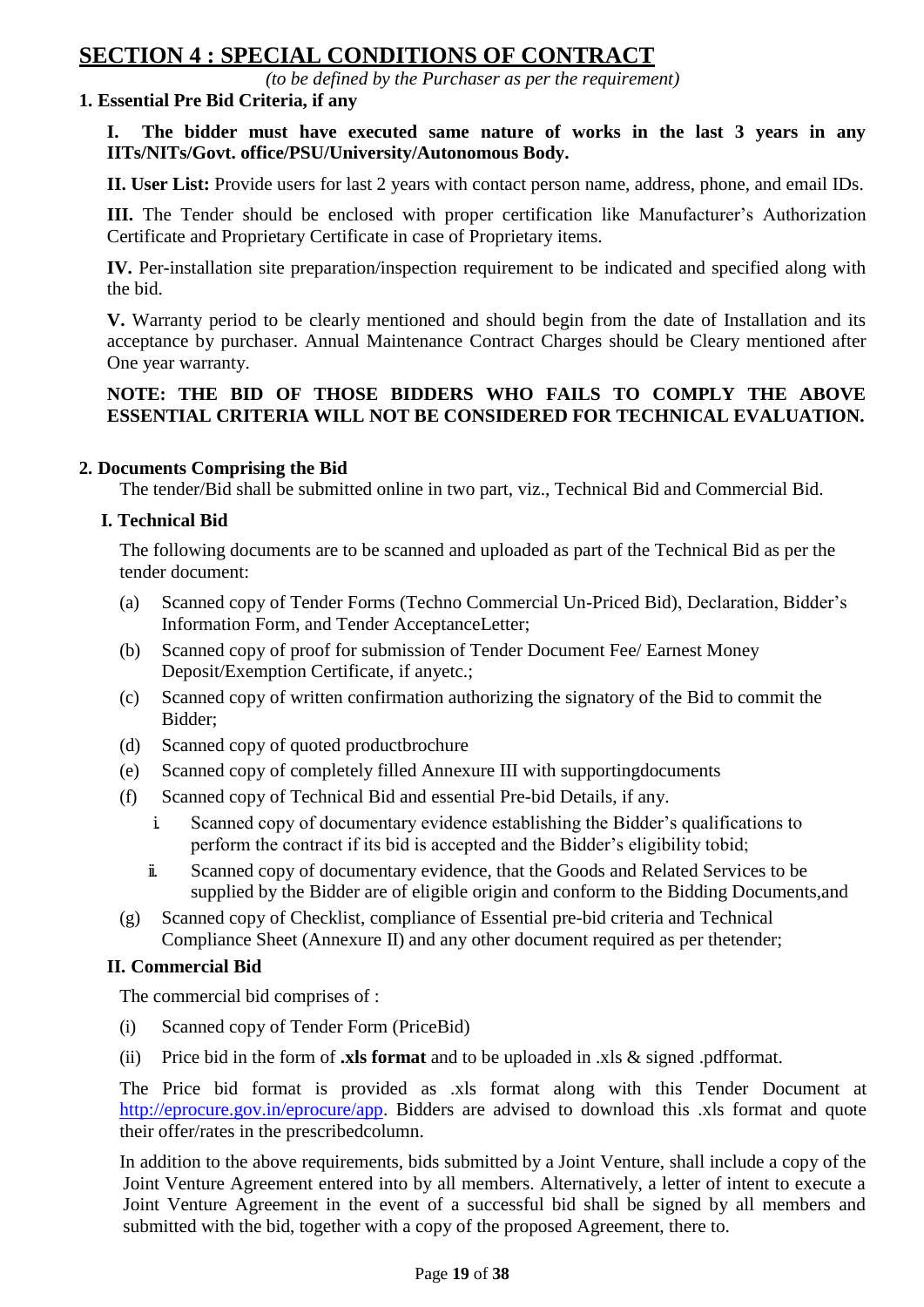The Bidder shall furnish in the Tender Forms information on commissions and gratuities, if any, paid or to be paid to agents or any other party relating to this Bid.

#### **3. Installation &Demonstration**

The supplier is required to done the installation and demonstration of the equipment within one week of the arrival of materials at the IIT (BHU) site of installation, otherwise the penalty clause will be the same as per the supplyof materials.

In case of any mishappening/damage to equipment and supplies during the carriage of supplies from the origin of equipment to the installation site, the supplier has to replace it with new

equipment/supplies immediately at his own risk. Supplier will settle his claim with the insurance company as per his convenience. IIT (BHU) will not be liable to any type of losses in any form.

#### **4. ApplicationSpecialist**

The Tenderer should mention in the Techno-Commercial bid the availability and names of Application Specialist and Service Engineers in the nearest regionaloffice.

#### **5. Spares**

The Supplier i s required to provide state availability of spares for ten years, if required.

#### **6. Training ofPersonnel**

The supplier shall be required to undertake to provide the technical training to the personnel involved in the use of the equipment at the Institute premises, immediately after completing the installation of the equipment for a minimum period of one week at the supplier"s cost.

#### **7. UserList**

The bidder must provide the list of users where they have deployed similar nature of equipments in last 5 years in prescribed format of Annexure III.

#### **8. Manuals/Documents**

1 set of hard copy and 1 set of soft copy in English (preferred as following).

- i. Operatingmanual
- ii. Servicing & Maintenancemanual
- iii. Spare parts list with source of supply andprices
- iv. Pre-installationrequirements.

#### **10. Services**

Vendor must submit Factory Acceptance Test procedure supported with relevant printed literature and certificates.

- **11.** The Tender document should also indicate what kind of service/maintenance is required for the system. Whether this service has to be carried out by a company engineer or it can be carried by trained service personnel within India. The frequency of visit and the charges should bementioned.
- **12.** The Tender should be enclosed with proper certifications like **Authorization Certificate**and **Proprietary Certificate (**in case of Proprietary items).
- **13.** Pre-installation site preparation/inspection requirements to be indicated and specified along with the bid.
- **14.** Bid should include FOR IIT(BHU), Varanasi prices. The Institute will provide requisite certificate, if any, required by the bidder as per the applicable Govt. of India norms.
- **15.** The vendor to provide compliance statement with respect to each technical specification in the tender document duly supported by the manufacturer's literature. Any other claim will not be accepted and may lead to rejection of thebid.
- **16.** Printed literature in support of compliance to the prescribed specifications is to besubmitted.
- **17.** Compliance report needs to be submitted as a part of the technicalbid.
- **18. Exemption is allowed from payment of Tender fees as per Government of India norms against submission of currently valid certificate specifically for the item(s) proposed to be procured through thisTender.**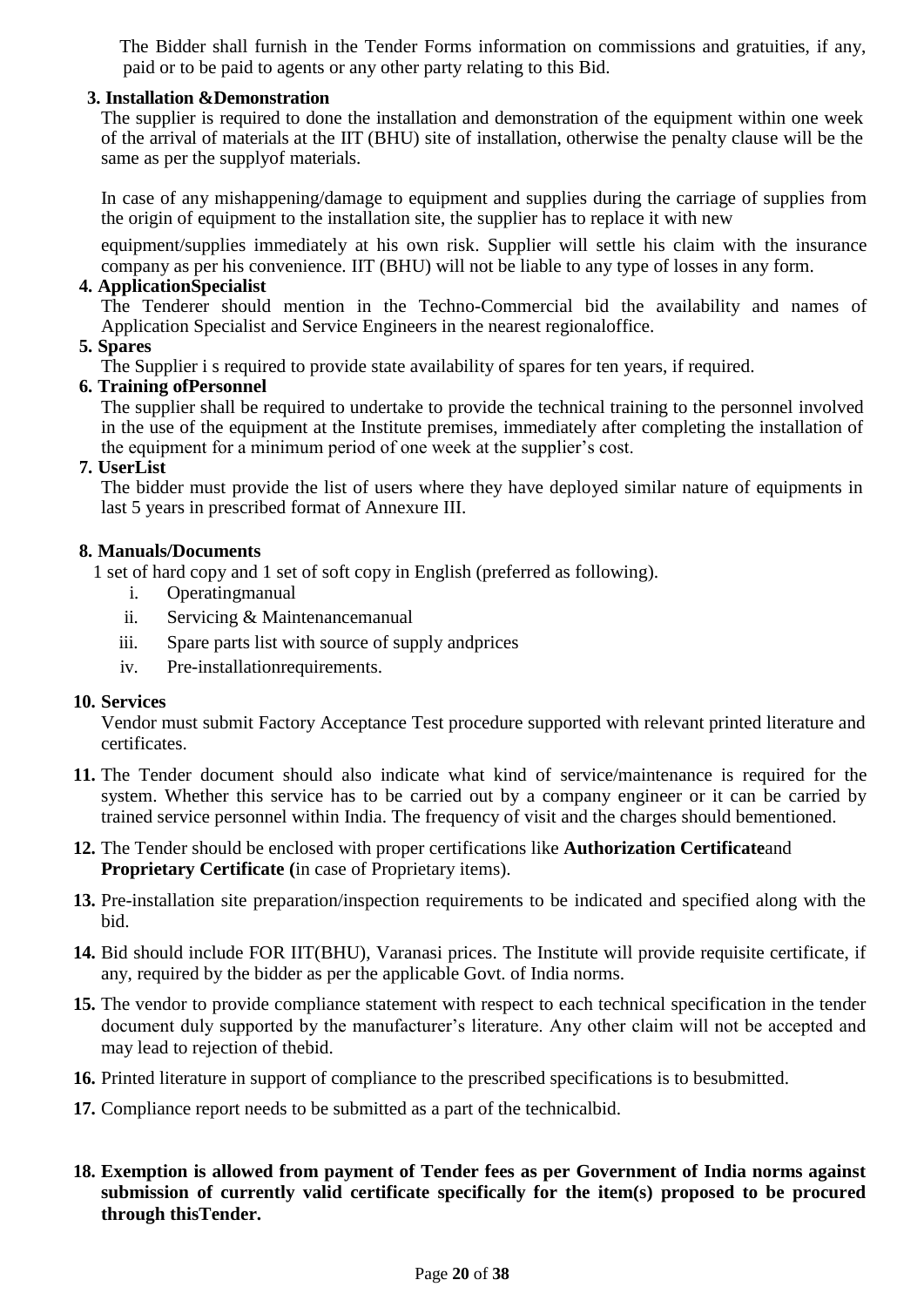#### **IMPORTANT NOTE:**

- 1. Non-compliance of tender terms, non-uploading of required documents, lack of clarity of the specifications, contradiction between bidder specifications and supporting literature etc. may lead to rejection of thebid.
- 2. In the tender, either the Indian agent on behalf of the Principal/OEM or Principal/OEM itself can bid but both cannot bid simultaneously for the same item/product in the sametender.
- 3. If an agent submits bid on behalf of the Principal/OEM, the same agent shall not submit a bid on behalf of another Principal/OEM in the same tender for the sameitem/product.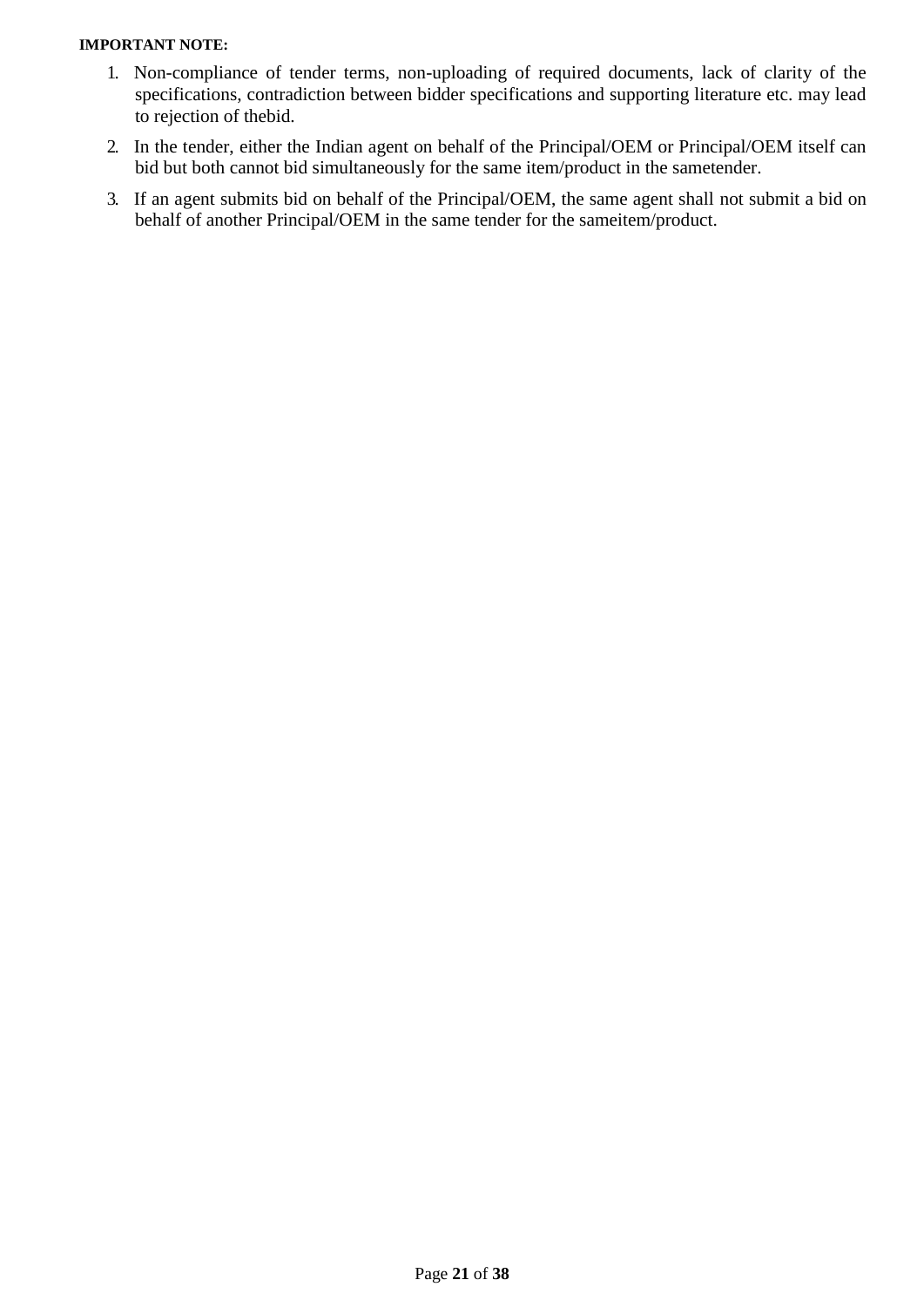**All documents in support of above essential pre-bid criteria shall be scanned and uploaded under cover 1**

# **SECTION 5 : CHECKLIST FOR BID/TENDER SUBMISSION**

# **(The following check-list must be filled in and submitted with the bid documents)**

| Sl.<br>No.       | <b>Particulars</b>                                                                                                                                                                           | Yes/No |
|------------------|----------------------------------------------------------------------------------------------------------------------------------------------------------------------------------------------|--------|
| $\mathbf{1}$     | Have you attached the techno commercial unpriced bid form duly filled in<br>appropriately?                                                                                                   |        |
| $\overline{2}$   | Have you attached a copy of the last audited balance sheet of your firm                                                                                                                      |        |
| 3                | Have you attached the details of the income tax clearance certificate, proof of<br>manufacturing unit/dealership letter/general order suppliers and copy of GST<br>registration certificate? |        |
| $\overline{4}$   | Have you executed the similar nature of work in last 3 year in IITs/NITs/Govt.<br>Office/PSU/University/Autonomous Body                                                                      |        |
| 5                | Have you attached the copies of relevant work orders from Govt. Depts. / PSUs and<br>Central Autonomous Bodies in prescribed Format?                                                         |        |
| 6                | EMD: Have you submitted Bid Securing Declaration as EMD asked for.                                                                                                                           |        |
| 7                | Have you submitted samples of all items indicated in the respective schedule of<br>requirements at the address of tender inviting authority within due date.                                 |        |
| 8                | Have you enclosed the schedule of requirement indicating the make offered without<br>indicating the pricing components along with the techno commercial unpriced bid?                        |        |
| 9                | Have you submitted the bids both techno commercial unpriced and priced bid<br>separately for each tender?                                                                                    |        |
| 10               | Have you enclosed the statement of deviations from financial terms and conditions, if<br>any?                                                                                                |        |
| 11               | Have you submitted the Technical Compliance Sheet?                                                                                                                                           |        |
| 12               | Have you attached Manufacturer's Authorization certificate for this Tender?                                                                                                                  |        |
| 13               | Have you attached the Declaration on the letter pad of Bidder?                                                                                                                               |        |
| 14               | Have you attached the compliance of Pre-qualification criteria?                                                                                                                              |        |
| 15               | Have you attached the signed Tender acceptance letter?                                                                                                                                       |        |
| <b>Price Bid</b> |                                                                                                                                                                                              |        |
| 1                | Have you signed and attached the priced bid form?                                                                                                                                            |        |
| $\overline{2}$   | Have you attached the schedule of requirements duly priced i.e BoQ?                                                                                                                          |        |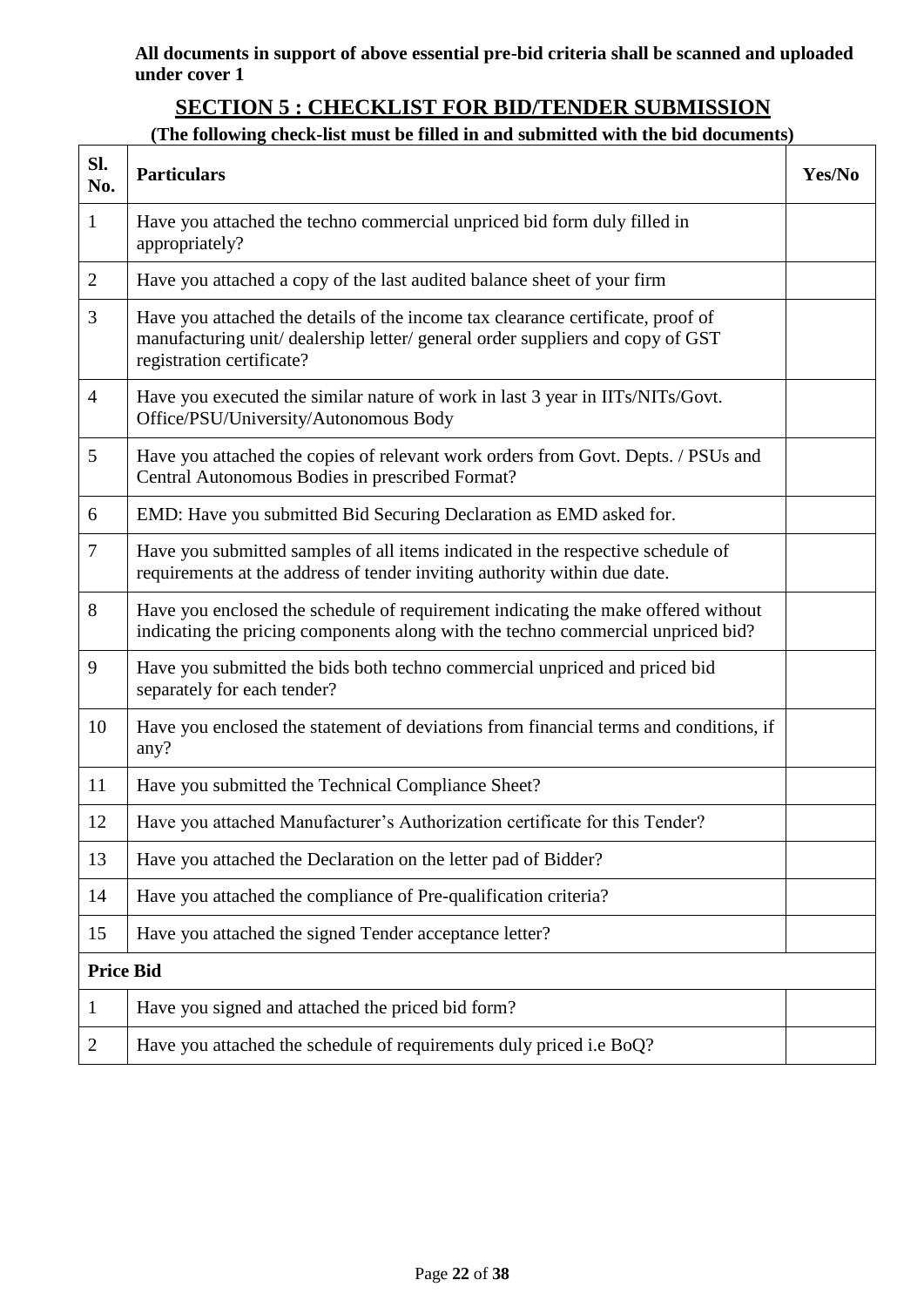# **Compliance Sheet of Essential Pre Bid Criteria**

| Sl. No. | <b>Essential Pre Bid Criteria</b>                                                                                                                                                                                                                                                                                                                                                                                                                                                                                                                                                                                                | Compliance |
|---------|----------------------------------------------------------------------------------------------------------------------------------------------------------------------------------------------------------------------------------------------------------------------------------------------------------------------------------------------------------------------------------------------------------------------------------------------------------------------------------------------------------------------------------------------------------------------------------------------------------------------------------|------------|
| 1.      | Bidders should be the manufacturer (OEM)/authorized dealer. Currently valid Letter of<br>Authorization from original equipment manufacturer (OEM) should be enclosed in case of<br>authorized dealer participating in the Tender. The Letter of authorization shall remain<br>valid during execution of supply and installation.                                                                                                                                                                                                                                                                                                 |            |
| 2.      | An undertaking from the OEM is required stating that they would facilitate the bidder on a<br>regular basis with technology/product updates and extend all support for the warranty in<br>confirmation with this bid for the quoted items. In case the OEM withdraws its<br>authorization from bidder, the above service will be provided by the OEM.                                                                                                                                                                                                                                                                            |            |
| 3.      | Non-compliance of tender terms, non-uploading of required documents, lack of<br>clarity of the specifications, contradiction between bidder specifications and<br>supporting literature etc. may lead to rejection of the bid.                                                                                                                                                                                                                                                                                                                                                                                                   |            |
| 4.      | In the tender, either Principal/OEM itself can bid but both cannot bid simultaneously for<br>the same item/product in the same tender.                                                                                                                                                                                                                                                                                                                                                                                                                                                                                           |            |
| 5.      | If an agent submits bid on behalf of the Principal/OEM, the same agent shall not<br>submit a bid on behalf of another Principal/OEM in the same tender for the same<br>item/product.                                                                                                                                                                                                                                                                                                                                                                                                                                             |            |
| 6.      | A notarized affidavit by the bidder that it has never been black-listed must be uploaded<br>along with the technical Bid under cover 1, failing which the Bid shall be rejected. The<br>original shall be submitted before the award of bid by the lowest evaluated successful<br>bidder.                                                                                                                                                                                                                                                                                                                                        |            |
| 7.      | The bidder/OEM must have executed at least two similar nature of supply and<br>installation in any IITs/NITs with order value of at least Rs. 10 lakhs each during<br>the last three years. Copies of purchase order, satisfactory installation certificate,<br>hames of user, their mobile number/ phone number and email id need to be<br>uploaded. The purchaser may ask for input from user where the quoted instrument<br>has been installed. Similar Nature work means supply of Kitchen and Dining<br>items. All documents in support of above essential pre-bid criteria shall be scanned<br>and uploaded under cover 1. |            |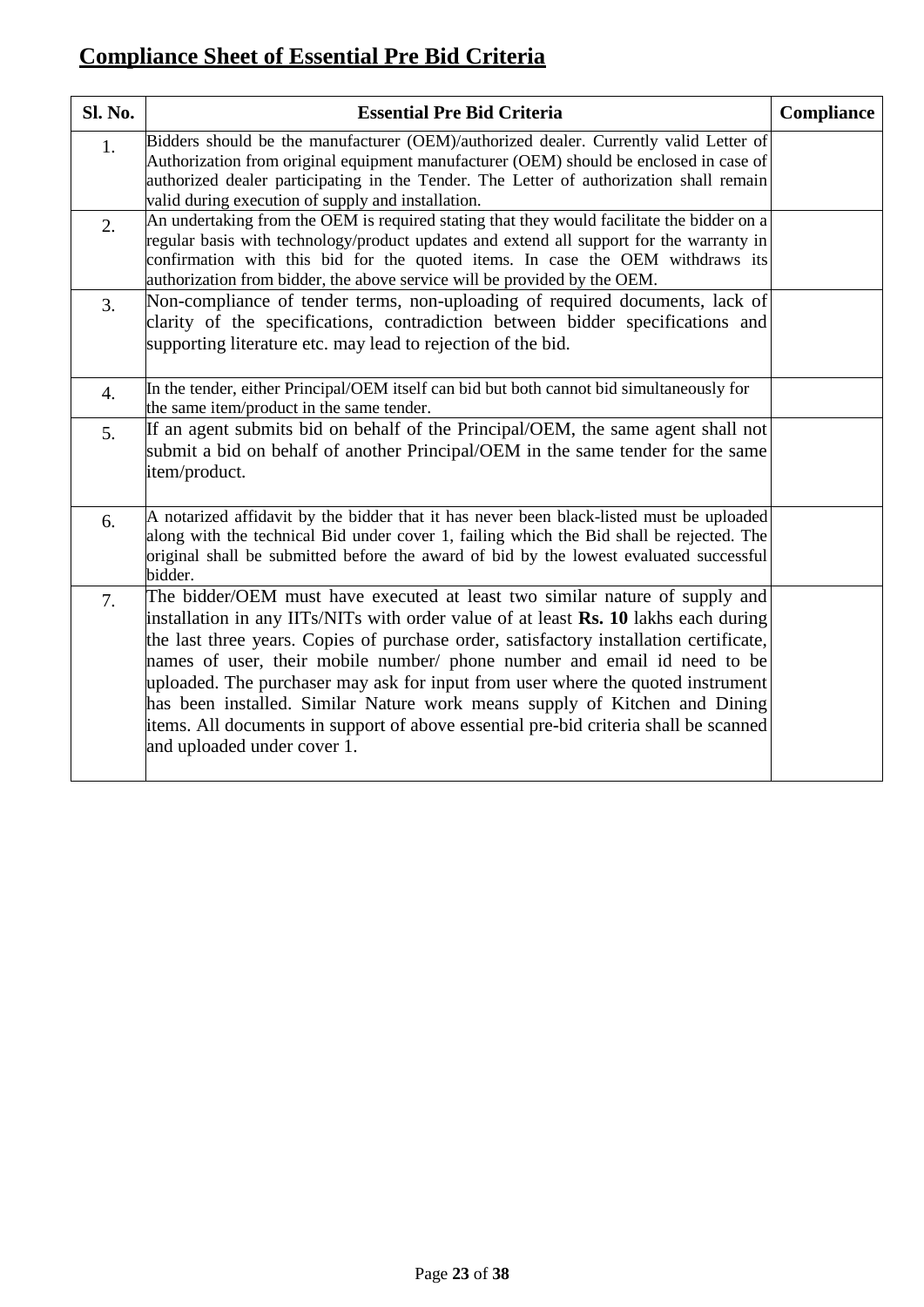#### **SECTION 6**

#### **DECLARATION**

*(On the letter head of the firm submitting the bid)*

- **1.** I, Son /Daughter ofShri Proprietor/ Partner/ CEO /MD/ Director/ Authorized Signatory of M/s. ------------------------------------------------------ am competent to sign this declaration and execute this tenderdocument.
- **2.** I have carefully read and understood all the terms and conditions of the tender and hereby convey my acceptance of thesame.
- **3.** The information/ documents furnished along with the above application are true and authentic to the best of my knowledge andbelief.
- **4.** I/ we/ am are well aware of the fact that furnishing of any false information/ fabricated document would lead to rejection of my tender at any stage besides liabilities towards prosecution under appropriatelaw.
- **5.** Each page of the tender document and papers submitted by my Company is authenticated, sealed and signed, and I take full responsibility for the entire documentssubmitted.
- **6.** This is certified that our organization has been authorized (Copy attached) by the OEM to participate in Tender. We further certified that our organization meets all the conditions of eligibility criteria laid down in this tender document. Moreover, OEM has agreed to support on regular basis with technology / product updates and extend support for thewarranty.
- **7.** The prices quoted in the price bids are subsidized due to academic discount given to IIT (BHU), Varanasi.
- **8.** We, further specifically certify that our organization has not been Black Listed/De Listed or put to any Holiday by any Institutional Agency/Govt. Department/Public Sector Undertaking in the last threeyears.

Signature of the Authorized Person

Date:----------------------------- Full Name-------------------------

Place:---------------------------- Company Address withSeal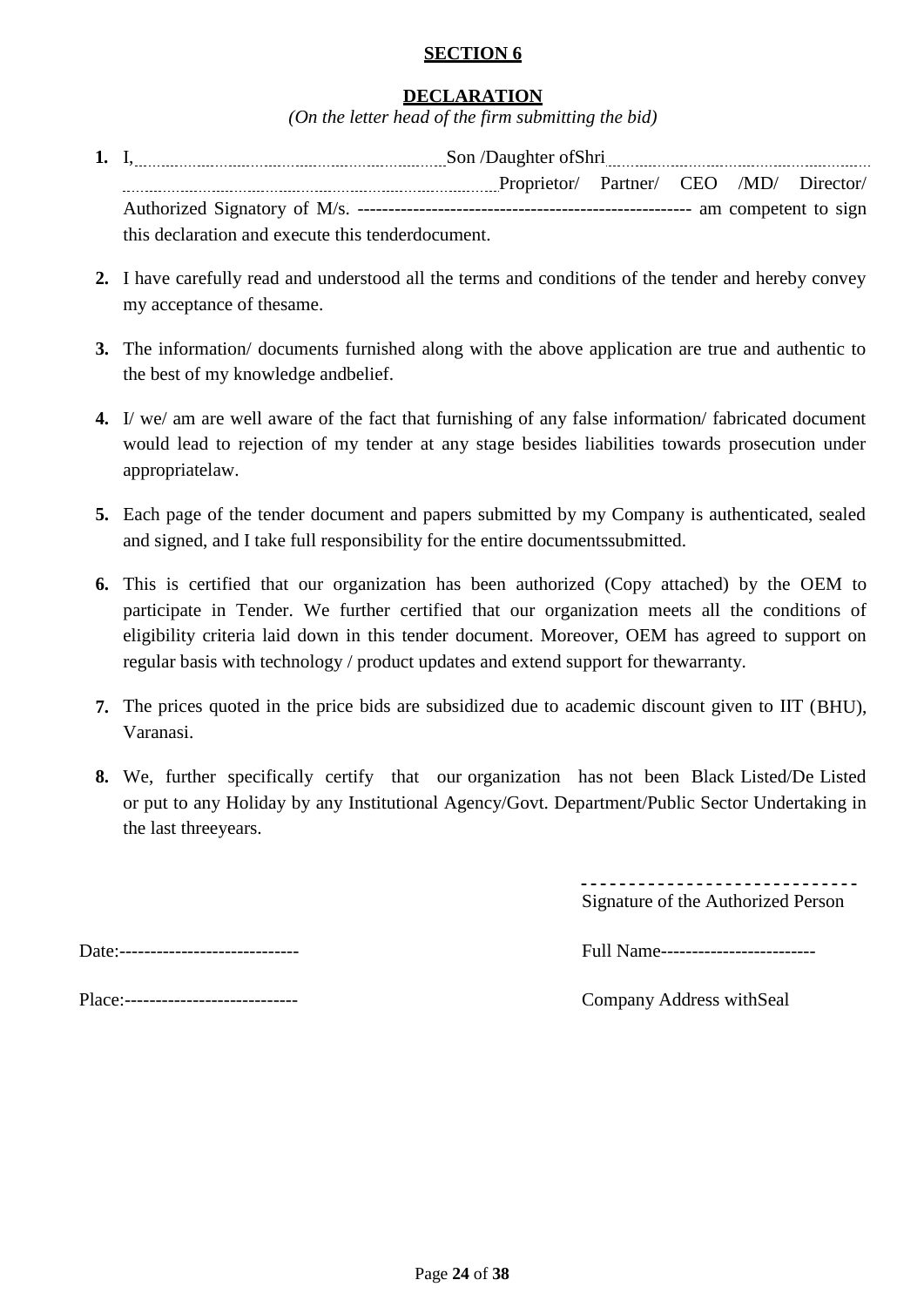# **SECTION 7**

# **TENDER FORM**

## **(Techno commercial un-priced Bid)**

*(On the letter head of the firm submitting the bid)*

Tender No. …………………………….

To

The state of the state of the state of the state of the state of the state of the state of the state of the state of the state of the state of the state of the state of the state of the state of the state of the state of t

DearSir,

- 16. I/We have examined and have no reservations to the Bidding Documents, including Addenda issued in accordance with Instructions toBidders;
- 17. I/We meet the eligibility requirements and have no conflict of interest;
- 18. I/We have not been suspended nor declared ineligible inIndia;
- 19. I/We offer to supply in conformity with the Bidding Documents and in accordance with the Delivery Schedules specified in the Schedule of Requirements the following Goods: *[insert a brief description of the Goods and RelatedServices]*;
- 20. I/We offer to supply the items as listed in the schedule to this tender hereto/portion thereof as you may specify in the acceptance of Tender at the price given in the said Schedule and agree to hold this offer open for aperiodof................................days from the date of opening of thetender.
- 21. I/we shall be bound by a communication of acceptance issued byyou.
- 22. I/We have understood the Instruction to bidders and Conditions of Contract in the form as enclosed with the invitation to the tender and have thoroughly examined the specifications quoted in the Schedule hereto and am/are fully aware of the nature of the goods required and my/our offer is to supply the goods strictly in accordance with the specifications andrequirements.
- 23. A proof of payment of Rs……………….(Rupees…………………………………….…….only) as Earnest Money in the aforementioned account of Registrar, IIT(BHU).
- 24. The following have been added to form part of thistender.
	- (i) Schedule of requirements, quoting the make only duly signed and stamped.(without indicating price)
	- (j) Income Tax clearance certificate.
	- (k) Copy of last audited balancesheet.
	- (l) Copy of Valid GST registrationcertificate.
	- (m) Copy of similar relevant major purchase orders executed during last Five years in IITs/NITs/Govt. Office/PSU/University/AutonomousBody.
	- (n) Proof of manufacturing Unit, dealership certificate/general ordersuppliers.
	- (o) Statement of deviations from financial terms & conditions, ifany.
	- (p) Any other enclosure. (Please givedetails)
- 25. We undertake to execute all orders which have been placed to meet emergent requirements on prioritybasis.
- 26. Certified that the bidderis:
	- (d) A sole proprietorship firm and the person signing the bid document is the sole proprietor/constituted attorney of the soleproprietor,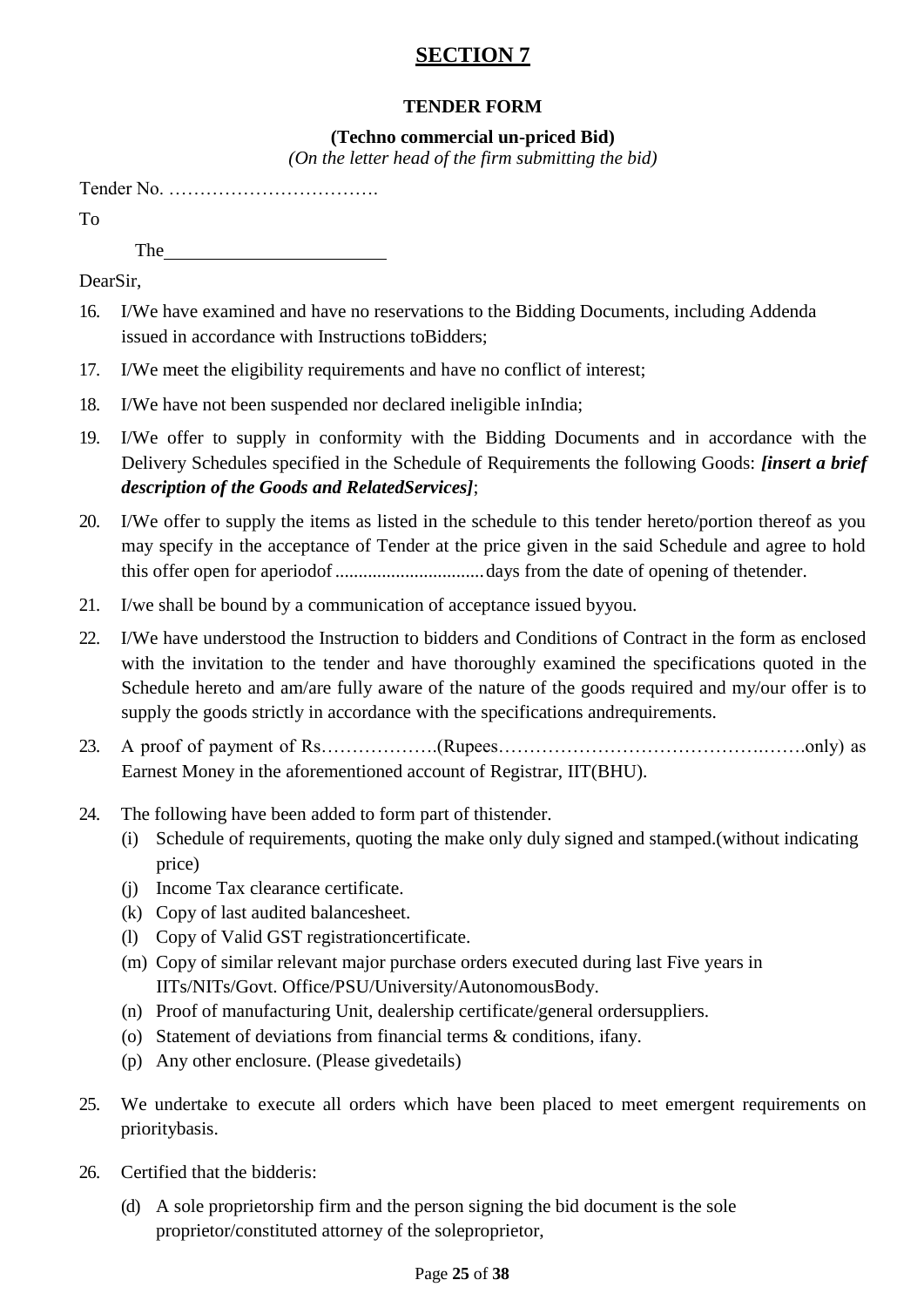(e) A partnership firm, and the person signing the bid document is a partner of the firm and he has authority to refer to arbitration disputes concerning the business of the partnership by virtue of the partnership agreement/by virtue of general power ofattorney.

#### **Or**

(f) A company and the person signing the document is the constitutedattorney.

#### *(NOTE: Delete whatever is not applicable. All corrections/deletions should invariable be duly attested by the person authorized to sign the bid document).*

- 27. We do hereby undertake that, until a formal notification of award, this bid, together with your written acceptance thereof shall constitute a binding contract betweenus.
- 28. If our bid is accepted, we commit to obtain a performance security in accordance with the Bidding Documents;
- 29. We are not participating, as a Bidder or as a subcontractor, in more than one bid in this bidding process, other than alternative bidssubmitted;
- 30. We hereby certify that we have taken steps to ensure that no person acting for us or on our behalf will engage in any type of fraud andcorruption

Name of the Bidder\* **…………………………………………**

Name of the person duly authorized to sign the Bid on behalf of the Bidder\*\* **………………..**

Title of the person signing the Bid **……………………………….**

Signature of the person named above **………………………………..**

Date signed ……………. day of **…………………….**

\* In the case of the Bid submitted by joint venture specify the name of the Joint Venture as Bidder \*\* Person signing the Bid shall have the power of attorney given by the Bidder to be attached with the Bid Schedules. Yours faithfully,

| (Signature of bidder)       |  |
|-----------------------------|--|
| Dated this day of           |  |
|                             |  |
| TelephoneNo.: New York 1999 |  |
| FAX.                        |  |
| E-mail                      |  |

Companyseal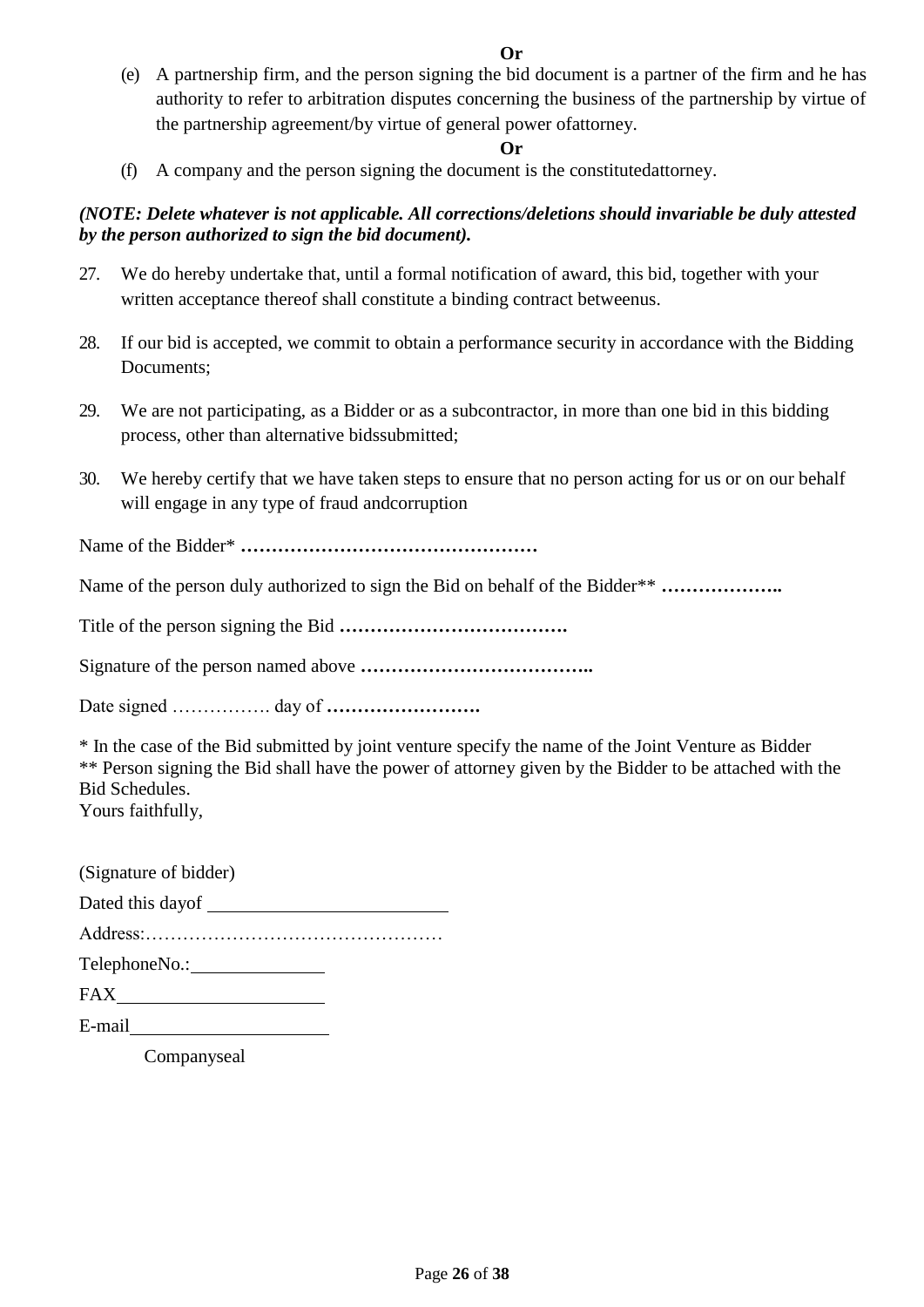#### **TENDER FORM**

#### **(Priced Bid)**

*(On the letter head of the firm submitting the bid document)*

| To.<br>The contract of the contract of the contract of the contract of the contract of the contract of the contract of the contract of the contract of the contract of the contract of the contract of the contract of the contract o |  |
|---------------------------------------------------------------------------------------------------------------------------------------------------------------------------------------------------------------------------------------|--|
|                                                                                                                                                                                                                                       |  |
|                                                                                                                                                                                                                                       |  |

Sir,

Having examined the bidding documents and having submitted the techno commercial unpriced bid for the same, we, the undersigned, hereby submit the priced bid for supply of goods and services as per the schedule of requirements and in conformity with the said bidding documents.

- 1. We hereby offer to supply the Goods/Services at the prices and rates mentioned in the enclosed schedule ofrequirement.
- 2. We do hereby undertake that, in the event of acceptance of our bid, the supply of Goods/Services shall be made as stipulated in the schedule of requirement and that we shall perform all the incidentalservices.
- 3. The prices quoted are inclusive of all charges net FOR IIT(BHU) Varanasi and should be mentioned clearly. We enclose herewith the complete Financial Bid as required by you. This includes:
	- a. Price Schedule (Bill of Quantity-BOQ).
	- b. Statement of deviations from financial terms and conditions.
- 4. We agree to abide by our offer for a period of 180 days from the date fixed for opening of the bid documents and that we shall remain bound by a communication of acceptance within thattime.
- 5. We have carefully read and understood the terms and conditions of the bid document and we do hereby undertake to supply as per these terms and conditions. The Financial Deviations are only those mentioned in the statement of deviations from financial terms andconditions.
- **6.** We have paid, or will pay the following commissions, gratuities, or fees with respect to the bidding process or execution of the Contract: **[insert complete name of each Recipient, its full address, the reason for which each commission or gratuity was paid and the amount and currency of each such commission orgratuity]**

| Name of Recipient | Address | Reason | Amount |
|-------------------|---------|--------|--------|
|                   |         |        |        |

(If none has been paid or is to be paid, indicate "none.")

7. We understand that this bid, together with your written acceptance thereof included in your notification of award, shall constitute a binding contract between us, until a formal contract is prepared and executed;and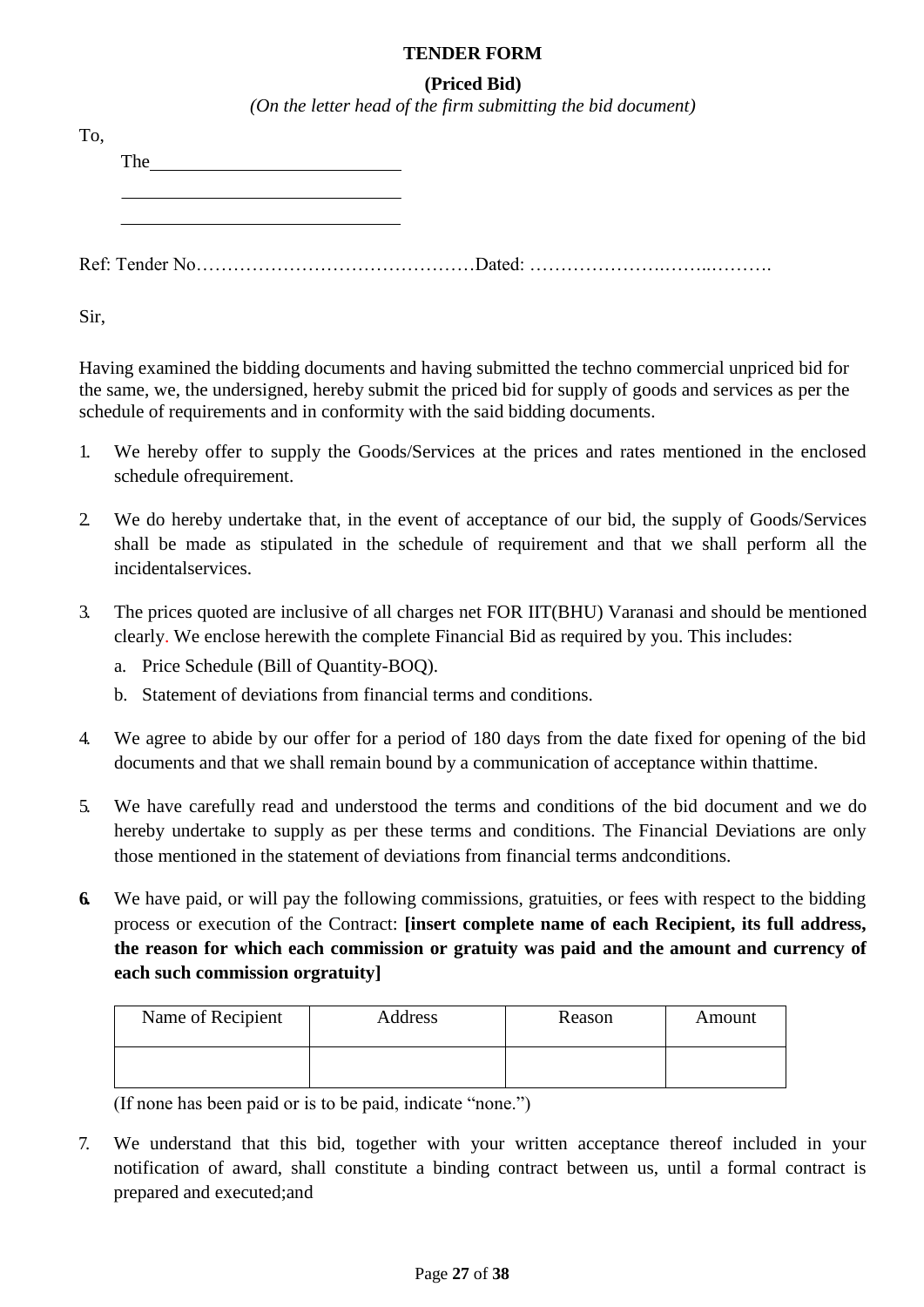8. We understand that you are not bound to accept the lowest evaluated bid or any other bid that you mayreceive.

Certified that the bidderis:

A sole proprietorship firm and the person signing the bid document is the sole proprietor/ constituted attorney of soleproprietor,

#### **Or**

A partnership firm, and the person signing the bid document is a partner of the firm and he has authority to refer to arbitration disputes concerning the business of the partnership by virtue of the partnership agreement/by virtue of general power of attorney,

#### **Or**

#### A company and the person signing the bid document is the constituted attorney. *(NOTE: Delete whatever is not applicable. All corrections/deletions should invariably be duly attested by the person authorized to sign the bid document.)*

We do hereby undertake that, until a formal notification of award, this bid, together with your written acceptance thereof, shall constitute a binding contract between us.

| Dated this day of   |  |
|---------------------|--|
| SignatureofBidder   |  |
| Detailsofenclosures |  |
| FullAddress:        |  |
|                     |  |

| TelephoneNo. |  |
|--------------|--|
| MobileNo.:   |  |
| Fax No.:     |  |
| E-mail:      |  |

Company Seal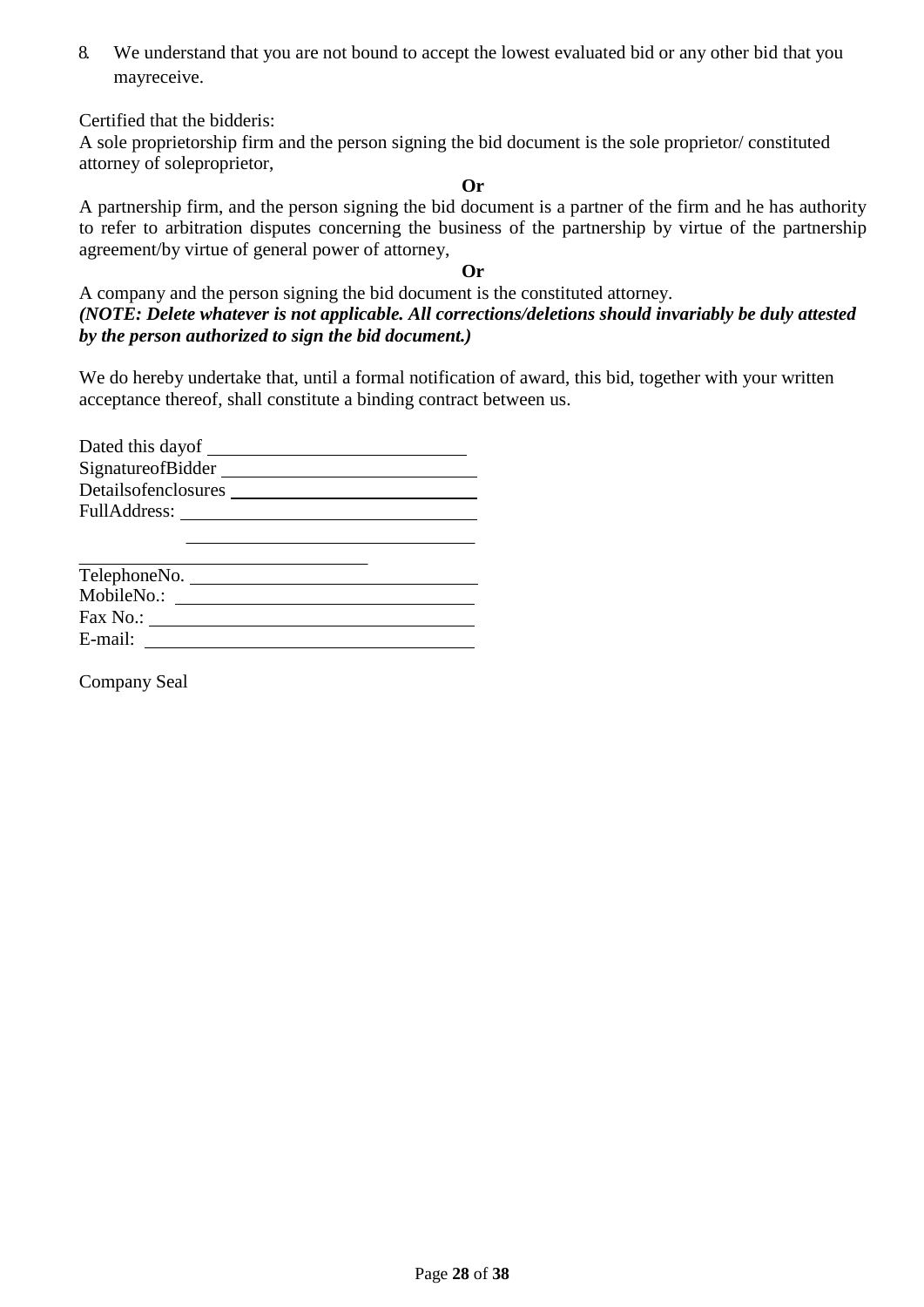#### **BIDDER INFORMATION FORM**

| 1. Bidder'sName: |  |
|------------------|--|
|------------------|--|

2. In case of JV, legal name of each member : *[insert legal name of each member in JV]*

3. Bidder"s actual or intended country of registration:

4. Bidder"s year of registration:

5. Bidder"s Address in country of registration:

6. Bidder"s Authorized Representative Information

Name:

Address:

Telephone/Fax numbers:

Email Address:

7. Attached are copies of original documents of *[check the box(es) of the attachedoriginal documents]*

- $\Box$  Articles of Incorporation (or equivalent documents of constitution or association), and/ordocuments of registration of the legal entity namedabove.
- $\Box$  In case of JV, letter of intent to form JV or JVagreement.
- $\Box$  In case of Government-owned enterprise or institution, documents establishing:
	- Legal and financialautonomy
	- Operation under commerciallaw
	- Establishing that the Bidder is not dependent agency of thePurchaser

2. Included are the organizational chart, a list of Board of Directors, and the beneficial ownership.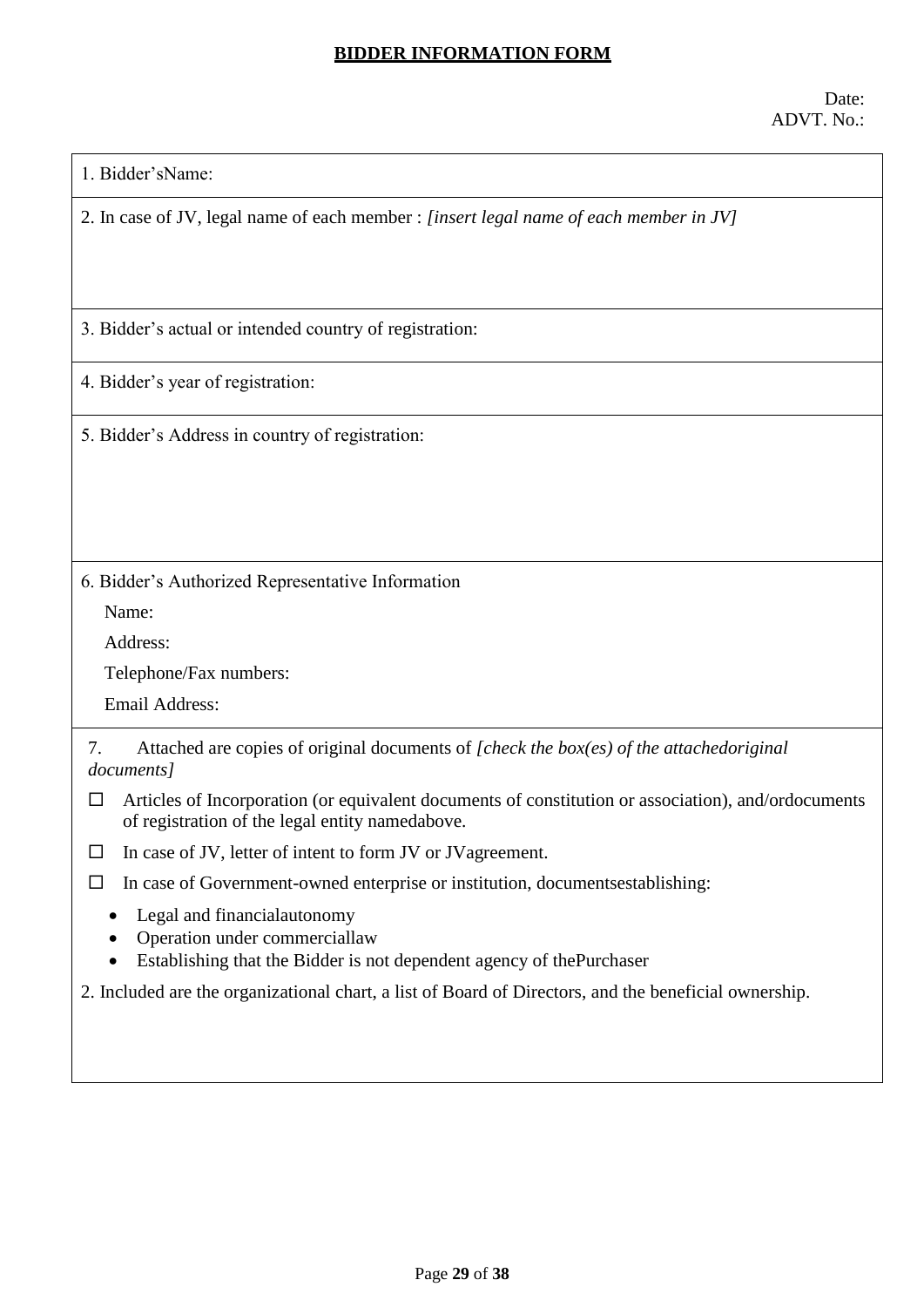### **TENDER ACCEPTANCELETTER**

(To be given on Company LetterHead)

**Date:**

**Sub: Acceptance of Terms & Conditions of Tender. Tender ReferenceNo.**

**Name of Tender/ Work: -**

Dear Sir.

1. I/We have downloaded/ obtained the tender document(s) for the above mentioned "Tender/Work" from the web site(s)namely:

as per your advertisement, given in the above mentioned website(s).

- 6. I/We hereby certify that I/We have read the entire terms and conditions of the tender documents from Page No. \_\_\_\_\_\_\_\_\_\_\_\_\_\_to\_\_\_\_\_\_\_\_\_\_\_\_\_(including all documents like section(s), schedules(s) etc.), which form part of the contract agreement and I/we shall abide hereby by the terms/conditions/ clauses contained therein.
- 7. The corrigendum(s) issued from time to time by your department/ organisation too have also been taken into consideration, while submitting this acceptance letter.
- 8. I/We hereby unconditionally accept the tender conditions of above mentioned tender document(s)/ corrigendum(s) in its totality/entirety.
- 9. In case any provisions of this tender are found violated, then your department/organisation shall without prejudice to any other right or remedy be at liberty to reject this tender/bid.

#### **Yours faithfully,**

#### **(Signature of the Bidder, with Official Seal)**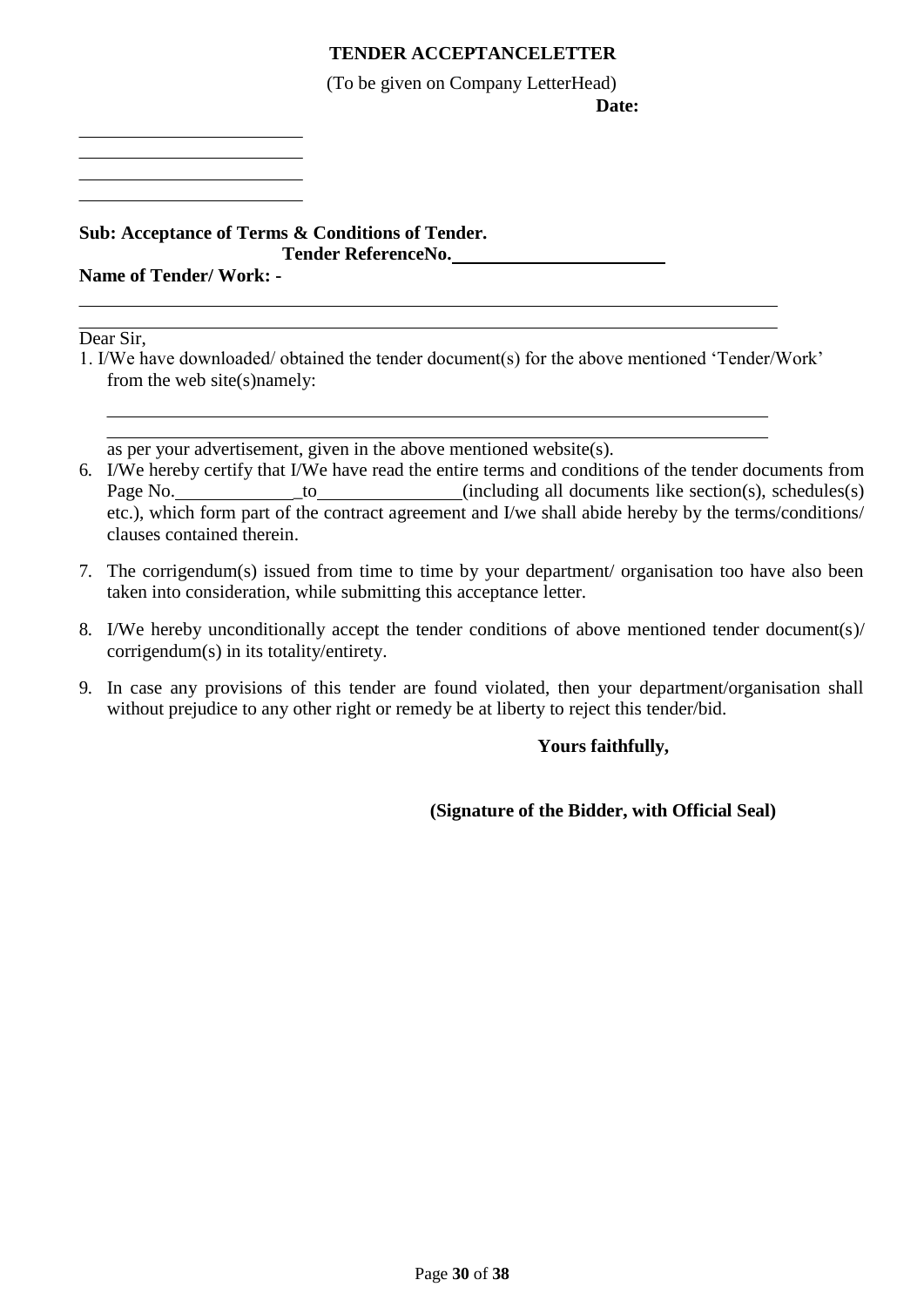#### **FORMAT FOR PERFORMANCE BANK GUARANTEE (PBG)/ PERFORMANCE SECURITY**

(To be typed on Non-judicial stamp paper of the value of Indian Rupees of One Hundred)

(TO BE ESTABLISHED THROUGH ANY OF THE NATIONALISED COMMERCIAL BANKS (WHETHER SITUATED AT VARANASI OR OUTSTATION) WITH A CLAUSE TO ENFORCE THE SAME ON THEIR LOCAL BRANCH AT VARANASI)

To, The Registrar, Indian Institute of Technology (BHU), Varanasi-221005

#### **LETTER OF GUARANTEE**

WHEREAS Indian Institute of Technology (BHU), Varanasi (Buyer) has invited tender vide Tender No............................... dated............................ for purchase of........................................................ AND WHEREAS the said tender document requires that eligible successful bidder (seller)...................................................................... wishing to supply the equipment / machinery, etc. in response thereto shall establish an irrevocable Performance Bank Guarantee in favour of " The Registrar, Indian Institute of Technology (BHU), Varanasi" in the form of Bank Guarantee for Rs

................................ (**03% of the contract value**) and the Performance Bank Guarantee shall remain valid for a period of 60 (sixty) days beyond the date of completion of all contractual obligations of the seller, including warranty obligations from the date of issue of Performance Bank Guarantee and the eligible successful bidder (the seller) shall submit the same within 30 (Thirty) days from the date of Award of Contract.

NOW THIS BANK HEREBY GUARANTEES that in the event of the said bidder (seller) fails to abide by any of the conditions referred to in tender document / Award of Contract / performance of the equipment / machinery, etc. this Bank shall pay to Indian Institute of Technology (BHU), Varanasi on demand and without protest or demur Rs........................ (Rupees. .....................................).

This Bank further agrees that the decision of Indian Institute of Technology (BHU), Varanasi (Buyer) as to whether the said bidder (Seller) has committed a breach of any of the conditions referred in tender document / Award of Contract shall be final and binding.

We, .................................................. (name of the Bank & branch) hereby further agree that the Guarantee herein contained shall not be affected by any change in the constitution of the bidder (Seller) and/ or Indian Institute of Technology (BHU), Varanasi (Buyer). **Notwithstanding anything contained herein:**

1. OurliabilityunderthisBankGuaranteeshallnotexceedRs......................…………………… .(IndianRupees.......................................only).

2. This Bank Guarantee shall be validupto ............................(date) and

3. We are liable to pay the guaranteed amount or any part thereof under this bank guarantee only and only if IIT (BHU), Varanasi serve upon us a written claim or demand on orbefore

..........................(date). This Bank further agrees that the claims if any, against this Bank Guarantee shall be enforceable at our branch office at ........................................situated at ................................(Address of local branch).

Yours truly,

Signature and seal of the guarantor: Name of Bank: Address: Date: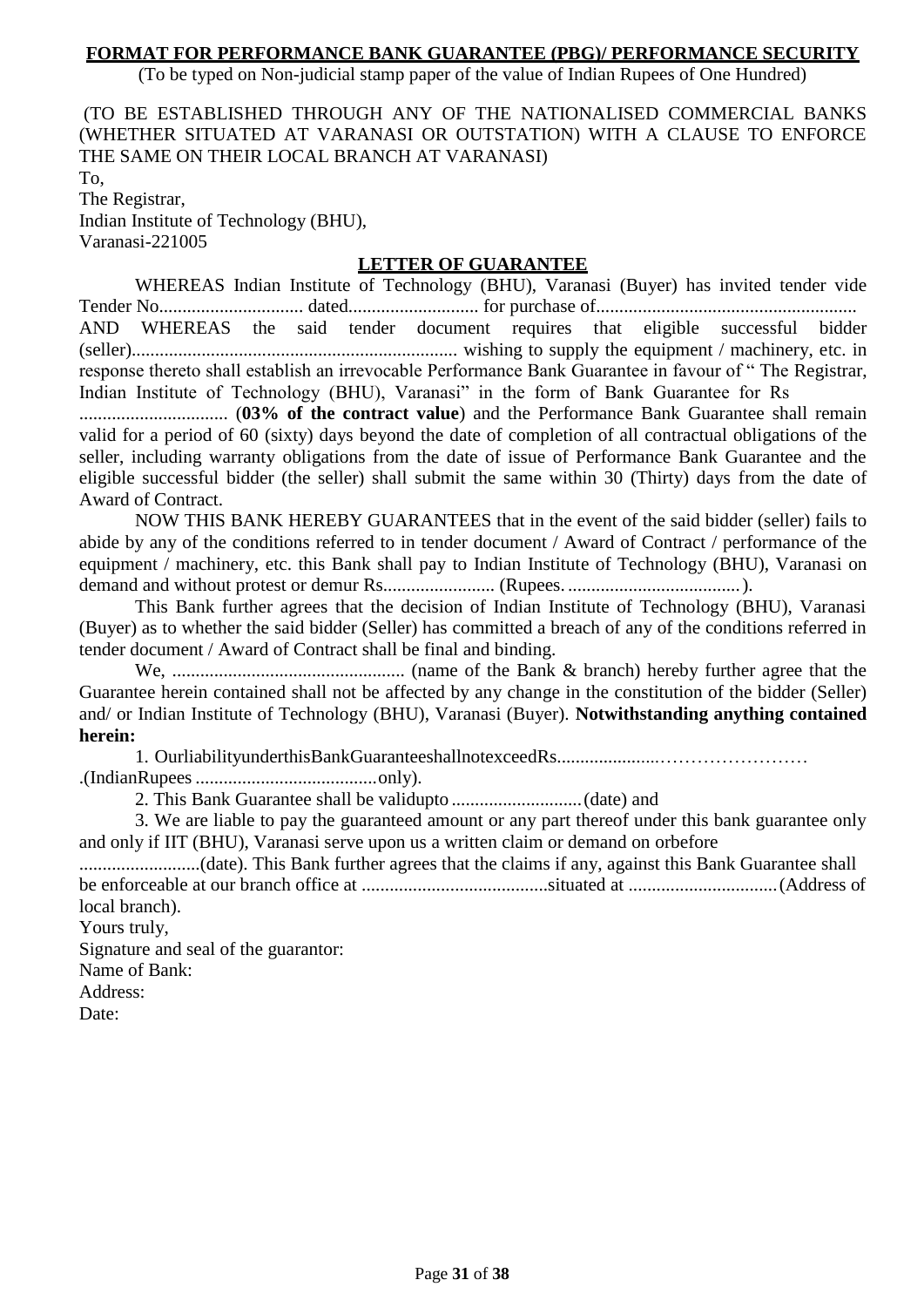### **SECTION 8**

# **SCHEDULE OFREQUIREMENTS**

#### **TECHNICAL SPECIFICATIONS**

The Seismograph measuring 4 channels system shall be compact, ultra-light weight, preferably with touch screen (easy to use for semi-skilled field assistant) and handy to operate for the measurement of Seismograph in respect of peak particle velocity in various directions, frequency and air (noise) over pressure due to blasting, construction activities etc. It must have standard facility for ONE Microphone Assembly with 2 meter cable and ONE Triaxial Geophone Assembly with minimum 2 meter cable. Blast Seismograph and air overpressure monitoring system with following accessories and specifications.

Base unit/data collector unit specification

- Memory 4,000 events at 2048 samples rate on each channel (1 second full waveform events with zero dead time)
- Support full wave form, histogram, histogram combined with waveform and manual record mode
- Instrument should have in-field Display Facility for Peak Particle Velocity, Frequency, Displacement, Air over Pressure Level, Acceleration, Peak Vector Sum
- Short Cut Icons: Fast, one touch screen access (easy to use for semi-skilled field assistant) to the most commonly used features.
- Touch screen facility with virtual key pad for entry site location, blast details etc.
- Facility for manual entry of GPS waypoints (LAT/LONG coordinates) values and plotting these values and distance on reports.
- Integrated Keypad: Large 10-key interface with dedicated function keys
- Small enough to be hand-held low weight unit weight below 800 gms (high flexible portability)
- Facility to delete false events selectively.
- Thumb drive for copying data in the field.
- Unit should include advance digital display of memory status of available space and utilized space
- Lithium Battery system is required.
- Display of Battery (especially important in high temp working) info such as voltage, current, temperature etc.
- Should have Manufacturer warranty for a period of minimum one year.

#### **SENSORS**

Standard Tri-axial Geophone, Specification: Range up to 250 mm/s and more, Trigger: 0.13 mm/s, Resolution: 0.00788 mm/s, Accuracy: +/- 5% or 0.5 mm/s/better, 2-m cable length and Frequency range: 2-250 Hz. Microphone Assembly with 2 meter cable, specification: Range: 88 to 148 dB with Liner weighing scale, Liner resolution: 0.0156 Pa, Frequency response: 2 to 250 Hz.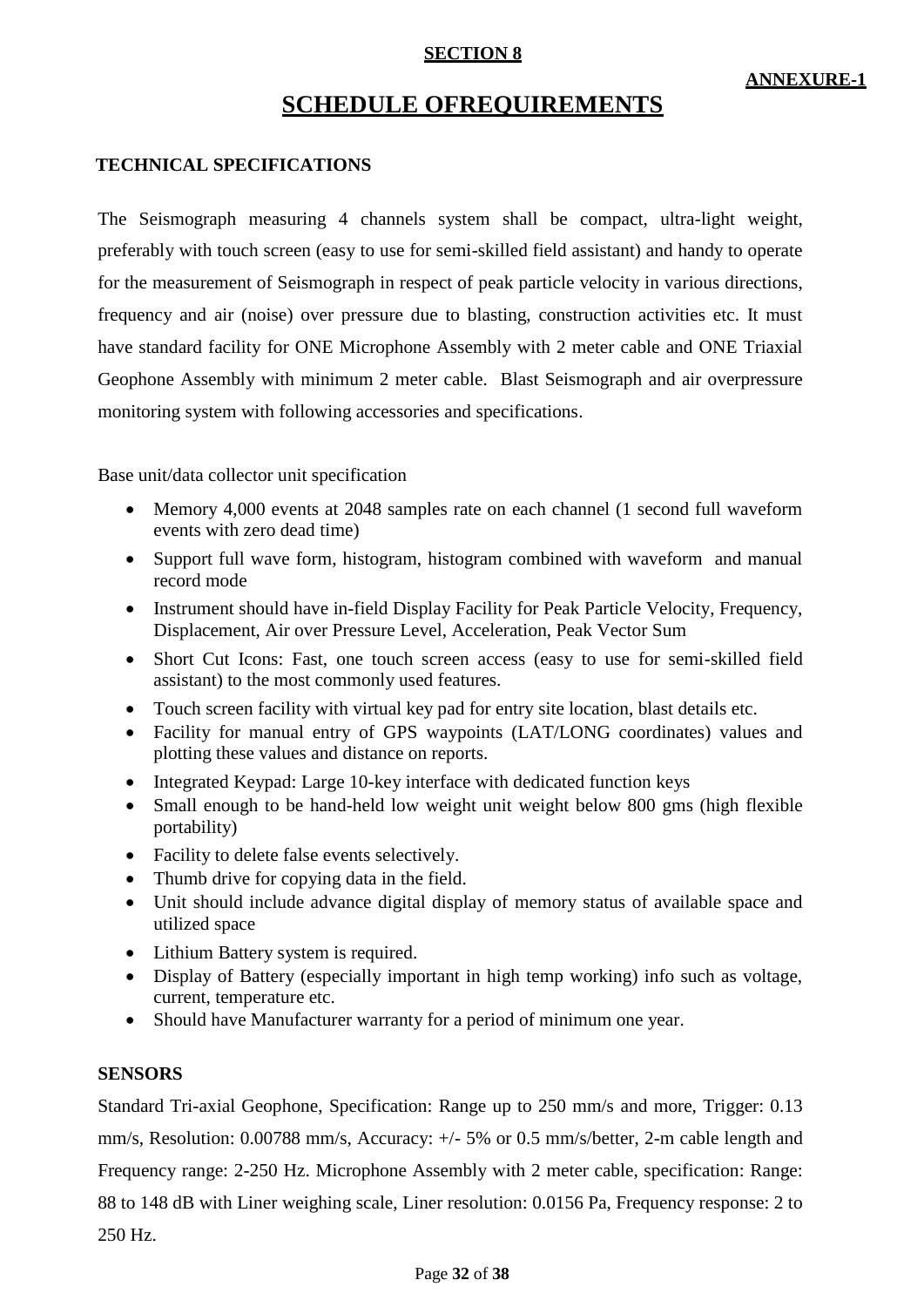#### **SOFTWARE**

Seismograph Data Analysis Modular Software with free upgrade. Software should have compliance graphs of all the major country including DGMS (India Standard), CIMFR (formerly CMRI), USBM, etc Calibration Centre- CIMFR Dhanbad & New Delhi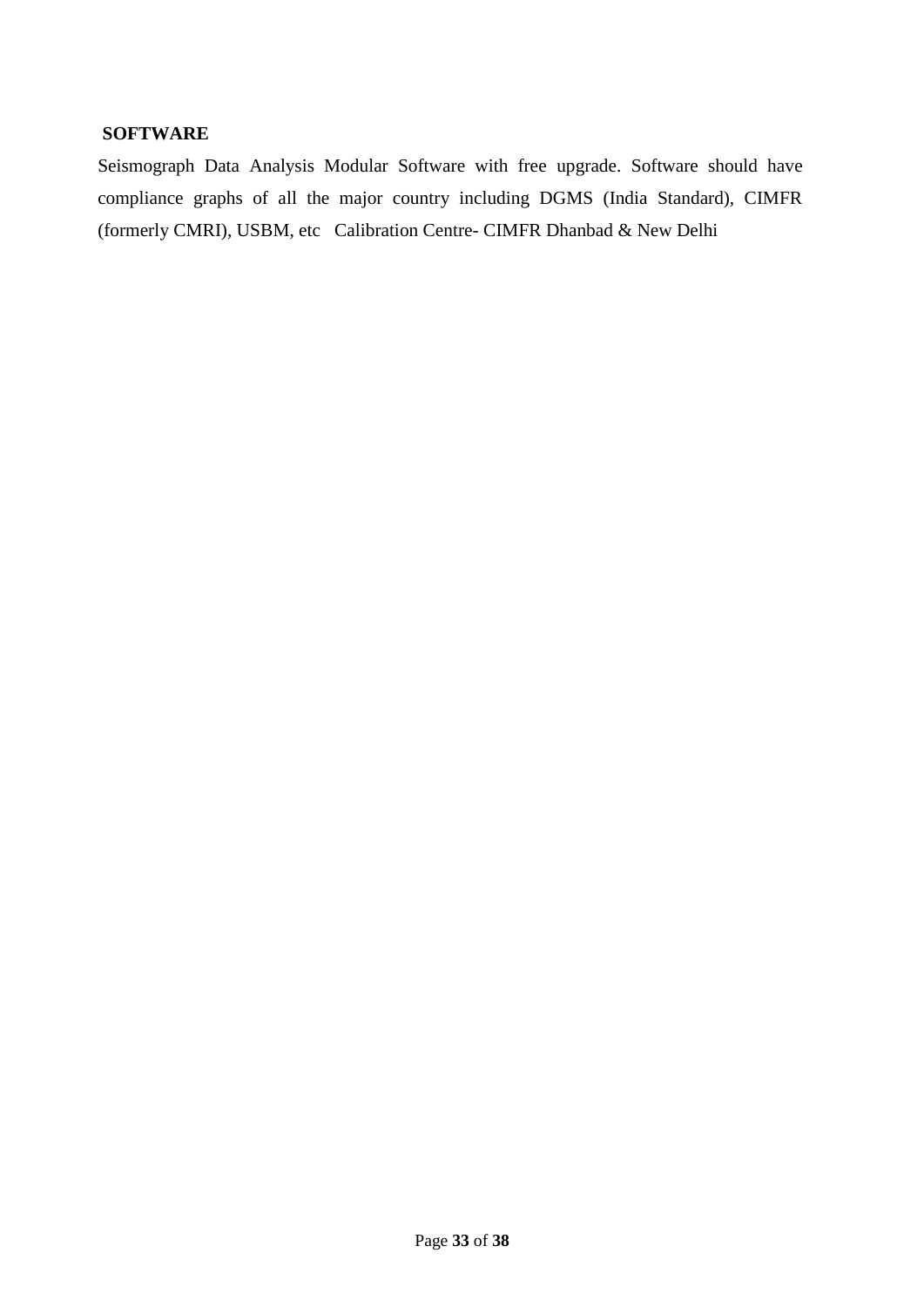# **TECHNICAL COMPLIANCE STATEMENT**

**Tender** for **………...**

| S.No. | <b>Specification</b>                                                                                                                                                           | <b>Whether the</b><br>instrument<br>complies with the<br>required<br>specification (Yes /<br>No / Better) | If no or better<br>specification, then<br>provide your<br>comment<br>accordingly |
|-------|--------------------------------------------------------------------------------------------------------------------------------------------------------------------------------|-----------------------------------------------------------------------------------------------------------|----------------------------------------------------------------------------------|
| 1.    | <b>TECHNICAL SPECIFICATIONS</b>                                                                                                                                                |                                                                                                           |                                                                                  |
|       | The Seismograph measuring 4 channels system                                                                                                                                    |                                                                                                           |                                                                                  |
|       | shall be compact, ultra-light weight, preferably                                                                                                                               |                                                                                                           |                                                                                  |
|       | with touch screen (easy to use for semi-skilled                                                                                                                                |                                                                                                           |                                                                                  |
|       | field assistant) and handy to operate for the                                                                                                                                  |                                                                                                           |                                                                                  |
|       | measurement of Seismograph in respect of peak                                                                                                                                  |                                                                                                           |                                                                                  |
|       | particle velocity in various directions, frequency                                                                                                                             |                                                                                                           |                                                                                  |
|       | and air (noise) over pressure due to blasting,                                                                                                                                 |                                                                                                           |                                                                                  |
|       | construction activities etc. It must have standard                                                                                                                             |                                                                                                           |                                                                                  |
|       | facility for ONE Microphone Assembly with 2                                                                                                                                    |                                                                                                           |                                                                                  |
|       | meter cable and ONE Triaxial Geophone                                                                                                                                          |                                                                                                           |                                                                                  |
|       | Assembly with minimum 2 meter cable. Blast                                                                                                                                     |                                                                                                           |                                                                                  |
|       | Seismograph and air overpressure monitoring                                                                                                                                    |                                                                                                           |                                                                                  |
|       | with<br>following<br>system<br>accessories<br>and                                                                                                                              |                                                                                                           |                                                                                  |
|       | specifications.                                                                                                                                                                |                                                                                                           |                                                                                  |
|       |                                                                                                                                                                                |                                                                                                           |                                                                                  |
|       | unit/data collector unit<br>Base                                                                                                                                               |                                                                                                           |                                                                                  |
|       | specification                                                                                                                                                                  |                                                                                                           |                                                                                  |
|       | Memory 4,000 events at 2048 samples rate<br>on each channel (1 second full waveform<br>events with zero dead time)                                                             |                                                                                                           |                                                                                  |
|       | Support<br>full<br>wave form,<br>histogram,<br>$\bullet$<br>histogram combined with waveform and<br>manual record mode                                                         |                                                                                                           |                                                                                  |
|       | Instrument should have in-field Display<br>Facility for<br>Peak<br>Particle<br>Velocity,<br>Frequency, Displacement, Air over Pressure<br>Level, Acceleration, Peak Vector Sum |                                                                                                           |                                                                                  |
|       | Short Cut Icons: Fast, one touch screen<br>access (easy to use for semi-skilled field<br>assistant) to the most commonly used<br>features.                                     |                                                                                                           |                                                                                  |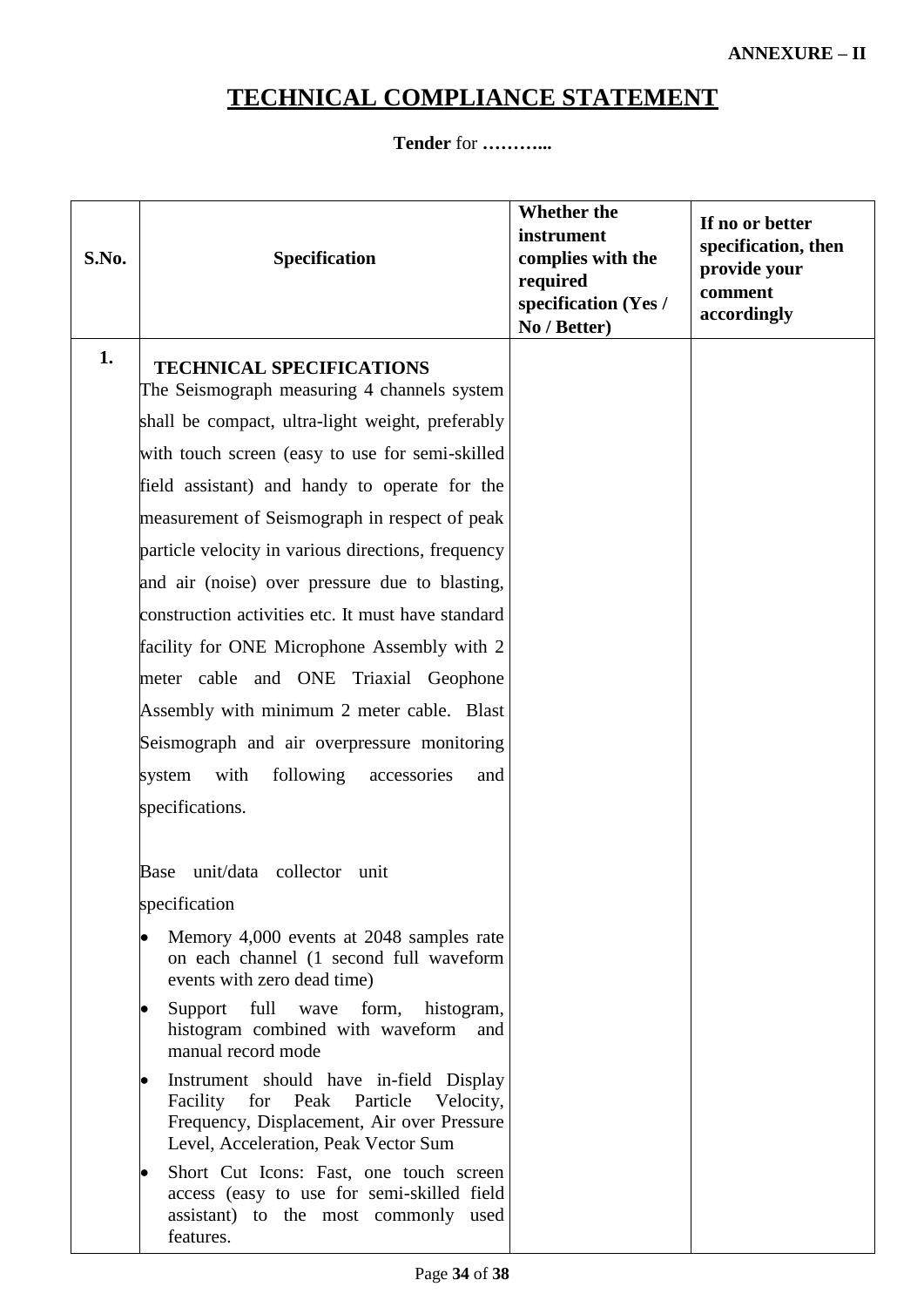| Touch screen facility with virtual key pad<br>for entry site location, blast details etc.                                                                                     |  |
|-------------------------------------------------------------------------------------------------------------------------------------------------------------------------------|--|
| Facility for manual entry of GPS waypoints                                                                                                                                    |  |
| (LAT/LONG coordinates) values<br>and                                                                                                                                          |  |
| plotting these values and distance on reports.<br>Integrated Keypad: Large 10-key interface<br>$\bullet$                                                                      |  |
| with dedicated function keys                                                                                                                                                  |  |
| Small enough to be hand-held low weight<br>unit weight below 800 gms (high flexible<br>portability)                                                                           |  |
| Facility to delete false events selectively.<br>$\bullet$                                                                                                                     |  |
| Thumb drive for copying data in the field.<br>$\bullet$                                                                                                                       |  |
| Unit should include advance digital display<br>$\bullet$<br>of memory status of available space and<br>utilized space                                                         |  |
| Lithium Battery system is required.                                                                                                                                           |  |
| Display of Battery (especially important in<br>$\bullet$                                                                                                                      |  |
| high temp working) info such as voltage,                                                                                                                                      |  |
| current, temperature etc.<br>Should have Manufacturer warranty for a                                                                                                          |  |
| period of minimum one year.                                                                                                                                                   |  |
|                                                                                                                                                                               |  |
| <b>SENSORS</b>                                                                                                                                                                |  |
| Standard Tri-axial Geophone, Specification:                                                                                                                                   |  |
| Range up to 250 mm/s and more, Trigger: 0.13                                                                                                                                  |  |
| mm/s, Resolution: 0.00788 mm/s, Accuracy:                                                                                                                                     |  |
| $+/-$ 5% or 0.5 mm/s/better, 2-m cable length                                                                                                                                 |  |
| and Frequency range: 2-250 Hz. Microphone                                                                                                                                     |  |
| Assembly with 2 meter cable, specification:                                                                                                                                   |  |
| Range: 88 to 148 dB with Liner weighing scale,                                                                                                                                |  |
| resolution:<br>Liner<br>$0.0156$ Pa,<br>Frequency                                                                                                                             |  |
| response: 2 to 250 Hz.                                                                                                                                                        |  |
| <b>SOFTWARE</b>                                                                                                                                                               |  |
| Seismograph Data Analysis Modular Software<br>with free upgrade. Software should have<br>compliance graphs of all the major country<br>including DGMS (India Standard), CIMFR |  |
| (formerly CMRI), USBM, etc Calibration<br>Centre- CIMFR Dhanbad & New Delhi                                                                                                   |  |

*The above compliance statement form is only indicative and can be modified according to requirements of the bidder.*

|  | Date: |
|--|-------|
|--|-------|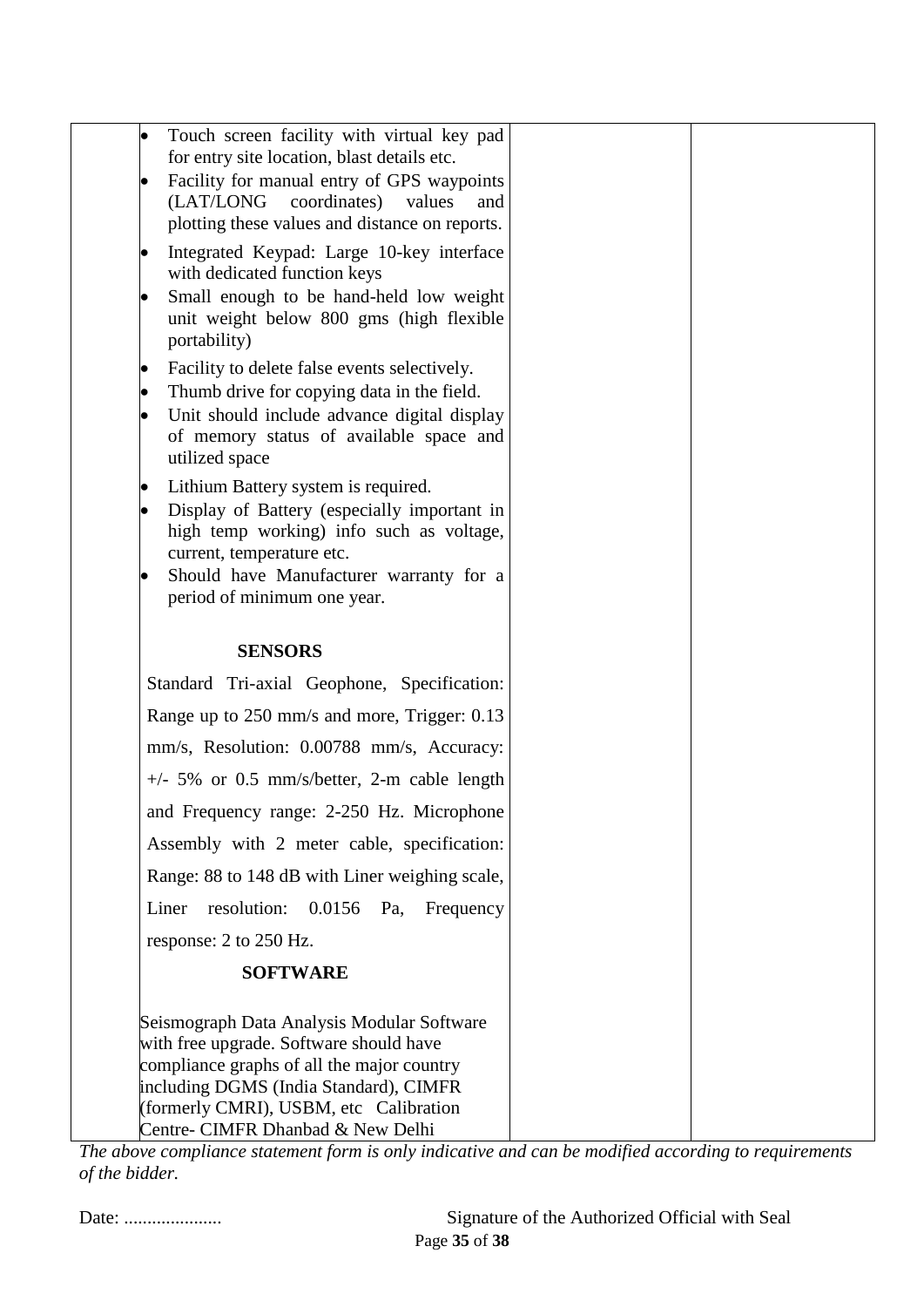# **SECTION 9**

# **PREVIOUS SIMILAR ORDER EXECUTED**

### **ANNEXURE III**

Please quote best minimum prices applicable for a premier Educational and Research Institution. The party must give details of purchase orders identical or similar equipment supplied to any IITs/NITs/Govt. Office/PSU/University/Autonomous Body as per below Format in last Five years (to be enclosed in Price Bid / Commercial Bid) along with the final price paid and details are mandatory.

Name of the Firm

| Order      | Order   | Description | Value | Date of     | Remarks            | Has the        | Contact   |
|------------|---------|-------------|-------|-------------|--------------------|----------------|-----------|
|            |         |             |       |             |                    |                |           |
| placed by  | No. and | and         | of    | completion  | indicating         | Equipment      | Person    |
| (Full      | Date    | quantity of | Order | of delivery | reasons for late   | being          | along     |
| address of |         | ordered     |       | as per      | delivery, if any   | installed      | with      |
| Purchaser) |         | equipment   |       | contract    | and                | satisfactorily | Telephone |
|            |         |             |       |             | justification for  | (Attach a      | No.,      |
|            |         |             |       |             | price              | Certificate    | Fax No.   |
|            |         |             |       |             | difference of      | from           | and e-    |
|            |         |             |       |             | their              | the            | mail      |
|            |         |             |       |             | supply order       | Purchaser/     | address.  |
|            |         |             |       |             | <b>&amp;</b> those | Consigner)     |           |
|            |         |             |       |             | quoted to us       |                |           |
|            |         |             |       |             |                    |                |           |

*(Kindly enclose the scan copy of aforementioned purchase orders)*

#### **Details of Technical Expert**

**Name of application specialist / Service Engineer who have the technical competency to handle and support the quoted product during the warranty period.**

| Name of the organization | <b>Name of Contact Person</b> | <b>Contact No.</b> |
|--------------------------|-------------------------------|--------------------|
|                          |                               |                    |
|                          |                               |                    |

| Signature and Seal of the Manufacturer / |  |
|------------------------------------------|--|
| Bidder                                   |  |

Place:

Date: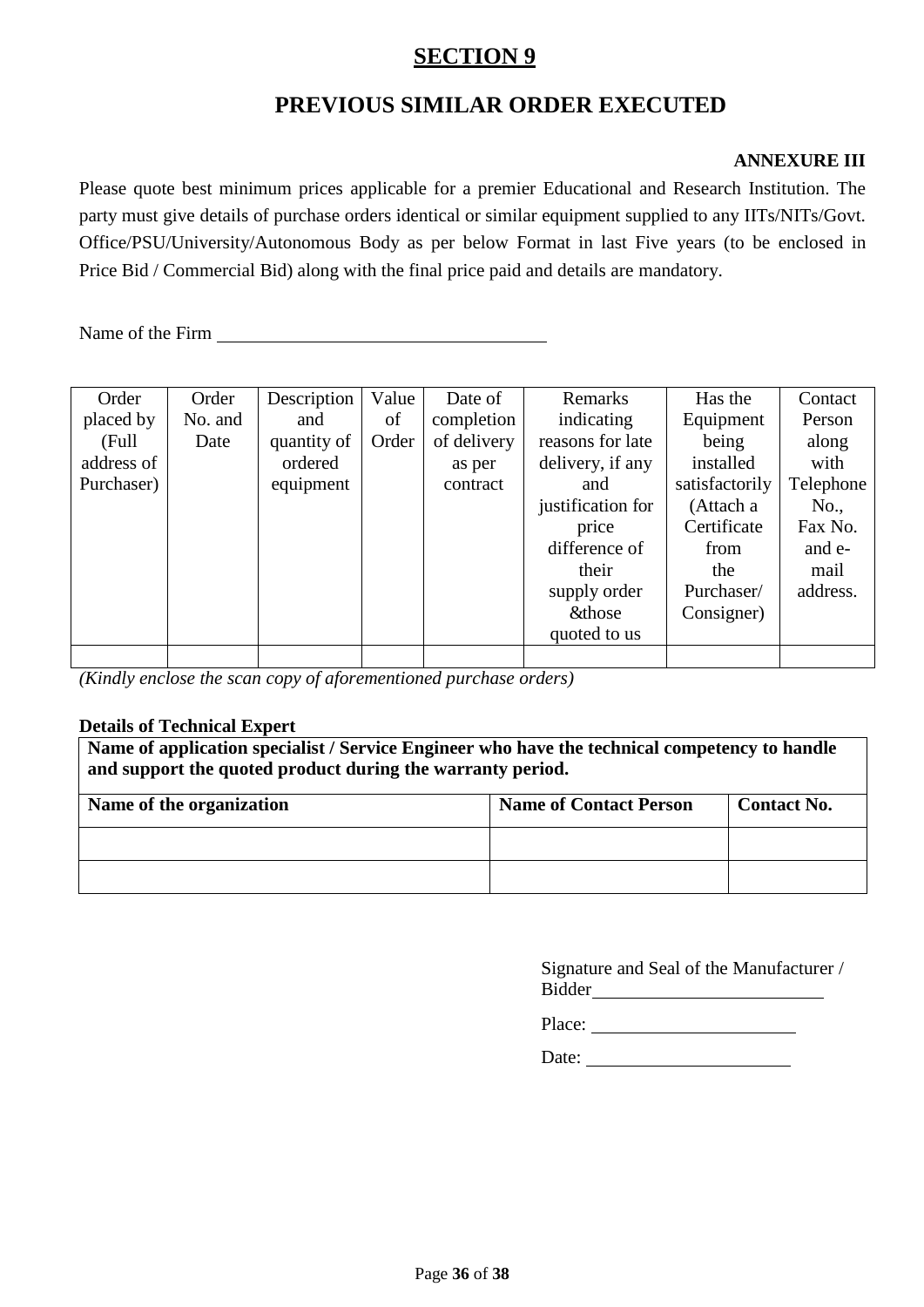# **BID SUBMISSION**

# **Online Bid Submission:**

The Online bids (complete in all respect) must be uploaded online in **two** Envelops as explained below:-

| $Envelope - 1$                                          |                         |                                                                                                                                                        |                   |  |
|---------------------------------------------------------|-------------------------|--------------------------------------------------------------------------------------------------------------------------------------------------------|-------------------|--|
| (Following documents to be provided as single PDF file) |                         |                                                                                                                                                        |                   |  |
|                                                         |                         |                                                                                                                                                        |                   |  |
| Sl. No.                                                 | <b>Document</b>         | <b>Content</b>                                                                                                                                         | <b>File Types</b> |  |
| 1.                                                      | Technical               | <b>Technical Compliance Sheet</b>                                                                                                                      | .PDF              |  |
| 2.                                                      | Bid                     | <b>Organization Declaration Sheet</b>                                                                                                                  | .PDF              |  |
| 3.                                                      |                         | Checklist, Tender Acceptance, Tender Form, Annexure 1 etc.                                                                                             |                   |  |
| $\overline{4}$ .                                        |                         | List of organizations/ clients where the same products have been<br>supplied (in last two years) along with their contact number(s).<br>(Annexure-III) | .PDF              |  |
| 5.                                                      |                         | Technical supporting documents in support of all claims made at<br>Annexure-I                                                                          | .PDF              |  |
| 6.                                                      |                         | Bid Securing Declaration Form as EMD and Tender fee submission<br>proof                                                                                | .PDF              |  |
| 7.                                                      |                         | Brochure of quoted product                                                                                                                             | .PDF              |  |
| 8.                                                      |                         | Other Documents, if any which are not covered above                                                                                                    | .PDF              |  |
| $Envelope - 2$                                          |                         |                                                                                                                                                        |                   |  |
| Sl. No.                                                 | <b>Document</b>         | <b>Content</b>                                                                                                                                         |                   |  |
| 1                                                       | Financial<br><b>Bid</b> | Price bid Form should be submitted in PDF format.                                                                                                      | .PDF              |  |
| $\overline{2}$                                          |                         | BoQ in .xls Format                                                                                                                                     | .XLS              |  |